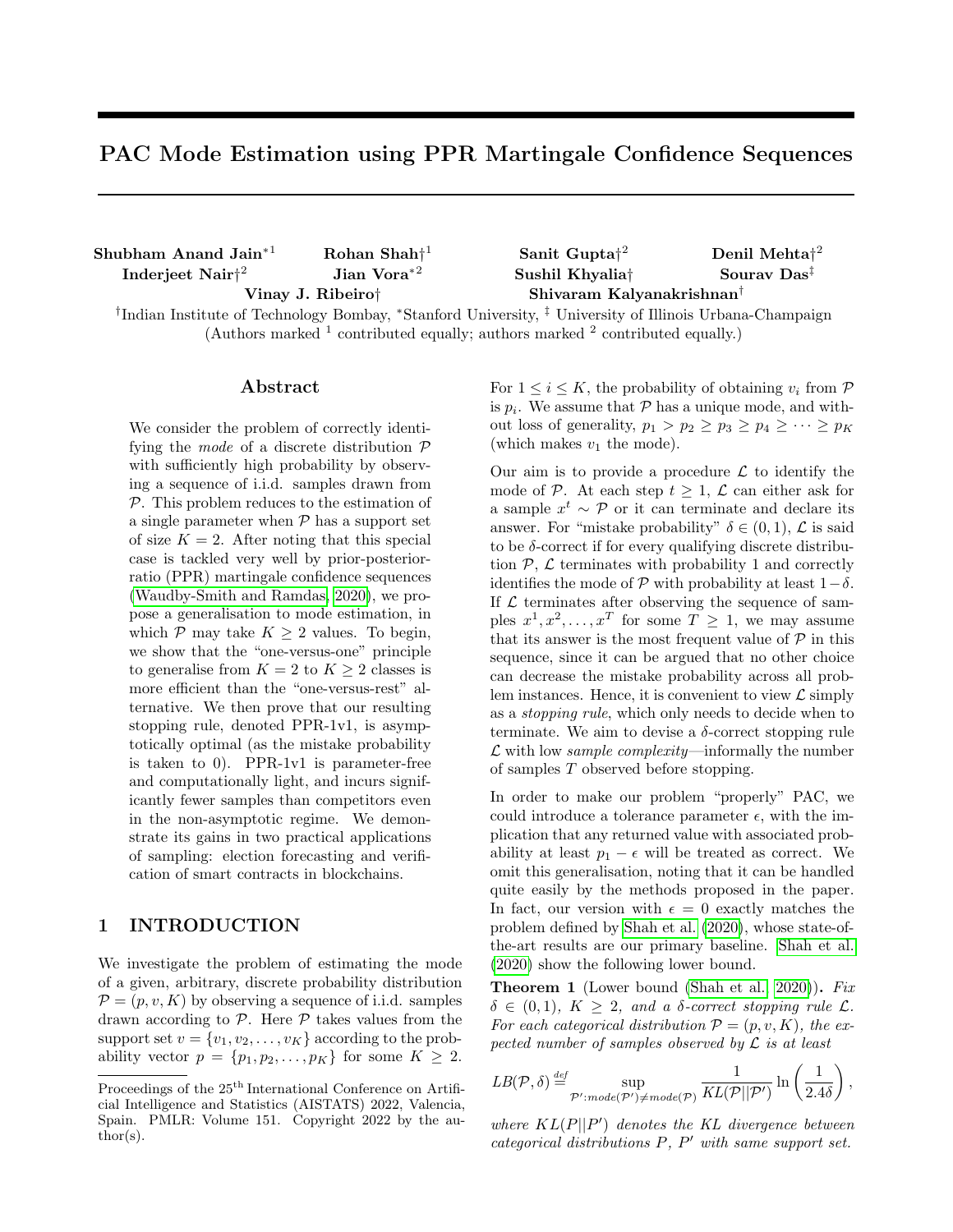[Shah et al. \(2020\)](#page-9-0) also give a stopping rule, denoted  $A_1$ , whose sample complexity is upper-bounded to within a logarithmic factor of this lower bound.

In this paper, we approach the PAC mode estimation problem from a different perspective. In recent work, [Waudby-Smith and Ramdas \(2020\)](#page-10-0) propose prior-posterior-ratio (PPR) martingale confidence sequences as a novel framework to obtain "anytime" confidence bounds on unknown parameters of a probability distribution. The resulting stopping rule is simple, with no need for tuning, and yet works surprisingly well in practice. Encouraged by this empirical finding, we investigate the application of the PPR martingale test to PAC mode estimation. Below we summarise the contents and contributions of our paper.

- We begin by reviewing the PPR martingale test [\(Waudby-Smith and Ramdas, 2020\)](#page-10-0) in Section [2,](#page-1-0) and apply it directly to our "base case" of  $K = 2$ . Empirical comparisons establish clear evidence of the relative efficiency of this test.
- In Section [3,](#page-3-0) we propose three natural methods to generalise the PPR martingale test to mode estimation  $(K > 2)$ . Two of these are the "one-versus-one" (1v1) and "one-versus-rest" (1vr) approaches used commonly in multi-class machine learning tasks; the third applies the multi-dimensional (MD) variant of the PPR martingale test [\(Waudby-Smith and](#page-10-0) [Ramdas, 2020\)](#page-10-0). The "one-versus-one" method, denoted PPR-1v1, is parameter-free, easy to implement, and computationally lighter than competitors. Experiments indicate that PPR-1v1 is also the most sample-efficient among the algorithms.
- In Section [4,](#page-4-0) we provide two theoretical arguments to explain the efficiency of PPR-1v1.
	- 1. We prove that for many commonly used Chernoff bounds, the 1vr adaptation to mode estimation cannot terminate before the 1v1 variant; additionally the MD variant of PPR cannot terminate before PPR-1v1. These results hold for every single run, and establish 1v1 as a clear choice for mode estimation. Even  $A_1$ , originally implemented as a 1vr variant [\(Shah et al., 2020\)](#page-9-0), is seen to perform much better by switching to 1v1 (although it remains inferior to PPR-1v1).
	- 2. We prove that PPR-1v1 is asymptotically optimal, in the sense that for every categorical distribution  $P$ , the ratio of the expected sample complexity of PPR-1v1 and  $LB(\mathcal{P}, \delta)$  goes to 1 as the mistake probability  $\delta$  is taken to 0. To the best of our knowledge, this guarantee is the first of its kind for mode estimation, although similar results have been provided in the multi-armed bandits literature [\(Garivier and Kaufmann, 2016\)](#page-9-1).

Interestingly, 1vr variants (such as  $\mathcal{A}_1$ ) appear not to be asymptotically optimal.

• Over the years, the mode estimation problem has received attention in many different contexts [\(Parzen,](#page-9-2) [1962;](#page-9-2) [Manku and Motwani, 2002\)](#page-9-3). In Section [5,](#page-6-0) we illustrate the relevance of PPR-1v1 in two contrasting real-life applications. First, we show that when used as a subroutine, PPR-1v1 can reduce the sample complexity of winner-forecasting in indirect elections [\(Karandikar, 2018\)](#page-9-4). Thereafter, we present its application to probabilistic verification in permissionless blockchains [\(Das et al., 2019\)](#page-9-5).

In short, our paper proposes PPR-1v1 as a novel stopping rule for PAC mode estimation, and provides both theoretical and empirical reasons to justify the choice.

# <span id="page-1-0"></span>2 THE PPR MARTINGALE TEST

In this section, we consider the "base case" of mode estimation, in which  $P$  takes exactly  $K = 2$  values. Notice that  $\mathcal{P}(p, v, 2)$  is a Bernoulli distribution that generates  $v_1$  with probability  $p_1$  and  $v_2$  with probability  $p_2 = 1 - p_1$ . Treating  $p_1 \in [0, 1]$  as the sole parameter of the distribution, our task is to devise a δ-correct stopping rule to test if  $p_1 > \frac{1}{2}$ . Since  $p_1$  may be arbitrarily close to  $\frac{1}{2}$ , it is not possible to decide beforehand how many samples suffice for the test to succeed. An unfortunate consequence of having a random stopping time is that it cannot be used directly within concentration inequalities such as Chernoff bounds. Rather, stopping rules invariably go through a union bound over all possible stopping times, dividing the mistake probability  $\delta$  among them [\(Kalyanakrishnan](#page-9-6) [et al., 2012;](#page-9-6) [Kaufmann and Kalyanakrishnan, 2013\)](#page-9-7). Although there has been progress towards optimising this apportioning of  $\delta$  [\(Jamieson et al., 2014;](#page-9-8) [Garivier,](#page-9-9) [2013\)](#page-9-9), resulting methods still have tunable parameters in their "decay rates", which govern the stopping time.

The recent development of "time-uniform" or "anytime" Chernoff bounds [\(Howard et al., 2020\)](#page-9-10) relieve the experimenter of tedious parameter-tuning. Arising from this line of research is the framework of prior-posterior-ratio (PPR) martingale confidence sequences [\(Waudby-Smith and Ramdas, 2020\)](#page-10-0), which yields a simple, intuitive stopping rule. Although the rule may be applied more widely, we restrict our upcoming discussion to the Bernoulli case at hand: that is, to test whether  $p_1 > \frac{1}{2}$ .

To apply the PPR martingale framework, we maintain a belief distribution  $\pi$  for  $p_1$  over its range [0, 1], and update  $\pi$  according to Bayes' rule as samples are observed. Our aim is still to provide a frequentist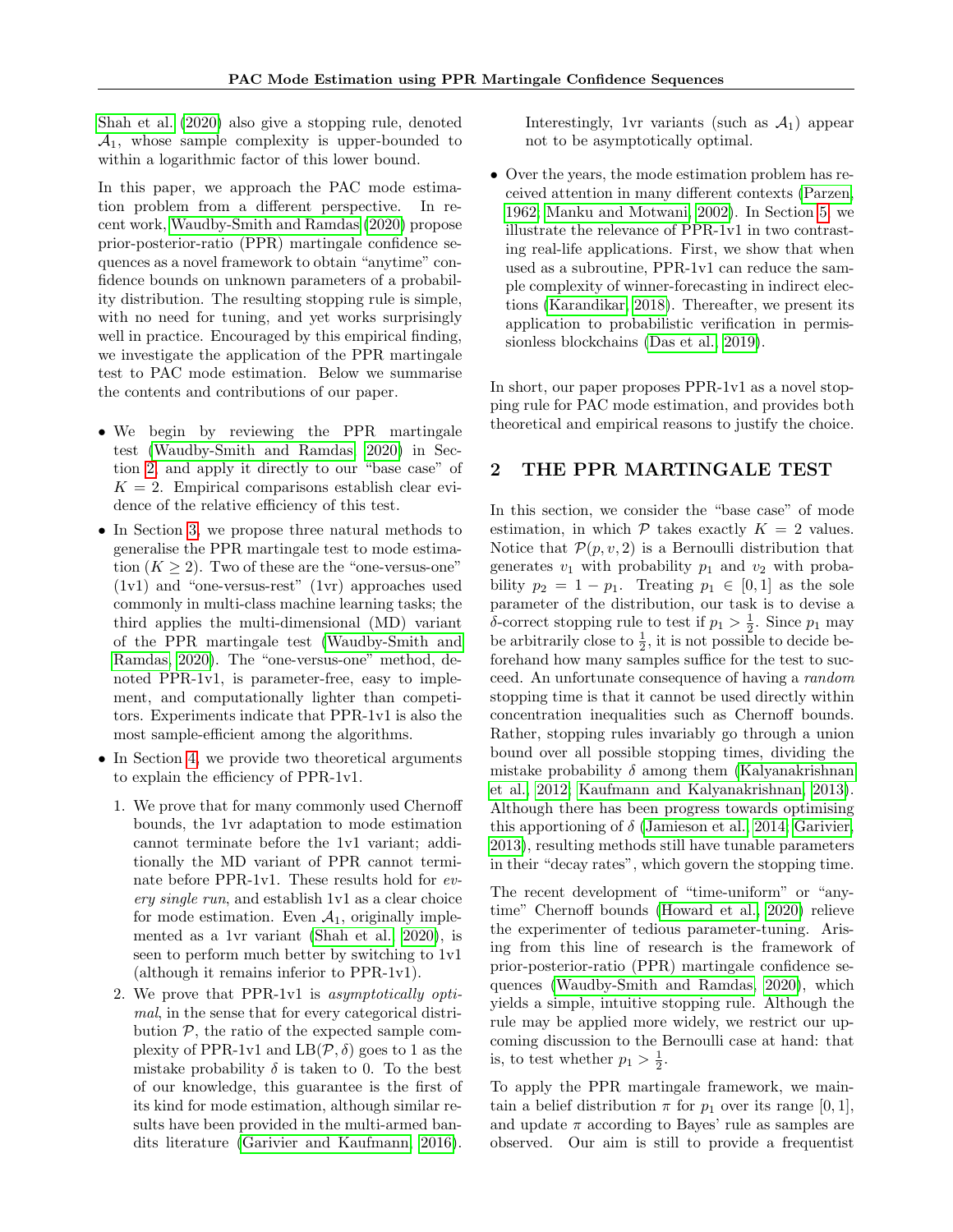guarantee that holds for all possible values of  $p_1$  ( $\delta$ correctness). To this end we must ensure that the prior distribution  $\pi^0$  gives non-zero density to all possible values of  $p_1$ . We do so by adopting the uniform prior  $\pi^0(q) = 1$  for  $q \in [0, 1]$ . For  $t \geq 1$ , we update our belief distribution after observing sample  $x^t$ :

$$
\pi^t(q) = \frac{\pi^{t-1}(q) \cdot (q)^{\mathbf{1}[x^t = v_1]} \cdot (1-q)^{\mathbf{1}[x^t = v_2]}}{\int_{\rho=0}^1 \pi^{t-1}(\rho) \cdot (\rho)^{\mathbf{1}[x^t = v_1]} \cdot (1-\rho)^{\mathbf{1}[x^t = v_2]} d\rho}.
$$

The prior-posterior-ratio (PPR) at  $q \in [0,1]$  is given by  $R^t(q) = \frac{\pi^0(q)}{\pi^t(q)}$ . [Waudby-Smith and Ramdas \(2020\)](#page-10-0) show that the sequence of sets  $(C^t)_{t=0}^{\infty}$ , where  $C^t \stackrel{\text{def}}{=} \{q:$  $R^t(q) < \frac{1}{\delta}$ , is a  $(1 - \delta)$ -confidence sequence for  $p_1$  [\(Waudby-Smith and Ramdas, 2020\)](#page-10-0). In other words, we have the "anytime" guarantee that

<span id="page-2-0"></span>
$$
\mathbb{P}\{\exists t \ge 0 : p_1 \notin C^t\} \le \delta. \tag{1}
$$

The correctness of [\(1\)](#page-2-0) is shown by establishing that the PPR evaluated at the *true* parameter value,  $p_1$ , is a martingale, and then applying Ville's inequality for nonnegative supermartingales [\(Waudby-Smith and](#page-10-0) [Ramdas, 2020,](#page-10-0) see Appendix B.1). For our special case of estimating the parameter of a Bernoulli distribution, the belief distribution  $\pi^t$  and hence the PPR  $R^t$  assume a convenient form if initialised with the uniform prior. Suppose the sequence of samples up to time  $t$ is  $x^1, x^2, \ldots, x^t$ , which contains  $s_1^t$  occurrences of  $v_1$ and  $s_2^t = t - s_1$  occurrences of  $v_2$ . Then for  $t \ge 0$  and  $q \in [0, 1]$ , we obtain  $\pi^t(q) = \text{Beta}(q; s_1^t + 1, s_2^t + 1)$  (the pdf of a Beta distribution with parameters  $s_1^t + 1$  and  $s_2^t$ +1, evaluated at q). We can terminate as soon as the  $(1 - \delta)$ -confidence sequence on  $p_1$  does not contain  $\frac{1}{2}$ . For easy readability, let us define indices first $(t)$  and second(t), where  $(first(t), second(t)) \in \{(1,2), (2, 1)\}\$ satisfies  $s_{\text{first}(t)}^t \geq s_{\text{second}(t)}^t$ . We obtain the following simple stopping rule, applied at each time step  $t \geq 1$ .

**PPR-Bernoulli:** Stop, declare 
$$
v_{\text{first}(t)}
$$
 as mode iff  
\nBeta  $\left(\frac{1}{2}; s_{\text{first}(t)}^t + 1, s_{\text{second}(t)}^t + 1\right) \le \delta$ .

Note that the LHS of the PPR-Bernoulli stopping rule can be evaluated exactly as a rational, using integer arithmetic, requiring only a lightweight incremental update after each sample. As we see shortly, many other stopping rules require much heavier computation, such as to perform numerical optimisation.

#### 2.1 Empirical Comparisons,  $K = 2$

For the problem of determining the sign of  $p_1 - \frac{1}{2}$  from samples, the predominant approach in the literature [is to construct lower and upper confidence bounds on](#page-9-7)  $p_1$  that hold with probability  $1 - \delta_t$  for each  $t \geq 1$ , satisfying  $\sum_{t=1}^{\infty} \delta_t \leq \delta$ . The  $\delta$ -correctness of the procedure is ensured by terminating only when the lower confidence bound exceeds  $\frac{1}{2}$ , or the upper confidence bound falls below  $\frac{1}{2}$ . We compare PPR-Bernoulli with several variants from the literature. In Figure [1,](#page-2-1) we plot the sample complexity of different algorithms as  $p_1$  and  $\delta$  are varied.

A common choice is to set  $\delta_t = k \frac{\delta}{t^{\alpha}}$ , with constants  $k$  and  $\alpha$  tuned for efficiency, while ensuring δ-correctness. As representatives of this approach, we pick the LUCB and KL-LUCB algorithms [\(Kauf-](#page-9-7)

<span id="page-2-1"></span>

Figure 1: Comparison of stopping rules for the Bernoulli case  $(K = 2)$ . Both plots show sample complexity: in (a) as  $p_1$  is varied, and in (b) as  $\delta$  is varied. The results are averages from 100 runs. Error bars show one standard error (in both plots very small).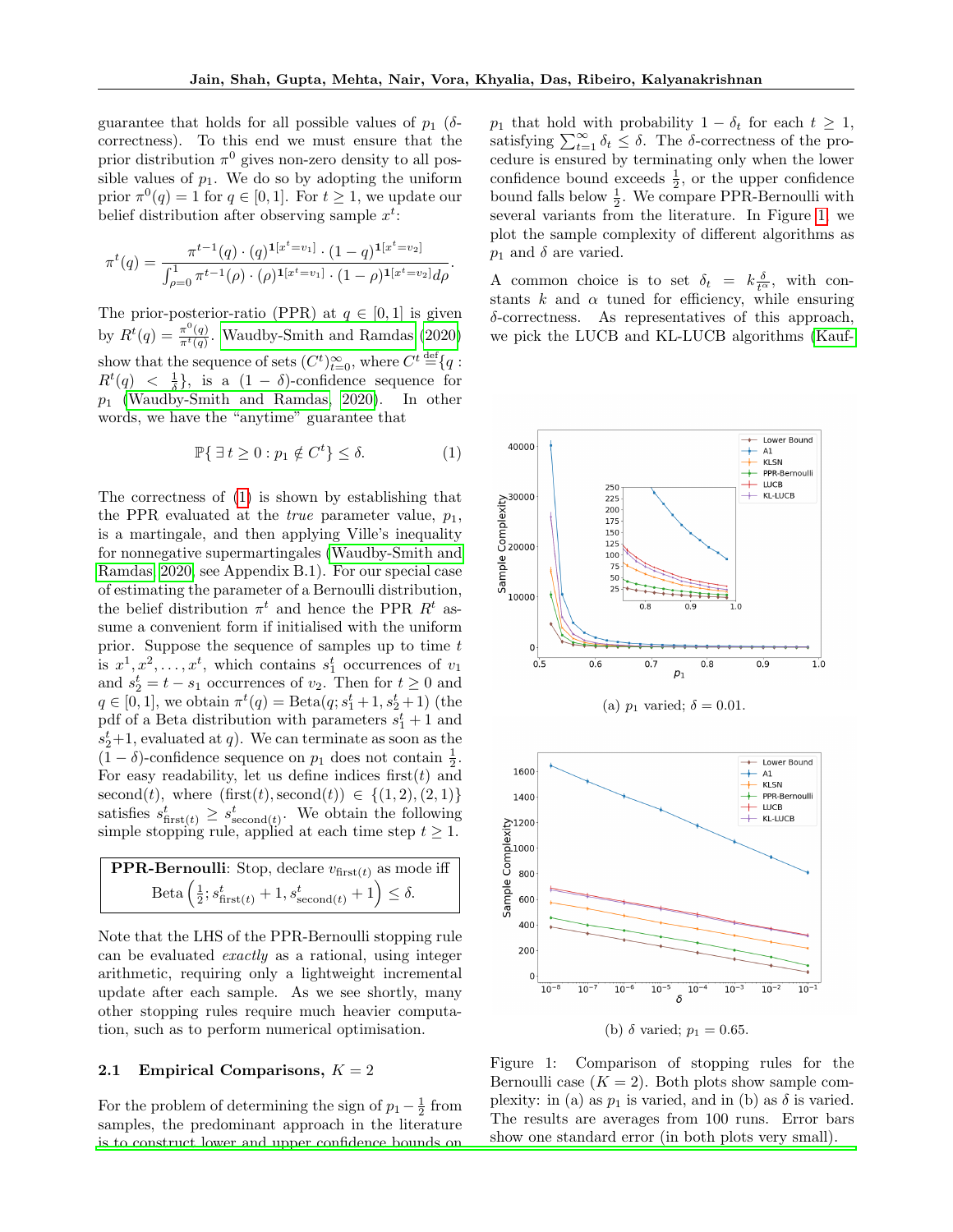[mann and Kalyanakrishnan, 2013\)](#page-9-7). The former inverts Hoeffding's inequality to obtain lower and upper confidence bounds, while the latter uses a tighter Chernoff bound. Although these algorithms themselves are meant for bandit applications, their efficiency crucially depends on the tightness of the confidence bounds applied to each arm. The tuned confidence bounds [\(Kaufmann and Kalyanakrishnan, 2013\)](#page-9-7) hence become suitable baselines for our comparison.<sup>[1](#page-3-1)</sup>

With the intent of avoiding a naïve union bound over time, [Garivier \(2013\)](#page-9-9) applies a so-called *peeling* argument to divide time into increasingly-sized slices. He obtains confidence regions by associating the random stopping time with a self-normalised process. The resulting stopping rule, which we denote KL-SN, still has a tunable parameter "c", which we set as recom-mended by [Garivier \(2013\)](#page-9-9). Although the  $A_1$  algorithm [\(Shah et al., 2020\)](#page-9-0) is designed specifically for mode estimation, we include it in this comparison to observe its performance when  $K = 2$ . In this special case, the algorithm reduces to an application of an empirical Bernstein bound [\(Maurer and Pontil, 2009\)](#page-9-11).

The two plots in Figure [1](#page-2-1) are remarkably consistent as  $p_1$  and  $\delta$  are varied. KL-LUCB shows a marginal improvement over (Hoeffding) LUCB, while KL-SN clearly outperforms both. However, PPR-Bernoulli is significantly more efficient than even KL-SN. Surprisingly, in spite of using variance information,  $A_1$ registers the worst performance among all the methods compared. We attribute this result to slack in the constants used in its stopping rule.

The empirical evidence of its sample efficiency, along with its simplicity and non-reliance on parametertuning, make PPR-Bernoulli an attractive proposition for stopping problems. In Section [3,](#page-3-0) we consider three separate ways to generalise it to mode estimation. In Section [4](#page-4-0) we follow with theoretical analysis to explain the empirical findings in sections [2](#page-1-0) and [3.](#page-3-0)

# <span id="page-3-0"></span>3 GENERALISATION TO  $K \geq 2$

In the broader machine learning literature, the most common approaches for generalising 2-class problems to more classes are "one-versus-one" (denoted 1v1) and "one-versus-rest" (denoted 1vr). We investigate both approaches. We also consider the direct application of the multi-dimensional (MD) variant of the PPR martingale test [\(Waudby-Smith and Ramdas, 2020\)](#page-10-0).

#### 3.1 One-versus-one (1v1) Approach

In the first  $t \geq 1$  samples, let the number of occurrences of value  $v_i$  be  $s_i^t$ ,  $1 \le i \le K$ . The 1v1 generalisation is based on the idea that if  $v_i$  is to be declared the mode, we need to be sufficiently sure that  $v_i$  is more probable than  $v_j$  for  $j \in \{1, 2, ..., K\}, i \neq j$ . Correspondingly, we simultaneously run PPR-Bernoulli tests on each  $(i, j)$  pair with mistake probability  $\frac{\delta}{K-1}$ . Each  $(i, j)$  test relies solely on the number of occurrences of  $v_i$  and  $v_j$ , disregarding other values. Hence it amounts to observing samples from a Bernoulli variable with parameter  $\frac{\bar{p}_i}{p_i+p_j}$ , and verifying which side of  $\frac{1}{2}$  its mean lies. The overall procedure stops when some  $i \in \{1, 2, \ldots, K\}$  has won each of its tests. By a union bound, with probability at least  $1-\delta$ , the (true) mode  $v_1$  will not ever lose a test. Thus, upon termination,  $v_1$  is returned with probability at least  $1 - \delta$ .

Whereas the description above suggests we need to monitor  $\binom{K}{2}$  tests at each step, closer inspection reveals that a much lighter implementation is possible. As before, let first $(t)$  denote the index of the most-frequently occurring value (with arbitrary tiebreaking) after t samples: that is,  $s_{\text{first}(t)}^t \geq s_i^t$  for  $i \in \{1, 2, \ldots, K\}$ . Now, if at all a winner is identified after t samples, clearly it must be  $v_{\text{first}(t)}$ , which has as many occurrences as any other value. Hence, we only need to track tests involving  $v_{\text{first}(t)}$ . Now, it is also immediate that  $v_{\text{first}(t)}$  wins all its tests if and only if it defeats the second most frequently occurring value, which we denote  $second(t)$ : that is,  $\operatorname{second}(t) \in \{1, 2, \ldots, K\}$ ,  $\operatorname{second}(t) \neq \operatorname{first}(t)$  satisfies  $s_{\text{second}(t)}^t \geq s_i^t$  for  $i \in \{1, 2, ..., K\} \setminus \{\text{first}(t)\}.$  Hence, we may implement our stopping rule, denoted PPR-1v1, using a *single* PPR-Bernoulli test at each  $t \geq 1$ .

**PPR-1v1:** Stop and declare 
$$
v_{\text{first}(t)}
$$
 as mode iff  
\nBeta  $\left(\frac{1}{2}; s_{\text{first}(t)}^t + 1, s_{\text{second}(t)}^t + 1\right) \le \frac{\delta}{K-1}$ .

Tracking first(t) and second(t) is a simple computation; as observed earlier, it is also efficient to compute the Beta density at  $\frac{1}{2}$ . Indeed our experiments show that PPR-1v1 is much faster computationally than other mode estimation algorithms (see Appendix [B\)](#page-12-0).

#### 3.2 One-versus-rest (1vr) Approach

Notice that under PPR-1v1, sample  $x^t$  at each step  $t \geq 1$  contributes only to the  $K - 1$  PPR-Bernoulli tests of the particular i from  $\{1, 2, \ldots, K\}$  that satisfies  $v_i = x^i$ . The  $\binom{K-1}{2}$  tests corresponding to values other than  $x^t$  receive no information. The 1vr approach becomes an alternative to address this apparent wastage of information. Under the 1vr scheme, we associate a Bernoulli variable  $B_i$  with each value

<span id="page-3-1"></span><sup>1</sup>Details of all our implementations are given in Appendix [A;](#page-11-0) links to code are provided in Appendix [B.](#page-12-0)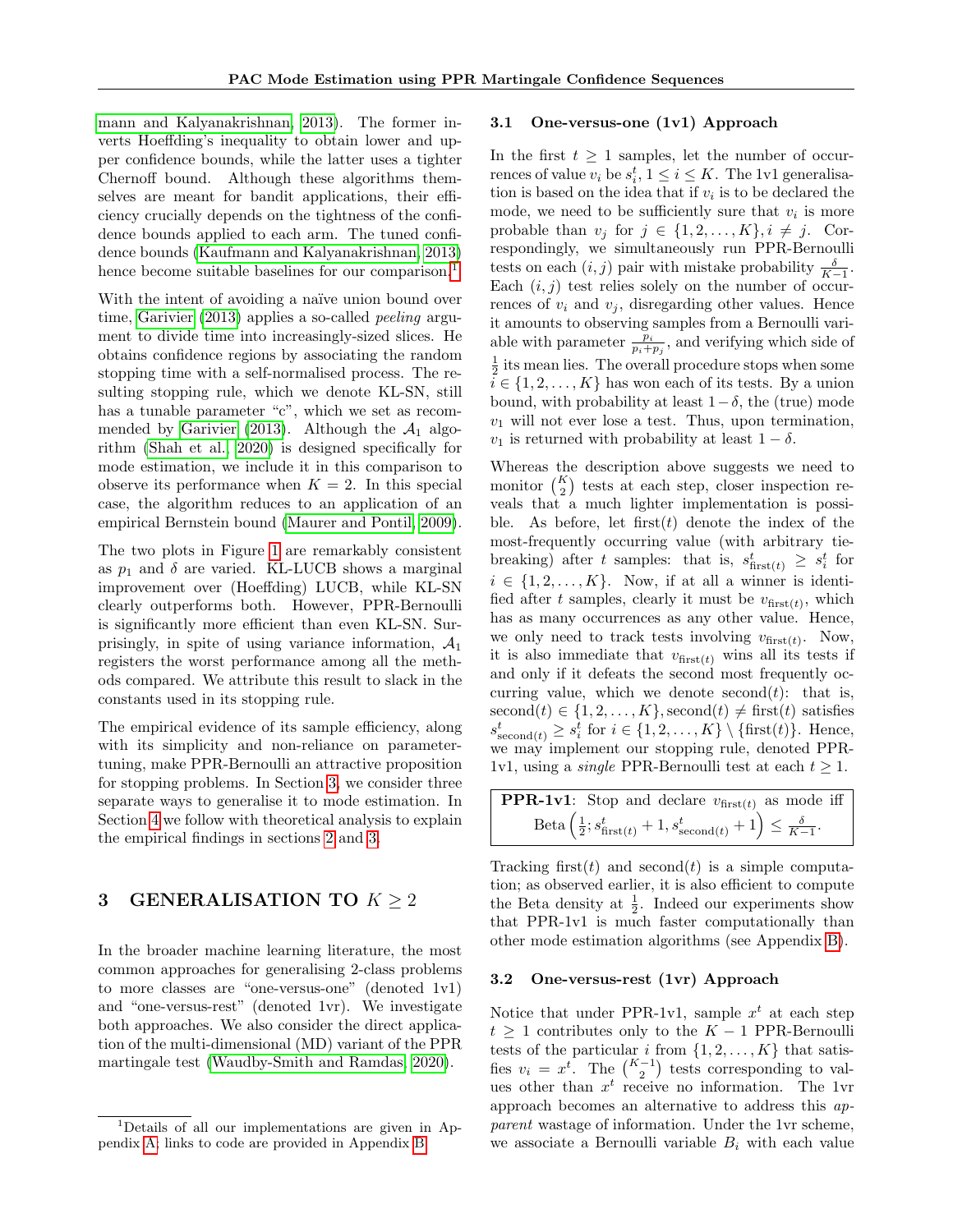$v_i, 1 \leq i \leq K$ , which has probability  $p_i$  of generating  $v_i$ , and probability  $1 - p_i$  of generating its negation " $\neg v_i$ ". Consequently, each sample of  $\mathcal P$  adds to one of the outcomes of  $B_i$  for each  $i \in \{1, 2, ..., K\}$ . We draw an anytime confidence sequence for  $B_i$  with mistake probability  $\frac{\delta}{K}$ , and terminate after  $t \geq 1$  samples if the confidence set of  $B_{\text{first}(t)}$  does not overlap with any of the others. Invoking the PPR martingale confidence sequence, we note that with probability at least  $1 - \frac{\delta}{K}, \ p_i$  will lie in all the intervals  $(\text{LCB}_i^t, \text{UCB}_i^t)$ ,  $t \geq 1$ , where  $LCB_i^t = \min\{q \in [0,1] : \pi^t(q) = \frac{\delta}{K}\}\$ and  $\mathrm{UCB}_i^t = \max\{q \in [0,1] : \pi^t(q) = \frac{\delta}{K}\}\)$  can be computed numerically. The  $\delta$ -correctness of the 1vr rule, given below, follows from a union bound on the mistake probabilities of each  $B_i$ ,  $1 \leq i \leq K$ .

| <b>PPR-1vr</b> : Stop and declare $v_{\text{first}(t)}$ as mode iff                                       |
|-----------------------------------------------------------------------------------------------------------|
| for $1 \leq i \leq K$ , $i \neq \text{first}(t)$ , $\text{LCB}_{\text{first}(t)}^t \geq \text{UCB}_i^t$ . |

#### 3.3 Multi-dimensional (MD) PPR Test

PPR Martingale confidence sequences can be directly constructed for the multi-dimensional parameter vector of  $P$  [\(Waudby-Smith and Ramdas, 2020,](#page-10-0) see Appendix C). In this approach, denoted PPR-MD, at each  $t \geq 1$  we maintain a confidence set  $C^t$  with  $\bar{p} \in [0,1]^k$ , such that  $C^t \stackrel{\text{def}}{=} {\bar{p} : R^t(\bar{p}) < \frac{1}{\delta}}$ . We stop at time t when all  $\bar{p} \in C^t$  have the same unique mode. With the Dirichlet distribution being the conjugate prior of the categorical distribution,  $R^t(\bar{p})$  has a convenient form if initialised with a uniform prior:

$$
R^{t}(\bar{p}) = \frac{1}{(K-1)!} \times \frac{1}{\prod_{i=1}^{K} \bar{p}_{i}^{\alpha_{i}^{t}-1}} \times \frac{\prod_{i=1}^{K} \Gamma(\alpha_{i}^{t})}{\Gamma(\sum_{i=1}^{K} \alpha_{i}^{t})},
$$

where for  $1 \leq i \leq K$ ,  $\alpha_i^t = s_i^t + 1$ . Observe that this formulation reduces to PPR-Bernoulli for  $K = 2$ . However, for  $K > 2$ , checking for a unique mode in  $C^t$ does not simplify to a convenient formula; it requires a numerical computation that increases steeply with K. We do not perform extensive experiments with PPR-MD—a choice justified by Lemma [2](#page-5-0) (Section [4\)](#page-4-0).

#### 3.4 Empirical Comparisons

We compare PPR-1v1 and PPR-1vr with other mode estimation algorithms on a variety of discrete distributions. Table [1](#page-5-1) summarises the results.

The  $A_1$  algorithm [\(Shah et al., 2020\)](#page-9-0) is essentially a 1vr approach that uses Empirical Bernstein confidence bounds [\(Maurer and Pontil, 2009\)](#page-9-11). Noting that it can just as well be implemented in a 1v1 form, we include such a variant, denoted  $A_1$ -1v1, in our experimental comparisons with PPR. For good measure, we also include 1v1 and 1vr variants based on the KL-SN con-

fidence bound [\(Garivier, 2013\)](#page-9-9), which finished second to PPR-Bernoulli for  $K = 2$  (see Section [2\)](#page-1-0).

In Table [1,](#page-5-1) we observe the same trend on each problem instance: (1) The 1v1 variant of each stopping rule outperforms the corresponding 1vr variant, and (2) PPR is most sample-efficient, followed by KL-SN and  $A_1$ . Although the prohibitive running time of PPR-MD prevents a thorough assessment, a few informal runs indicate that its sample complexity is well in excess of even PPR-1vr.

Whereas the results in Table [1](#page-5-1) are for a fixed value of  $\delta = 0.01$ , we conduct a second set of experiments to compare the performance of the different algorithms as  $\delta$  is varied. In particular, we investigate the "asymptotic" regime, in which  $\delta$  is taken to 0. In Figure [2,](#page-5-2) we plot ratio of the empirical sample complexity and the lower bound from Theorem [1,](#page-0-0) varying  $\delta$  while keeping the distribution fixed to  $\mathcal{P}_3$  from Table [1.](#page-5-1) Observe that once again, the relative order among the algorithms remains the same. The 1v1 variant of each algorithm performs better than its 1vr counterpart. Moreover, the curves for PPR-1v1 and KLSN-1v1 suggest that these rules might be asymptotically optimal.

The empirical evidence supporting the PPR martingale test and the 1v1 approach to mode estimation is compelling. In the forthcoming section, we provide theoretical reasons to explain our observations.[2](#page-4-1)

### <span id="page-4-0"></span>4 THEORETICAL JUSTIFICATION

In our experiments, we observe that not only do the 1v1 variants of each method perform better than 1vr in aggregate, they terminate before the 1vr variants on every single run. We prove this result true for some

<span id="page-4-1"></span><sup>&</sup>lt;sup>2</sup>After this paper was submitted for review, the authors were pointed to recent related work by [Haddenhorst et al.](#page-9-12) [\(2021\)](#page-9-12), who focus on the identification of a generalised Condorcet winner in multi-dueling bandits. Mode estimation is a special case of the problem they consider. Their algorithm, based on the Dvoretzky-Kiefer-Wolfowitz (DKW) inequality, has an upper bound which improves upon that given by [Shah et al.](#page-9-0) [\(2020\)](#page-9-0). In particular, the bound is independent of K, and depends on  $\frac{1}{(p_1-p_2)^2} \ln \ln \frac{1}{(p_1-p_2)}$ , rather than  $\frac{1}{(p_1-p_2)^2} \ln \frac{1}{(p_1-p_2)}$ . However, our experiments show that the two variants of their algorithm—DKW-1, which is provided the knowledge of  $p_1 - p_2$ , and DKW-2, which has no such prior knowledge—both perform worse than PPR-1v1. For example, when run on problem instance with  $K = 2, p_1 = 0.66, \delta = 0.01$ , PPR-Bernoulli requires roughly 124 samples, whereas DKW-1 and DKW-2 take roughly 469 and 871 samples, respectively. The inferior empirical performance of the latter algorithms in spite of their superior upper bound can be explained by the accompanying constant factors. The notion of asymptotic optimality that we present in sections [3](#page-3-0) and [4](#page-4-0) requires even the constant factor to be tight, albeit as  $\delta \to 0$ .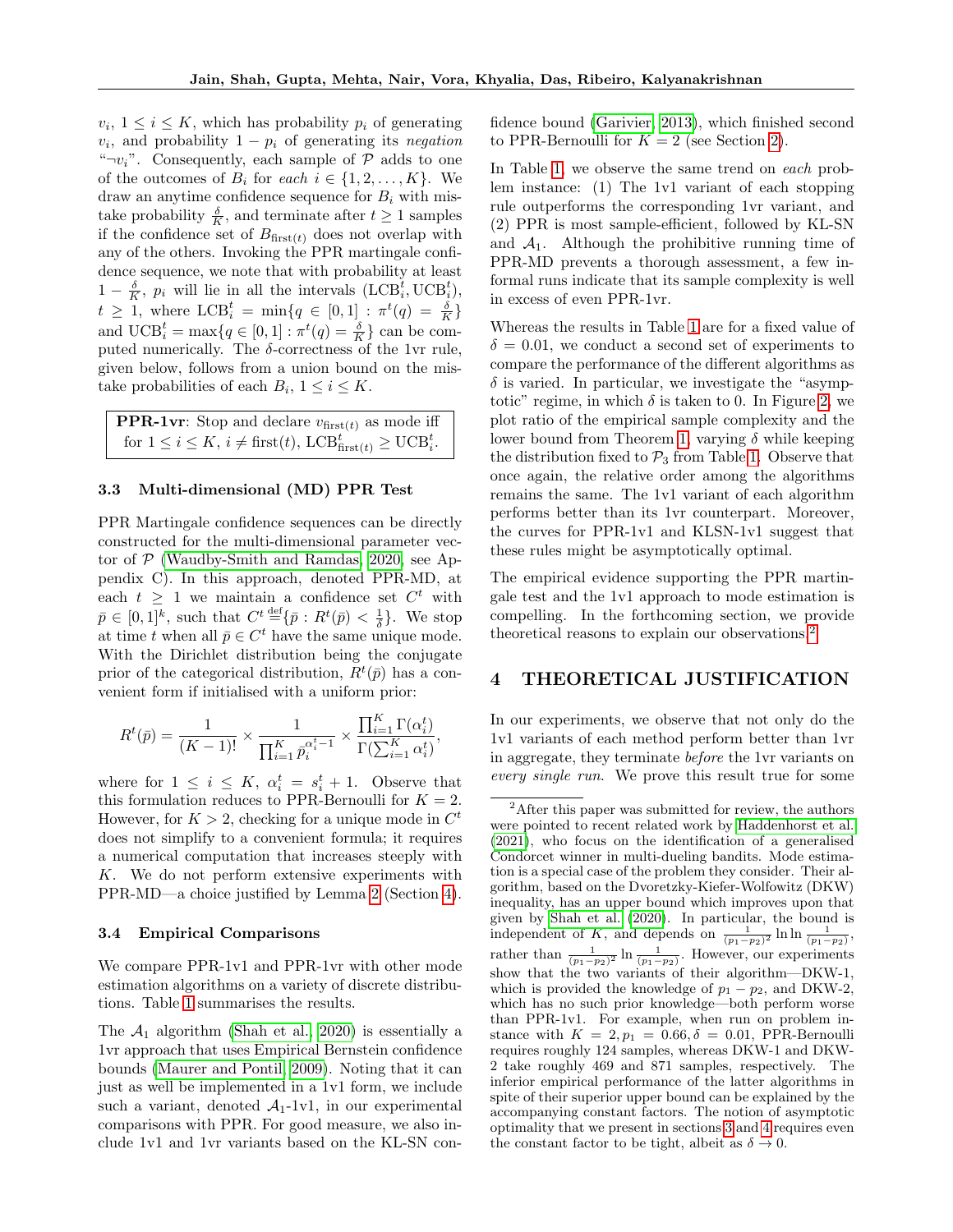| <b>DISTRIBUTION</b>                            | Κ  | TYPE            | $\mathcal{A}_1$ (SHAH ET AL., 2020) | KL-SN (GARIVIER, 2013)               | <b>PPR</b>                           |
|------------------------------------------------|----|-----------------|-------------------------------------|--------------------------------------|--------------------------------------|
| $P_1$ : .5, .25 $\times$ 2                     | 3  | $1\nu R$<br>1v1 | $1344 + 20$<br>$1158 \pm 19$        | $418 + 14$<br>$346 \pm 13$           | $262+12$<br>$218 + 11$               |
| $P_2$ : .4, .2 $\times$ 3                      | 4  | 1vr<br>1v1      | $1919 \pm 29$<br>$1516 \pm 24$      | $632 \pm 18$<br>$468 + 15$           | $397 + 15$<br>$298 + 13$             |
| $P_3$ : .2, .1 $\times$ 8                      | 9  | 1vr<br>1v1      | $5082 + 51$<br>$3340 \pm 43$        | $1900+42$<br>$1138 + 31$             | $1201 + 29$<br>789±28                |
| $P_4$ : .1, .05 $\times$ 18                    | 19 | 1vr<br>1v1      | $12015 + 129$<br>$7352 \pm 88$      | $4686 \pm 81$<br>$2554 \pm 57$       | $2850 \pm 55$<br>$1840 + 53$         |
| $\mathcal{P}_5$ : .35, .33, .12, .1 $\times$ 2 | 5  | $1\nu R$<br>1v1 | $155277+2356$<br>117988±2078        | 63739+2238<br>$47205 \pm 1291$       | $38001 \pm 1311$<br>33660+1125       |
| $\mathcal{P}_6$ : .35, .33, .04 $\times$ 8     | 10 | 1vr<br>1v1      | 158254+2442<br>$121150 \pm 2183$    | $66939 \pm 2241$<br>$49576 \pm 1341$ | $41963 \pm 1330$<br>$36693 \pm 1185$ |

<span id="page-5-1"></span>Table 1: Sample complexity comparison for mode estimation, run with mistake probability  $\delta = 0.01$ . The number after the  $\times$  symbol indicates the multiplicity of that particular probability value in the distribution; thus  $\mathcal{P}_1$  has  $p = (0.5, 0.25, 0.25)$ . The values reported are averages from 100 or more runs, and show one standard error.

of the methods. We also formally establish that PPR-MD and  $A_1$  cannot terminate before PPR-1v1.

<span id="page-5-0"></span>**Lemma 2.** Let  $X = x^1, x^2, \ldots$  be an infinite sequence of samples from P. For algorithm  $\mathcal L$  and  $\delta \in (0,1)$ , let  $T(\mathcal{L}, X, \delta)$  be the stopping time of  $\mathcal L$  on X, when run with mistake probability  $\delta$ . For algorithms  $\mathcal{L}_1, \mathcal{L}_2$ , let the proposition  $\mathcal{G}(\mathcal{L}_1,\mathcal{L}_2,X,\delta)$  denote "If  $T(\mathcal{L}_2, X,\delta)$ is finite, then  $T(\mathcal{L}_1, X, \delta) \leq T(\mathcal{L}_2, X, \delta)$ ". For all  $\mathcal{P}$ , for all X generated from P, for all  $\delta \in (0,1)$ , we have

- (i)  $\mathcal{G}(LUCB-1v1, LUCB-1vr, X, \delta),$
- (ii)  $\mathcal{G}(\mathcal{A}_1$ -1v1,  $\mathcal{A}_1$ -1vr,  $X, \delta$ ),

(iii)  $G(PPR-1v1, PPR-MD, X, \delta)$ ,

<span id="page-5-2"></span>

Figure 2: Comparison of different stopping rules on  $\mathcal{P}_3$ , for small values of  $\delta$ . The y axis plots the ratio of the empirical stopping time (averaged over 100 or more runs) and  $LB(\mathcal{P}_3, \delta)$ , defined in Theorem [1.](#page-0-0)

### (iv)  $G(PPR-1v1, \mathcal{A}_1-1v1, X, \delta)$ .

We give a proof of the lemma in Appendix [C.](#page-13-0) The proofs of (i) and (ii) formalise the intuition that although the 1vr variants update all their K tests with each sample, the test to separate any two variables is less effective than that under the corresponding 1v1 variant. We conjecture that  $\mathcal{G}(PPR-1v1,PPR-1vr, X, \delta)$  is also true, in fact verifying it to be the case for  $|X| \leq 200$ . We also believe that a similar result applies to the 1v1 and 1vr variants of KL-LUCB and KL-SN (but the proofs become cumbersome). Result (iii) is straightforward to establish from first principles. To show (iv), consider that after t samples,  $A_1$ -1v1 draws upper and lower confidence bounds on the mean as  $\hat{p}^t \pm \beta^t$ , where  $\hat{p}^t$  is the empirical mean and  $\beta^t$  the confidence width. In particular,  $\beta^t = \beta_1^t + \beta_2^t$ , where  $\beta_1^t = \sqrt{\frac{2V^t \ln(4t^2/\alpha)}{t}}$ t and  $\beta_2^t = \frac{7\ln(4t^2/\alpha)}{3(t-1)}$ , with  $V^t$  being the empirical variance and  $\alpha$  the input mistake probability. When  $\hat{p}^t$  is within a constant distance from 0.5 (hence  $V^t$  is close to its maximum of 0.25), we show that the PPR confidence set is contained in  $[\hat{p}^t - \beta_1^t, \hat{p}^t + \beta_1^t]$ . When  $\hat{p}^t$  is either sufficiently small or sufficiently large, t (at termination) can itself be upper-bounded in terms of  $\hat{p}^t$ , in turn lower-bounding  $\beta_2^t$  and guaranteeing that the PPR confidence set is contained in  $[\hat{p}^t - \beta_2^t, \hat{p}^t + \beta_2^t]$ .

Lemma [2](#page-5-0) offers theoretical justification for many of the trends observed in Table [1.](#page-5-1) The theoretical question that remains open is an explanation of Figure [2:](#page-5-2) is PPR-1v1 indeed asymptotically optimal? We obtain an affirmative answer.

<span id="page-5-3"></span>**Theorem 3** (Optimality of PPR-1v1). Fix  $\delta \in (0,1)$ ,  $K \geq 2$ , and distribution  $\mathcal{P} = (p, v, K)$ . Let  $\tau(\mathcal{P}, \delta)$ be the expected stopping time of PPR-1v1 on P when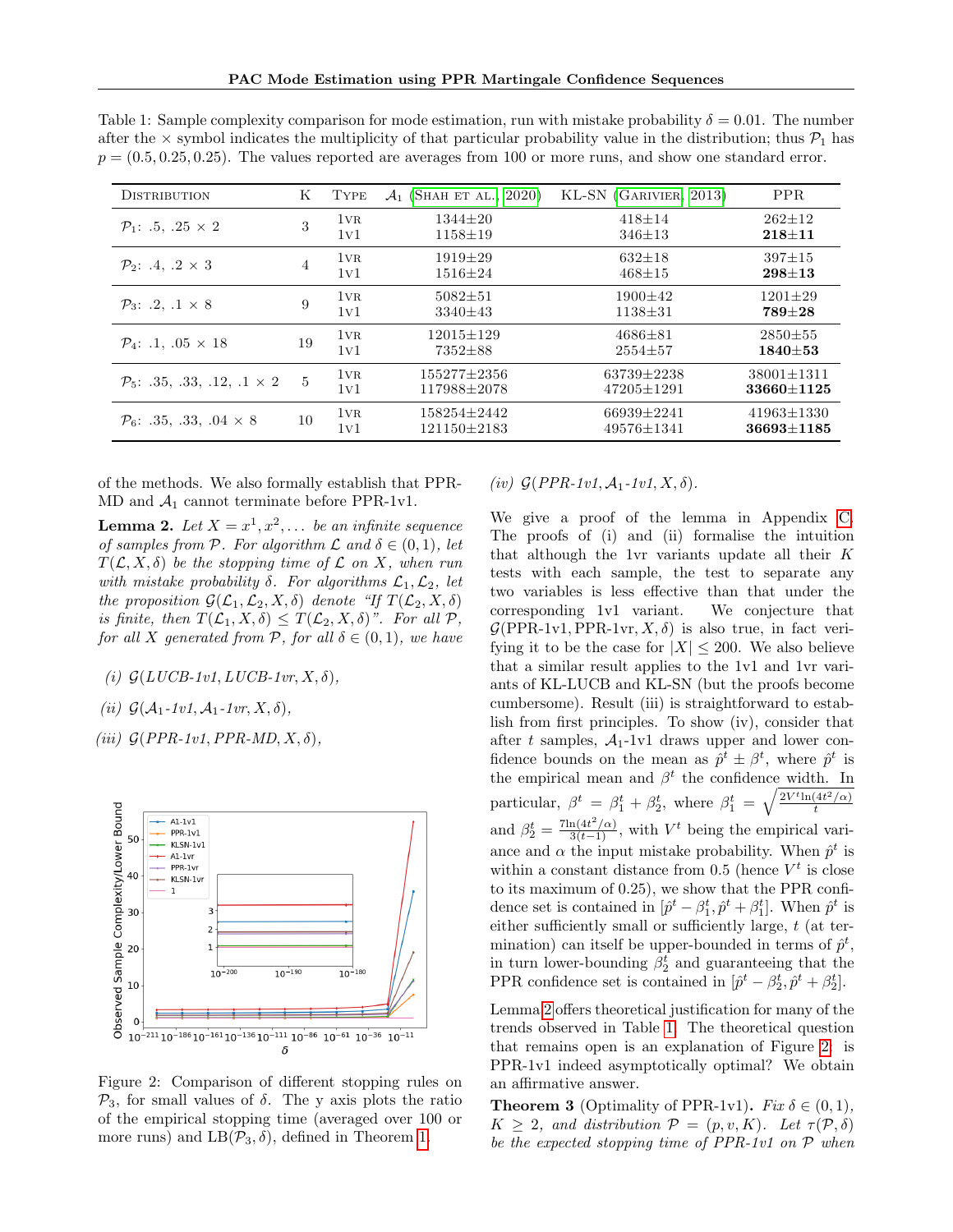run with mistake probability  $\delta$ , and let  $LB(\mathcal{P}, \delta)$  be the lower bound defined in Theorem [1.](#page-0-0) Then

$$
\lim_{\delta \to 0} \frac{\tau(\mathcal{P}, \delta)}{LB(\mathcal{P}, \delta)} = 1.
$$

The proof of the theorem is given in Appendix [D.](#page-24-0) In the proof, we establish that with a little over  $LB(\mathcal{P}, \delta)$ samples from  $P$ , a sufficient number of samples are obtained for separating value  $v_1$  from each of the others. The proof of separation for each pair uses a similar sequence of steps as of [Garivier and Kaufmann \(2016\)](#page-9-1).

In short, our theoretical analysis reinforces PPR-1v1 as the method of choice for PAC mode estimation. For good measure, Appendix [E](#page-28-0) presents an explicit upper bound on the sample complexity of PPR-1v1, which holds for all  $\delta \in (0,1)$ . This bound improves upon that of  $A_1$  [\(Shah et al., 2020\)](#page-9-0) by a constant factor.

### <span id="page-6-0"></span>5 PRACTICAL APPLICATIONS

Our main motivation for devising better mode estimation algorithms is their practical significance, which we illustrate through two contrasting applications.

#### <span id="page-6-2"></span>5.1 Forecasting in Indirect Elections

Opinion polls to forecast the winner of an upcoming election are a natural application of mode estimation. In fact, the algorithms discussed in Section [3](#page-3-0) can all be applied with only minor alterations to plurality systems, wherein the task is precisely that of determining the choice preferred by the largest fraction of the target population. [Waudby-Smith and Ramdas](#page-10-0) [\(2020\)](#page-10-0) illustrate the use of the PPR martingale test on this application, while focusing on *without-replacement* sampling. In parliamentary democracies such as India [\(Karandikar et al., 2002\)](#page-9-13) and the U.K. [\(Payne,](#page-9-14) [2003\)](#page-9-14), a two-level voting system is used to elect governments. In this system, individuals in each constituency (or seat)—typically a geographically contiguous region—elect a party based on plurality; the party winning the most seats forms the government. Forecasting the winning party in such an indirect voting system calls for a more sophisticated sampling procedure. Whereas it would suffice to separately identify the winner from each seat by sampling, it might be wasteful to do so when the overall winning party has a clear majority in its number of seats.

Formally, consider a setting where we have  $K$  parties and N constituencies. Each constituency  $c \in$  $\{1, 2, \ldots, N\}$  represents a discrete probability distribution  $\mathcal{P}^c = (p^c, v, K)$ , where for  $i \in \{1, 2, ..., K\}$ ,  $v_i$  represents the political party i and  $p_i^c$  denotes the fraction of votes won by party  $i$  in constituency  $c$  (for simplicity we have assumed all parties compete in all constituencies). If  $i_c^*$  is the index of the mode of  $\mathcal{P}^c$ (assumed unique), our objective is to determine

$$
\operatorname*{argmax}_{i \in \{1, 2, \dots, K\}} \sum_{c=1}^{N} \mathbf{1}[i = i_c^\star]
$$

correctly with probability at least  $1 - \delta$ . The objective of the sampling rule is to minimise the total votes sampled,  $\sum_{i=1}^{N}$  $\sum_{c=1} T^c$ , where  $T^c$  represents the number of votes queried in constituency c.

We consider a procedure that (1) keeps track of the current winners and leaders at the aggregate level, and (2) at each step samples the constituencies that appear most promising to confirm the aggregate trend. In principle, this algorithm, denoted DCB (for "Difference in Confidence Bounds") can be coupled with any algorithm that uses confidence bounds for mode estimation. Yet, we obtain the best results when DCB uses PPR-1v1 as a subroutine, thereby highlighting the relevance of PPR-1v1 not only as a stopping rule, but also as an input to on-line decision making.

DCB takes cue from the LUCB algorithm for bestarm identification in bandits [\(Kalyanakrishnan et al.,](#page-9-6) [2012\)](#page-9-6). At each step  $t$ , it identifies two parties,  $a^t$  and  $b<sup>t</sup>$ , that appear the most promising to win the overall election: these parties are picked based on their current number of wins and "leads" in individual constituencies. Subsequently the algorithm chooses a constituency each for  $a^t$  and  $b^t$ , samples from which could "most" help distinguish the tally of the two. We provide a detailed specification of DCB in Appendix [F.](#page-36-0)

We compare DCB with a round-robin strategy for picking the next constituency to sample. Both approaches can be implemented with different stopping rules, which are also varied. Table [2](#page-7-0) shows our re-sults on the 2014 parliamentary elections in India.<sup>[3](#page-6-1)</sup> In this election, the winning party secured 282 seats from among 543, giving it a very large victory over the second-place party, which won 44 seats. Results from a much closer contest, in the state of Bihar, are given in Appendix [G.](#page-37-0) We see a similar trend in both cases.

While it is not the central feature of this paper, it is worth noting that the DCB strategy indeed improves over round-robin polling by roughly a factor of two, regardless of the stopping rule. As intended, it does not waste samples on constituencies that are inconsequential to the overall result (observed in the "seats resolved" columns). Of more direct relevance to the theme of the paper is that even when embedded within

<span id="page-6-1"></span><sup>3</sup>Election results are in the public domain; the authors accessed them at [https://www](https://www.indiavotes.com/).indiavotes.com/.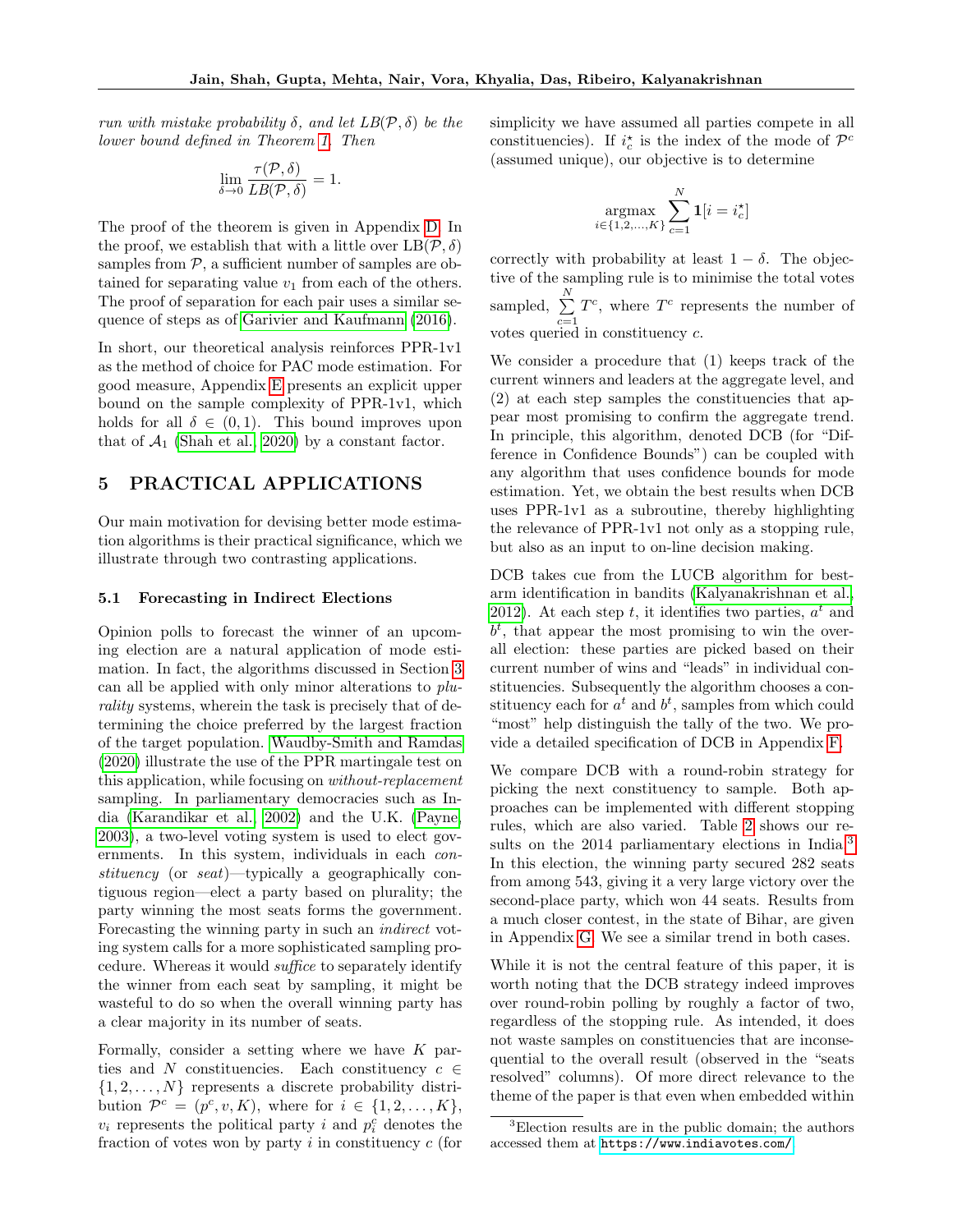<span id="page-7-0"></span>Table 2: Sample complexity of various stopping rules when coupled with (1) round-robin (RR) polling of constituencies and (2) DCB. All experiments are run with mistake probability  $\delta = 0.01$ . Values shown are averages from 10 runs, and show one standard error. "Seats resolved" indicates the number of constituencies in which a winner was identified before the overall procedure terminated.

| ALGORITHM     | INDIA-2014 $(543$ SEATS)<br><b>SAMPLES</b> | <b>SEATS</b><br>RESOLVED |
|---------------|--------------------------------------------|--------------------------|
| $RR-A_1-1V1$  | $1578946 \pm 10255$                        | $239 + 2$                |
| $RR-A_1-1VR$  | $1767464 + 15828$                          | $234 + 1$                |
| $RR-KLSN-1V1$ | $610181 + 7072$                            | $240 \pm 2$              |
| RR-KLSN-1vr   | $726512 + 6186$                            | $236 \pm 2$              |
| $RR-PPR-1V1$  | $471661 \pm 7373$                          | $241 \pm 3$              |
| $RR-PPR-1VR$  | $560815 + 7778$                            | $238 + 2$                |
| $DCB-A1-1V1$  | $856678 \pm 3935$                          | $182 + 1$                |
| $DCB-A_1-1VR$ | $951684 \pm 5246$                          | $180 \pm 1$              |
| DCB-KLSN-1v1  | $325265 + 2096$                            | $186 + 2$                |
| DCB-KLSN-1vr  | $376108 \pm 4067$                          | $181 + 1$                |
| $DCB-PPR-1V1$ | $256911 \pm 2096$                          | $188 \pm 1$              |
| $DCB-PPR-1VR$ | $296580 \pm 2372$                          | $184 + 1$                |

a decision-making outer loop, PPR continues to outperform  $A_1$  and KL-SN, and the 1v1 approach still dominates 1vr. Surmising that the sheer efficiency of PPR-1v1 makes it a good choice for embedding in more complex systems, we proceed to our next application.

### <span id="page-7-1"></span>5.2 Verifying Blockchain Smart Contracts

Our second application of PAC mode estimation is in a domain of growing contemporary relevance. Permissionless blockchains such as Bitcoin [\(Nakamoto, 2009\)](#page-9-15) and Ethereum [\(Buterin, 2014\)](#page-9-16) allow uncertified agents to join a pool of service providers, also called nodes. A recent feature that has emerged in such blockchains is the execution of "smart contracts" [\(Das et al.,](#page-9-5) [2019;](#page-9-5) [Buterin, 2014\)](#page-9-16), which could include, for example, running computationally-heavy jobs such as machine learning algorithms. In an ideal world, a client who requires some computation performed can simply enter a smart contract with some particular node, and pay a fee for the service. Unfortunately, there is no guarantee that nodes in a permissionless blockchain are honest. A "Byzantine" (malicious) node could potentially return a quick-to-compute, incorrect output, to the detriment of the client.

In recent work, [Das et al. \(2019\)](#page-9-5) propose an approach for the probabilistic verification of smart contracts. Abstractly, assume that the computation to be performed for the client is deterministic, and it has a (yet unknown) output  $o_{\text{correct}}$ . The proposed model accommodates any blockchain in which the fraction of

Byzantine nodes f is at most  $f_{\text{max}} \in [0, \frac{1}{2})$ . With this assumption, it becomes feasible to give a probabilistic guarantee on obtaining the correct output. For any fixed mistake probability  $\delta \in (0,1)$ , the client could ship out the computation to  $\Theta\left(\frac{1}{(\frac{1}{2}-f_{\text{max}})^2}\log(\frac{1}{\delta})\right)$ nodes, and take their majority response as the answer, thereby ensuring  $\delta$ -correctness. Unfortunately, transaction costs can be substantial, especially those for computationally-intensive contracts. Hence, it is in the client's interest to minimise the number of nodes queried to achieve the same probabilistic guarantee. For example, a sequential procedure could potentially query fewer nodes if  $f \ll f_{\text{max}}$ .

Our contribution in the context of this application is to propose PPR-1v1 as an alternative to the Sequential Probability Ratio Test (SPRT) [\(Wald, 1945\)](#page-10-1), which is used by [Das et al. \(2019\)](#page-9-5) for their verification procedure. This classical test finds use in many other engineering applications [\(Gross and Humenik, 1991;](#page-9-17) [Chen](#page-9-18) [et al., 2008\)](#page-9-18), some of which could also benefit from the advantages of PPR-1v1 over SPRT.

To apply SPRT for verifying smart contracts, [Das et al.](#page-9-5)  $(2019)$  assume that out of the total of N nodes in the blockchain, batches of size  $m$ , chosen uniformly at random, can be queried in sequence (the m queries per batch are performed in parallel, hence saving some time). For simplicity assume the answers returned are from the set  $\{0, 1, 2, \dots\}$ . Let  $q = \frac{m}{N}$ , and let  $c_{i,t}$ be the number of times answer i is reported in the  $t^{th}$ step,  $i \geq 0, t \geq 1$ . Defining  $l_{i,T} = \sum_{t=1}^{T} (2c_{i,t} - m)m$ , a derivation [\(Das et al., 2019\)](#page-9-5) establishes that  $\delta$ -correct SPRT stops at time  $T$ , giving i as the answer if

$$
l_{i,T} > \ln\left(\frac{1-\delta}{\delta}\right)\frac{2q(1-q)N(1-f_{\max})f_{\max}}{1-2f_{\max}}.
$$

The primary disadvantage of SPRT herein is the need for the user to provide  $f_{\text{max}}$ , which is used in the stopping rule. While a lower value of  $f_{\text{max}}$  will improve the efficiency of the rule, unfortunately  $\delta$ -correctness no longer holds if f, the true fraction of Byzantine nodes, exceeds  $f_{max}$ . Figure [3a](#page-8-0) plots the empirical error made by SPRT (averaged over 50,000 runs) on a problem instance in which the Byzantine nodes all give the same (incorrect) answer. We fix  $f_{\text{max}} = 0.1$ , and plot the error by varying  $f$ . The blockchain has  $N = 1600$  nodes, of which SPRT samples  $m = 20$  at a time. Although the test is run using mistake probability  $\delta = 0.005$ , observe that the empirical error exceeds  $\delta$  when  $f > f_{\text{max}}$ . Since the verification task at hand is precisely that of PAC mode estimation, PPR-1v1 becomes a viable alternative, especially since it does not need the knowledge of  $f_{\text{max}}$ . In fact, PPR-1v1 can identify the mode even if its associated probability is less than  $\frac{1}{2}$  (although in this case, it can no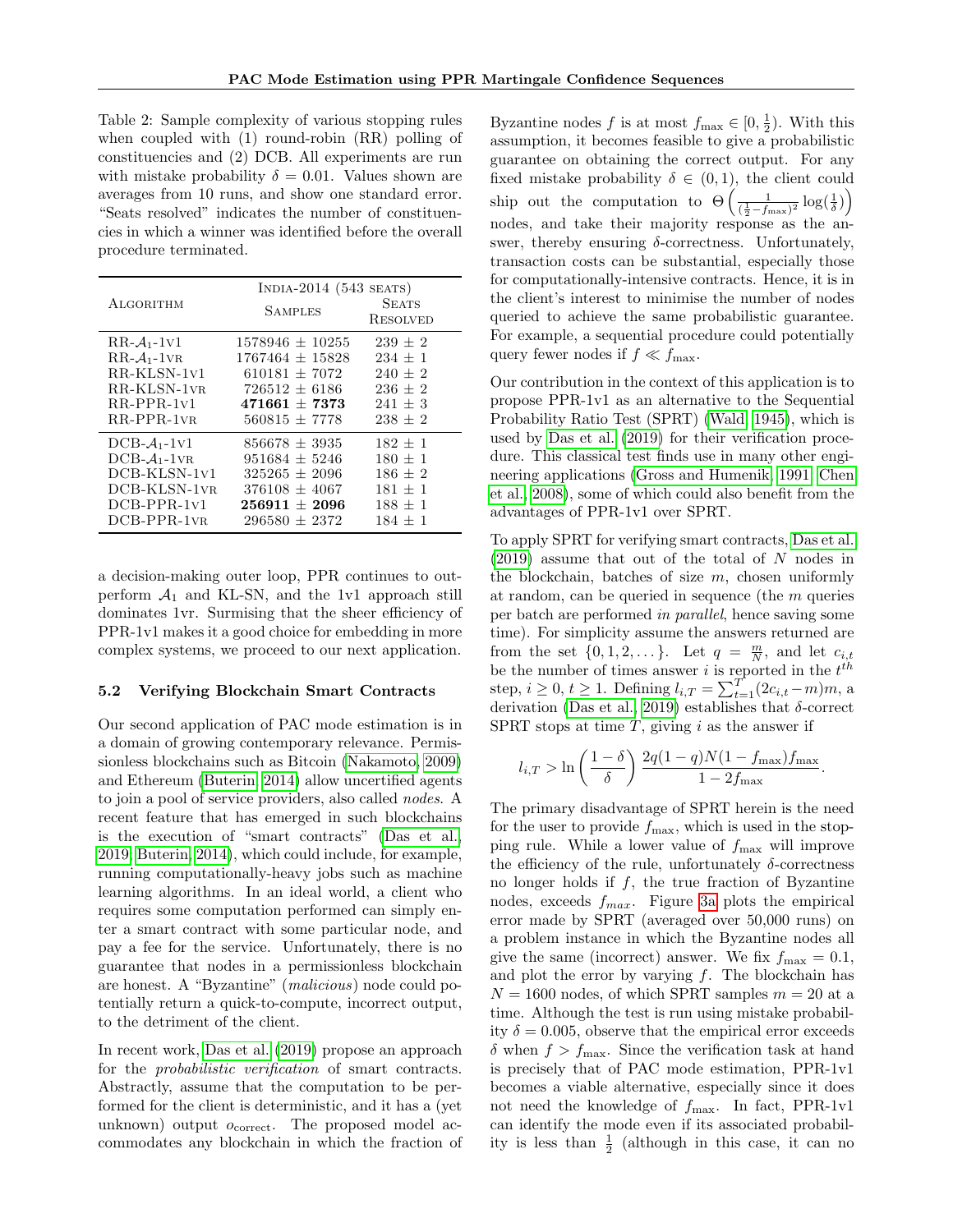<span id="page-8-0"></span>

Figure 3: Comparisons with SPRT for the probabilistic verification of smart contracts, obtained with parameter settings  $N = 1600$ ,  $m = 20$ ,  $\delta = 0.005$ ,  $f_{max} = 0.1$ . Plot (a) shows the empirical error rates of the algorithms as the true Byzantine fraction  $f$  is varied, taking  $K = 2$ . Plot (b) shows the sample complexity of various algorithms against varying  $f$ , on an instance with  $K = 10$  answers.

longer be guaranteed that the mode is  $o_{\text{correct}}$ , since the Byzantine nodes may collude). Observe from Figure [3a](#page-8-0) that unlike SPRT, the empirical error rate of PPR-1v1 (equivalent to PPR-Bernoulli since we have set  $K = 2$ ) remains within  $\delta$  even for  $f > f_{\text{max}}$ .

In Figure [3b,](#page-8-0) we compare the sample complexities of PPR-1v1 and SPRT. Whereas other problem parameters (including  $f_{max}$ ) stay the same as before, we consider an instance in which  $K = 10$ . The single correct answer is given by a  $(1 - f)$ -fraction of the nodes, while 9 different incorrect answers are given by the Byzantine nodes, each equally common. The version of SPRT used is a 1vr adaptation of the basic procedure [\(Das et al., 2019\)](#page-9-5) to  $K = 10$ . First, we observe that SPRT terminates before PPR-1v1 and PPR-1vr at all values of  $f$ . The PPR algorithms pay this price for having to assure  $\delta$ -correctness at all values of  $f < \frac{1}{2}$ , unlike SPRT, which does so only for  $f < f_{max}$ . In the same plot, we show the performance of another PPR variant, denoted "PPR-Adaptive". In reality, we cannot be sure about the number of answers  $K$  that will be returned by the blockchain's nodes and hence cannot use it in our stopping rule. Under PPR-Adaptive, which is a 1v1 strategy, the overall mistake probability  $\delta$  is divided into the *infinite* sequence  $k \frac{\delta}{1^2}$ ,  $k \frac{\delta}{2^2}$ ,  $k \frac{\delta}{3^2}$ , ... (with  $k = \frac{6}{\pi^2}$ ). Whenever a new answer is revealed, it is inserted into the list of possible answers, and its pairwise tests given mistake probabilities from the unused portion of the sequence. In principle, PPR-Adaptive can accommodate any number of answers, incurring only a small increase in sample complexity, as visible from Figure [3b.](#page-8-0)

### 6 CONCLUSION

In this paper, we apply the framework of PPR Martingale confidence sequences to the problem of PAC mode estimation. Our investigation follows two different dimensions that play a significant role in determining the efficiency of stopping rules. First is the tightness of the confidence bounds used internally in the stopping rule. By separately focusing on the Bernoulli case, we show that the PPR Martingale stopping rule is sample-efficient. The second aspect of mode estimation is the template applied to generalise from  $K = 2$ to  $K \geq 2$ , which can typically be applied with any valid confidence bounds. Of the three major choices— "one-versus-one"  $(1v1)$ , "one-versus-rest"  $(1vr)$ , and a multi-dimensional test (MD)—we find 1v1 to be the most efficient. Our empirical findings are affirmed by theoretical analysis that shows (1) regardless of the problem instance and the mistake probability, the 1v1 approach is guaranteed to terminate no later than the 1vr approach for many popular confidence bounds, and (2) the PPR-1v1 stopping rule is indeed asymptotically optimal. The PPR-1v1 algorithm is also parameterfree and computationally much faster than the other algorithms, making it a natural choice to apply to practical mode estimation problems. We illustrate its efficacy on two distinct real-world tasks.

Our paper opens several directions to explore in future work, including the application of the PPR martingale test on pure exploration problems in stochastic bandits and Markov Decision Problems. It could also be of much practical benefit to incorporate the PPR martingale test (in place of existing ones) in large-scale applications of sampling and decision making.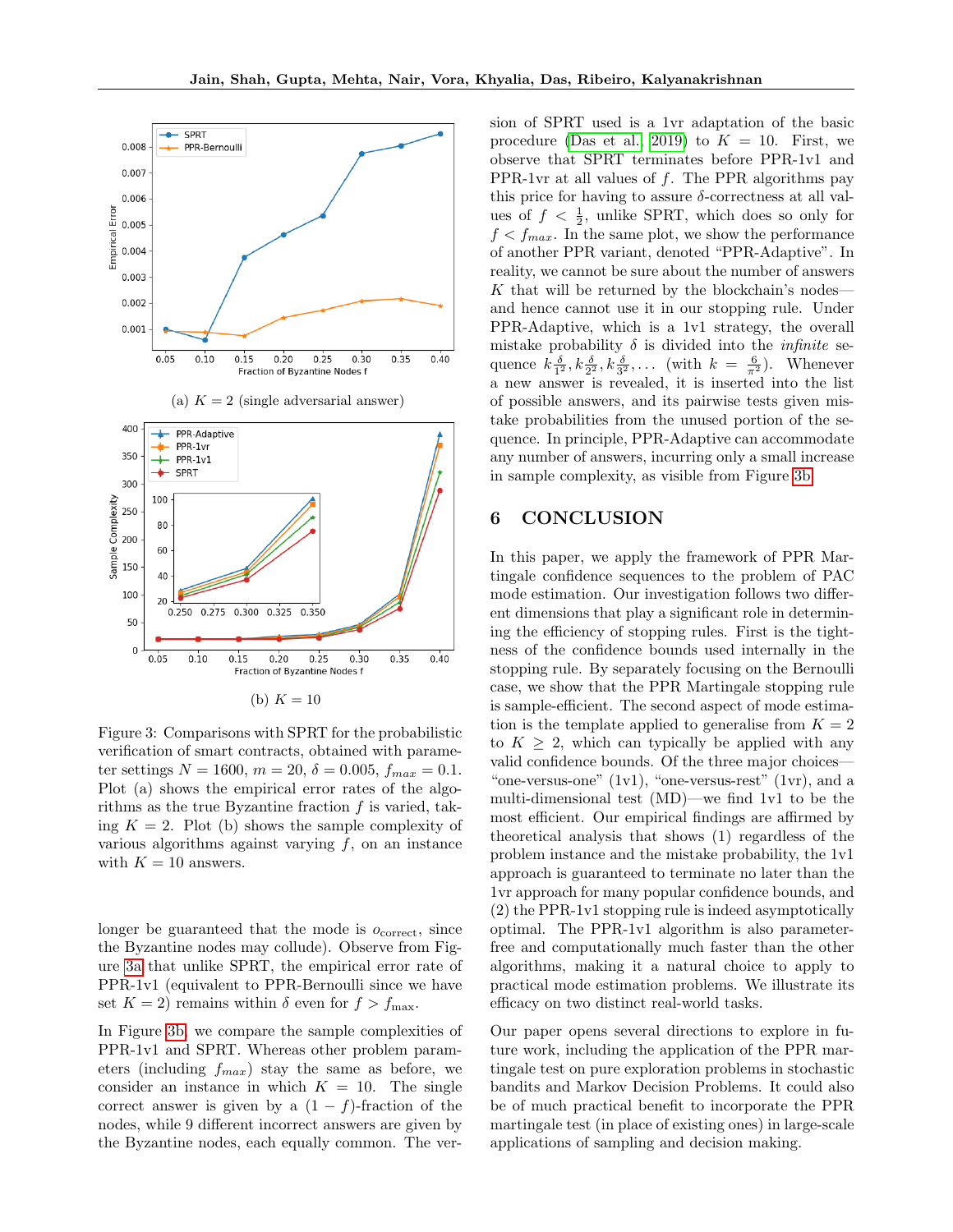# Acknowledgements

The authors thank anonymous reviewers for providing valuable suggestions. Shivaram Kalyanakrishnan was partially supported by SERB grant ECR/2017/002479.

# References

- <span id="page-9-16"></span>Vitalik Buterin. A next-generation smart contract and decentralized application platform, 2014. URL [https://cryptorating](https://cryptorating.eu/whitepapers/Ethereum/Ethereum_white_paper.pdf).eu/whitepapers/ [Ethereum/Ethereum](https://cryptorating.eu/whitepapers/Ethereum/Ethereum_white_paper.pdf) white paper.pdf.
- <span id="page-9-18"></span>R. Chen, J.-M. Park, and K. Bian. Robust distributed spectrum sensing in cognitive radio networks. In IEEE INFOCOM 2008 - The 27th Conference on Computer Communications, pages 1876–1884. IEEE Press, 2008. doi: 10.1109/INFOCOM.2008.251.
- <span id="page-9-5"></span>Sourav Das, Vinay Joseph Ribeiro, and Abhijeet Anand. YODA: enabling computationally intensive contracts on blockchains with Byzantine and Selfish nodes. In 26th Annual Network and Distributed System Security Symposium, NDSS. The Internet Society, 2019.
- <span id="page-9-20"></span>David Galvin. Three tutorial lectures on entropy and counting.  $arXiv$  preprint  $arXiv:1406.7872$ , 2014.
- <span id="page-9-9"></span>Aurélien Garivier. Informational confidence bounds for self-normalized averages and applications. In 2013 IEEE Information Theory Workshop (ITW), pages 1–5. IEEE press, 2013. doi: 10.1109/ ITW.2013.6691311.
- <span id="page-9-1"></span>Aurélien Garivier and Emilie Kaufmann. Optimal best arm identification with fixed confidence. In 29th Annual Conference on Learning Theory, volume 49 of Proceedings of Machine Learning Research, pages 998–1027. PMLR, 2016.
- <span id="page-9-17"></span>Kenny C. Gross and Keith E. Humenik. Sequential probability ratio test for nuclear plant component surveillance. Nuclear Technology, 93(2):131– 137, 1991. doi: 10.13182/NT91-A34499.
- <span id="page-9-12"></span>Björn Haddenhorst, Viktor Bengs, and Eyke Hüllermeier. Identification of the generalized Condorcet winner in multi-dueling bandits. In A. Beygelzimer, Y. Dauphin, P. Liang, and J. Wortman Vaughan, editors, Advances in Neural Information Processing Systems, 2021. URL https://openreview.[net/forum?id=omDF-uQ](https://openreview.net/forum?id=omDF-uQ_OZ)\_0Z.
- <span id="page-9-10"></span>Steven R. Howard, Aaditya Ramdas, Jon McAuliffe, and Jasjeet Sekhon. Time-uniform Chernoff bounds via nonnegative supermartingales. Probability Surveys, 17:257–317, 2020.
- <span id="page-9-8"></span>Kevin Jamieson, Matthew Malloy, Robert Nowak, and Sébastien Bubeck. lil' ucb : An optimal exploration

algorithm for multi-armed bandits. In Proceedings of The 27th Conference on Learning Theory, volume 35 of Proceedings of Machine Learning Research, pages 423–439. PMLR, 2014.

- <span id="page-9-6"></span>Shivaram Kalyanakrishnan, Ambuj Tewari, Peter Auer, and Peter Stone. PAC subset selection in stochastic multi-armed bandits. In Proceedings of the 29th International Conference on International Conference on Machine Learning, page 227–234. Omnipress, 2012.
- <span id="page-9-4"></span>Rajeeva Karandikar. Power and limitations of opinion polls in the context of Indian parliamentary democracy. In Special Proceeding of 20th Annual Conference of SSCA, pages  $09 - 16$ . Society of Statistics, Computer and Applications, 2018.
- <span id="page-9-13"></span>Rajeeva L. Karandikar, Clive Payne, and Yogendra Yadav. Predicting the 1998 Indian parliamentary election. Electoral Studies, 21(1):69–89, 2002. doi: https://doi.org/10.1016/S0261-3794(00)00042-1.
- <span id="page-9-7"></span>Emilie Kaufmann and Shivaram Kalyanakrishnan. Information complexity in bandit subset selection. In Proceedings of the 26th Annual Conference on Learning Theory, volume 30 of Proceedings of Machine Learning Research, pages 228–251. PMLR, 2013.
- <span id="page-9-3"></span>Gurmeet Singh Manku and Rajeev Motwani. Approximate frequency counts over data streams. In Proceedings of the 28th International Conference on Very Large Data Bases, page 346–357. VLDB Endowment, 2002.
- <span id="page-9-11"></span>Andreas Maurer and Massimiliano Pontil. Empirical Bernstein bounds and sample variance penalization. In Proceedings of the 22nd Conference on Learning Theory (COLT 2009), 2009. URL http://www.cs.mcgill.[ca/~colt2009/papers/](http://www.cs.mcgill.ca/~colt2009/papers/012.pdf#page=1) 012.[pdf#page=1](http://www.cs.mcgill.ca/~colt2009/papers/012.pdf#page=1).
- <span id="page-9-19"></span>Wolfgang Mulzer. Five proofs of Chernoff's bound with applications. CoRR, abs/1801.03365, 2018.
- <span id="page-9-15"></span>Satoshi Nakamoto. Bitcoin: A peer-to-peer electronic cash system, 2009. URL [http://www](http://www.bitcoin.org/bitcoin.pdf).bitcoin.org/ [bitcoin](http://www.bitcoin.org/bitcoin.pdf).pdf.
- <span id="page-9-2"></span>Emanuel Parzen. On estimation of a probability density function and mode. The Annals of Mathematical Statistics, 33(3):1065–1076, 1962.
- <span id="page-9-14"></span>Clive Payne. Election forecasting in the UK: The BBC's experience. Euramerica, 33(1):193–234, 2003.
- <span id="page-9-0"></span>Dhruti Shah, Tuhinangshu Choudhury, Nikhil Karamchandani, and Aditya Gopalan. Sequential mode estimation with oracle queries. In Proceedings of the Thirty-Fourth AAAI Conference on Artificial Intelligence, volume 34, pages 5644–5651. AAAI Press, 2020.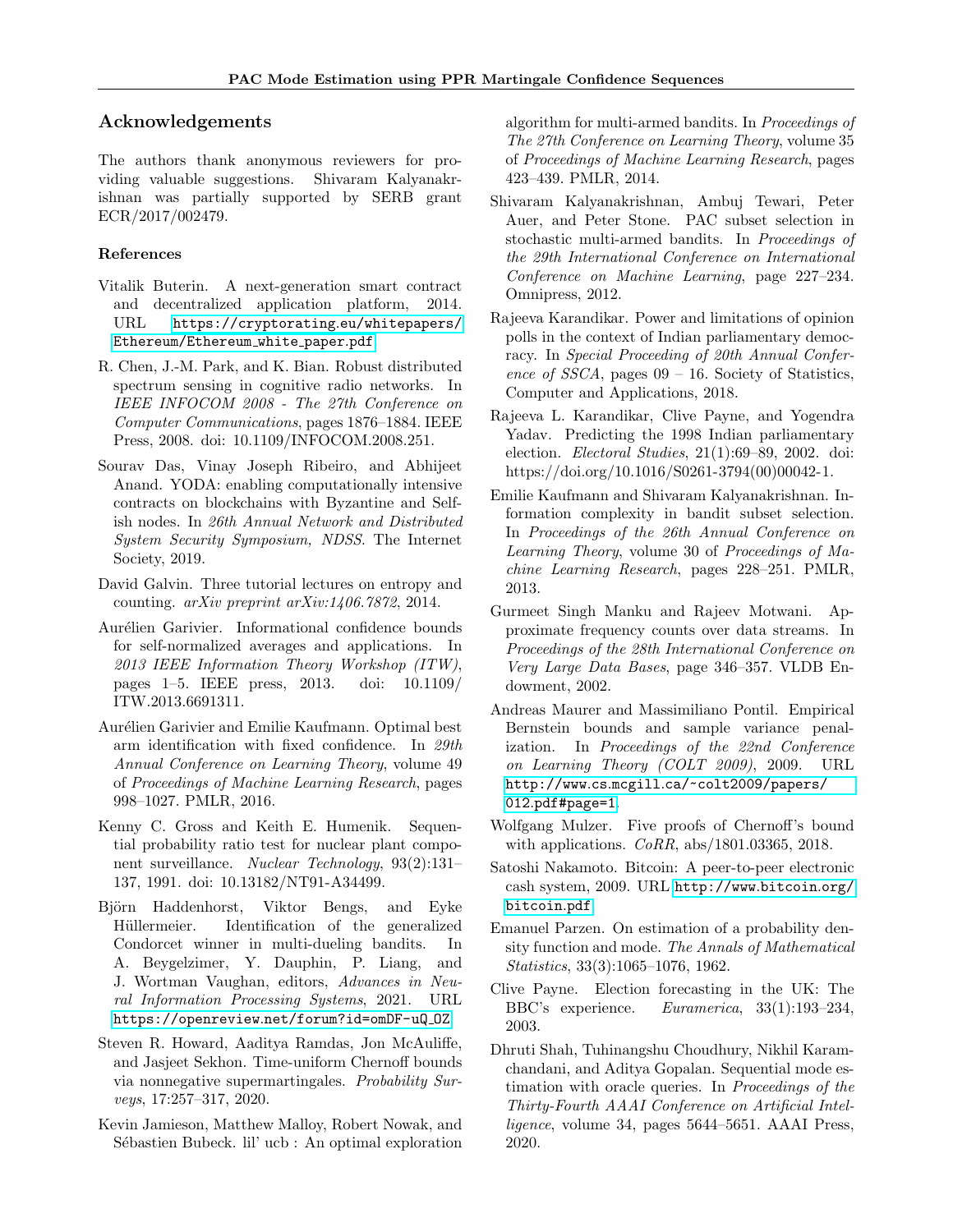- <span id="page-10-1"></span>A. Wald. Sequential Tests of Statistical Hypotheses. The Annals of Mathematical Statistics, 16(2):117– 186, 1945.
- <span id="page-10-0"></span>Ian Waudby-Smith and Aaditya Ramdas. Confidence sequences for sampling without replacement. In Advances in Neural Information Processing Systems, volume 33, pages 20204–20214. Curran Associates, Inc., 2020.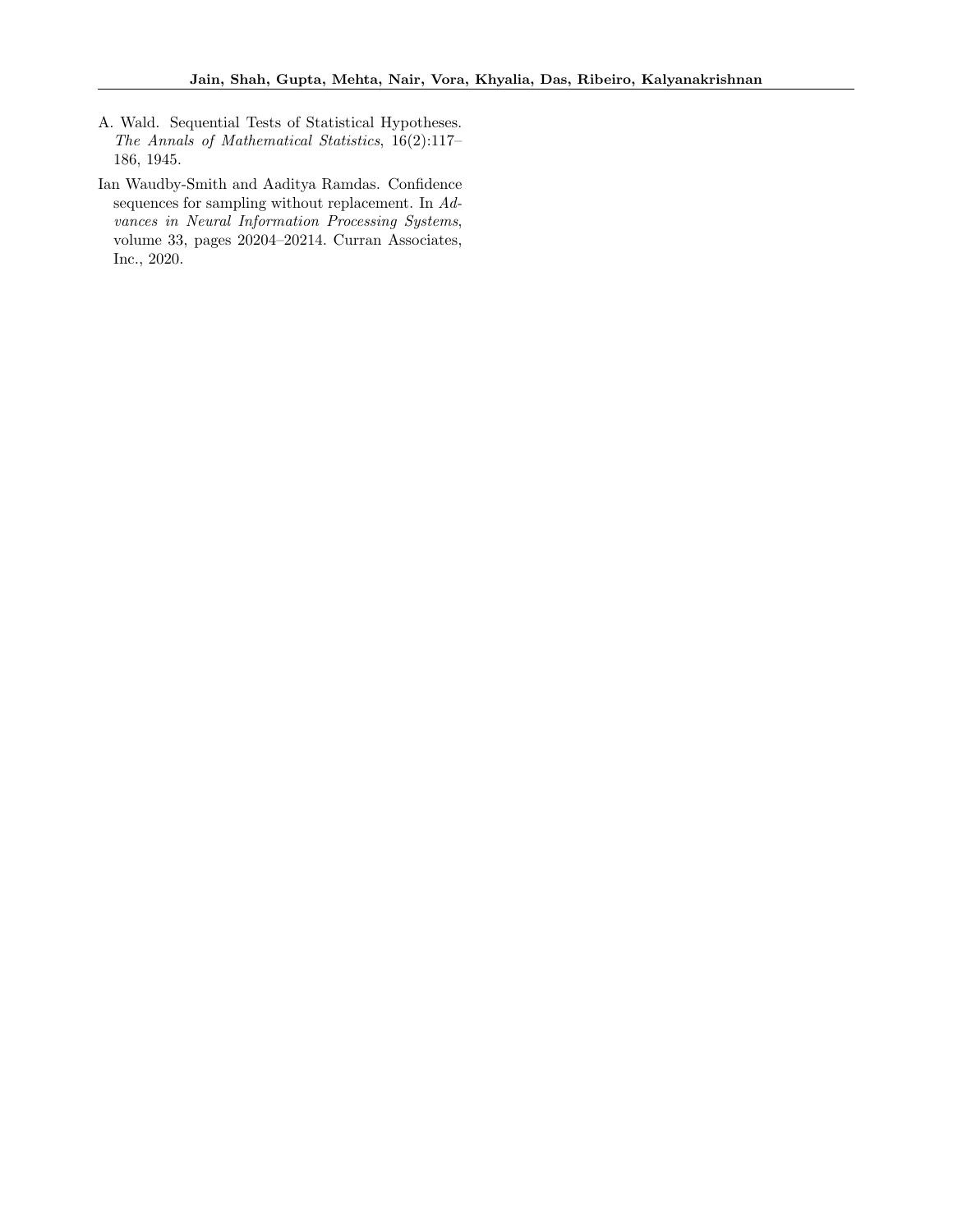# Supplementary Material: PAC Mode Estimation using PPR Martingale Confidence Sequences

### <span id="page-11-0"></span>A IMPLEMENTATION DETAILS

We specify the various baseline algorithms used in our comparisons in sections [2](#page-1-0) and [3.](#page-3-0) For actual code see Appendix [B.](#page-12-0)

Whether the implementation is 1v1 or 1vr, each algorithm has an atomic operation to maintain upper and lower confidence bounds on the parameter of a Bernoulli distribution.

- In the 1v1 approach, there is a separate Bernoulli associated with each pair of values  $v_i$  and  $v_j$  for  $1 \leq i <$  $j \leq k$  (hence a Bernoulli with mean  $\frac{p_i}{p_i+p_j}$ ). Each confidence bound is drawn with mistake probability  $\frac{\delta}{K-1}$ , which ensures  $\delta$ -correctness upon termination.
- In the 1vr approach, there is a separate Bernoulli associated with each value  $v_i$  for  $i \leq i \leq k$ , taking  $\neg v_i$  as its other outcome (hence a Bernoulli with mean  $p_i$ ). To ensure  $\delta$ -correctness upon termination, the mistake probability used is  $\frac{\delta}{K}$ .

The actual confidence bounds used in different algorithms are listed below. In 1v1, the total number of samples  $(t)$  shown in the confidence bounds is to be taken as the sum of the number of occurrences of the corresponding  $(v_i, v_j)$  pair in question, while under 1vr, it is the total number of samples of  $P$  observed yet. Below we denote the empirical mean after t samples  $\hat{p}^t$ , and the mistake probability associated with the confidence bound  $\delta$ .

### A.1  $A_1$  [\(Shah et al., 2020\)](#page-9-0)

We implement the algorithm as given in the original paper [\(Shah et al., 2020\)](#page-9-0), which defines a confidence width

$$
\beta(t,\delta) = \sqrt{\frac{2V^t \ln(4t^2/\delta)}{t}} + \frac{7\ln(4t^2/\delta)}{3(t-1)}
$$

after t samples, where  $V^t$  is the empirical variance of the samples. Lower and upper confidence bounds are given by  $\hat{p}^t \pm \beta(t,\delta)$ .

### A.2 LUCB [\(Kalyanakrishnan et al., 2012\)](#page-9-6) and KL-LUCB [\(Kaufmann and Kalyanakrishnan,](#page-9-7) [2013\)](#page-9-7)

For LUCB [\(Kalyanakrishnan et al., 2012\)](#page-9-6) and KL-LUCB [\(Kaufmann and Kalyanakrishnan, 2013\)](#page-9-7), the "exploration rate" used is  $\beta(t,\delta) = \ln(\frac{405.5t^{1.1}}{\delta})$  $\frac{5t^{1}}{\delta}$ , which ensures  $\delta$  correctness when a union bound over t is performed [\(Kaufmann and Kalyanakrishnan, 2013\)](#page-9-7).

LUCB sets its lower and upper confidence bounds as  $\hat{p}^t \pm \sqrt{\frac{\beta(t,\delta)}{2t}}$  $\frac{t, \delta}{2t}$ . KL-LUCB obtains them by performing a numerical computation to obtain the lower and upper confidence bounds as given below.

> KL-LUCB lower confidence bound  $= \min\{q \in [0, \hat{p}^t] : t \times D_{KL}(\hat{p}^t || q) \leq \beta(t, \delta)\};$ KL-LUCB upper confidence bound  $= \max\{q \in [\hat{p}^t, 1] : t \times D_{KL}(\hat{p}^t || q) \leq \beta(t, \delta)\}.$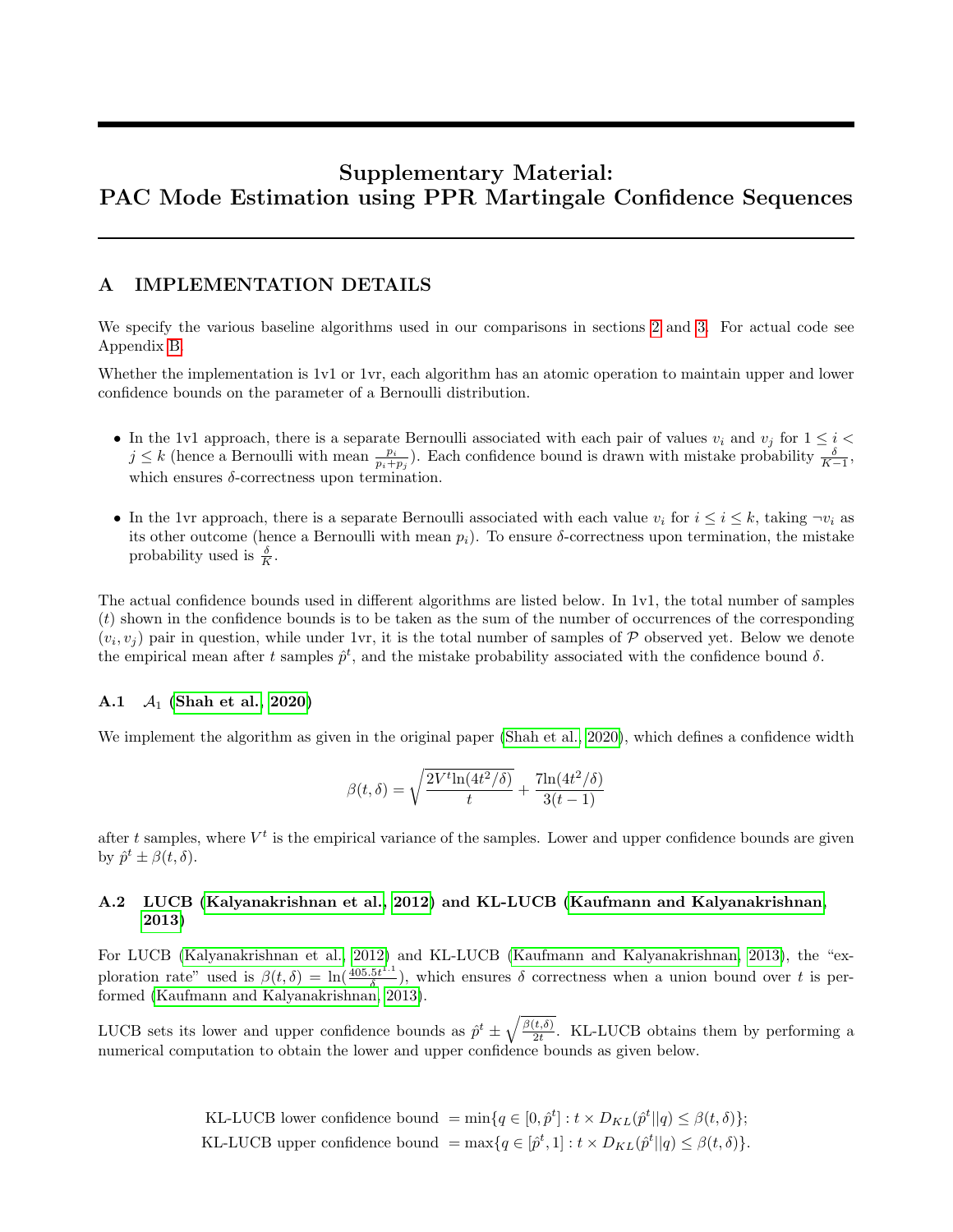#### A.3 KL-SN [\(Garivier, 2013\)](#page-9-9)

KL-SN [\(Garivier, 2013\)](#page-9-9) uses a more sophisticated exploration rate so as to avoid a naïve union bound over time. We first find  $\gamma > 1$  that satisfies the following equation, and thereafter set the exploration rate as given below.

$$
2e^{2}\gamma e^{-\gamma} = \delta \text{ and } \beta(t,\delta) = \frac{\gamma(1 + \ln(\gamma))}{(\gamma - 1)\ln(\gamma)}\ln(\ln(t)) + \gamma.
$$

Using the above exploration rate, the confidence bounds are constructed in the same way as KL-LUCB.

KL-SN lower confidence bound =  $\min\{q \in [0, \hat{p}^t] : t \times D_{KL}(\hat{p}^t || q) \leq \beta(t, \delta)\};$ KL-SN upper confidence bound =  $\max\{q \in [\hat{p}^t, 1] : t \times D_{KL}(\hat{p}^t || q) \leq \beta(t, \delta)\}.$ 

### <span id="page-12-0"></span>B CODE DETAILS

The code used to run our experiments (from sections [2,](#page-1-0) [3,](#page-3-0) [5.1,](#page-6-2) and [5.2\)](#page-7-1) is at https://github.[com/rohanshah13/](https://github.com/rohanshah13/pac_mode_estimation) pac mode [estimation](https://github.com/rohanshah13/pac_mode_estimation). Below we provide details on the running time of our algorithms on a couple of problem instances, which are indicative of their relative order in general.

The results in Table [1](#page-5-1) were obtained by performing each of the experiments for 100 iterations, with mistake probability  $\delta = 0.01$ . For the last 3 rows, for all algorithms except KL-SN 1v1, 200 iterations were used so as to reduce the error bars. A running-time comparison of all the algorithms across the 100 runs is given in Table [3.](#page-12-1) The runs were performed on an Intel Core i7-8750H CPU @ 2.20GHz processor.

<span id="page-12-1"></span>Table 3: Average running time and one standard error of mode estimation algorithms across 100 iterations, distribution  $\mathcal{P}_6 = (.35, .33, .04 \times 8)$  from Table [1.](#page-5-1)

| ALGORITHM       | TYPE                   | RUN TIME (SECONDS)                   |
|-----------------|------------------------|--------------------------------------|
| $\mathcal{A}_1$ | $1v_R$<br>1v1          | $9.01 \pm 0.2$<br>$6.65 + 0.17$      |
| KL-SN           | 1 <sub>VR</sub><br>1v1 | $169.47 \pm 5.76$<br>$2.74 \pm 0.10$ |
| PPR.            | 1 <sub>VR</sub><br>1v1 | $51.5 + 2.37$<br>$1.28 + 0.06$       |

.

The results in Table [2](#page-7-0) and Table [4](#page-37-1) were obtained by performing each of the experiments for 10 random seeds and setting the mistake probability to 0.01. The sampling of the votes from each of the constituencies were done with a batch size of 200. We used Google's colaboratory services  $4$  for performing these experiments.

<span id="page-12-2"></span> $^4$ [https://colab](https://colab.research.google.com/).research.google.com/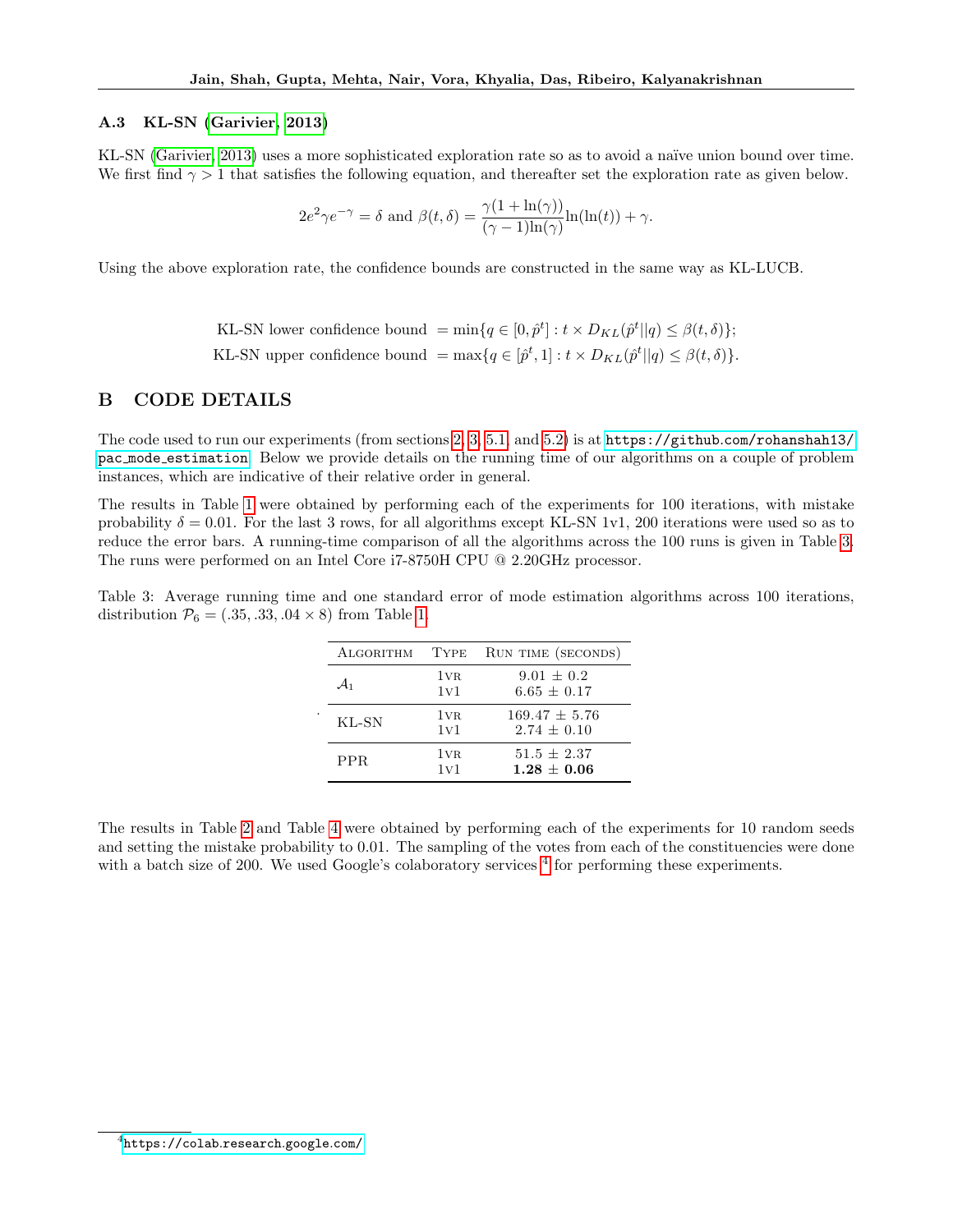### <span id="page-13-0"></span>C RELATING THE TERMINATION OF 1V1, 1VR, MD ALGORITHMS

In this section, we provide a proof of Lemma [2](#page-5-0) and also comment on the plausible applicability of the result to concentration bounds not covered by the lemma. Since the actual working is relatively verbose, we divide the appendix into separate subsections. In Section [C.1,](#page-13-1) we provide a relatively straightforward proof that the 1v1 versions of LUCB and  $A_1$  always terminate before their corresponding 1vr versions. In Section [C.2,](#page-15-0) we work towards proving that PPR-1v1 always terminates before PPR-1vr, and we reduce this claim to an inequality on beta functions, which we conjecture to be true, and have verified empirically for a range of values. In Section [C.3,](#page-18-0) we consider the multi-dimensional version of the PPR martingale stopping rule (denoted PPR-MD), which serves as an alternative for designing a stopping rule for mode estimation. This rule would use a Dirichlet prior (which is the conjugate of the multinomial distribution), and is analogous to the mutlti-variate PPR considered in Appendix C of [Waudby-Smith and Ramdas \(2020\)](#page-10-0). We show that PPR-MD always stops after PPR-1v1 on every run. In Section [C.4,](#page-22-0) we provide a simple proof that shows A1-1v1 [\(Shah et al., 2020\)](#page-9-0) always terminates after PPR-1v1 on every run.

In summary, sections [C.1,](#page-13-1) [C.3](#page-18-0) and [C.4](#page-22-0) complete the proof of Lemma [2,](#page-5-0) while Section [C.2](#page-15-0) concludes with a conjecture, which if true, would mean the termination of PPR-1vr implies the termination of PPR-1v1.

### <span id="page-13-1"></span>C.1 LUCB and  $A_1$  Algorithms

**LUCB:** Suppose we run both the variants of LUCB algorithm with  $\delta' = \frac{\delta}{K}$ , where  $\delta$  is the mistake probability (in reality, we run the 1v1 with  $\frac{\delta}{K-1}$ ; so it is even better). We will show that LUCB-1vr termination implies LUCB-1v1 termination. The LUCB algorithm can differentiate some  $i, j \in \{1, 2, ..., K\}$  such that  $i \neq j$  when

$$
\hat{p}_i^t - \sqrt{\frac{\ln\left(\frac{405.5t^{1.1}}{\delta'}\right)}{2t}} \ge \hat{p}_j^t + \sqrt{\frac{\ln\left(\frac{405.5t^{1.1}}{\delta'}\right)}{2t}},
$$

where  $\hat{p}_i^t$  denotes the empirical mean corresponds to observation i. For 1v1, the corresponding condition for differentiating  $i, j$  will be

$$
\frac{\hat{p}_i^t}{\hat{p}_i^t + \hat{p}_j^t} - \sqrt{\frac{\ln\left(\frac{405.5(s_{ij}^t)^{1.1}}{\delta'}\right)}{2s_{ij}^t}} \geq \frac{\hat{p}_j^t}{\hat{p}_i^t + \hat{p}_j^t} + \sqrt{\frac{\ln\left(\frac{405.5(s_{ij}^t)^{1.1}}{\delta'}\right)}{2s_{ij}^t}},
$$

where  $s_{ij}^t$  denotes the total number of samples coming from  $p_i$  and  $p_j$ . Thus, to prove 1vr termination implies 1v1 termination, It is sufficient to prove that: If it is true that

$$
\hat{p}_i^t - \sqrt{\frac{\ln\left(\frac{405.5t^{1.1}}{\delta'}\right)}{2t}} \ge \hat{p}_j^t + \sqrt{\frac{\ln\left(\frac{405.5t^{1.1}}{\delta'}\right)}{2t}}
$$

then, it is also true that

$$
\frac{\hat{p}_i^t}{\hat{p}_i+\hat{p}_j^t}-\sqrt{\frac{\ln\left(\frac{405.5(s_{ij}^t)^{1.1}}{\delta'}\right)}{2s_{ij}^t}}\geq \frac{\hat{p}_j^t}{\hat{p}_i^t+\hat{p}_j}+\sqrt{\frac{\ln(\frac{405.5(s_{ij}^t)^{1.1}}{\delta'} )}{2s_{ij}^t}}.
$$

We have

$$
\hat{p}_i^t - \hat{p}_j^t \ge 2\sqrt{\frac{\ln\left(\frac{405.5t^{1.1}}{\delta'}\right)}{2t}},
$$
\n
$$
\implies \frac{\hat{p}_i^t - \hat{p}_j^t}{2\left(\hat{p}_i^t + \hat{p}_j^t\right)\sqrt{\frac{\ln\left(\frac{405.5t^{1.1}}{\delta'}\right)}{2t}}}}{2\left(\hat{p}_i^t + \hat{p}_j^t\right)\sqrt{\frac{\ln\left(\frac{405.5t^{1.1}}{\delta'}\right)}{2s_{i_j}^t}}}} \ge \frac{\sqrt{\frac{\ln\left(\frac{405.5t^{1.1}}{\delta'}\right)}{2t}}{2t}}{\left(\hat{p}_i^t + \hat{p}_j^t\right)\sqrt{\frac{\ln\left(\frac{405.5(s_{i,j}^t)^{1.1}}{\delta'}\right)}{2s_{i_j}^t}}}.
$$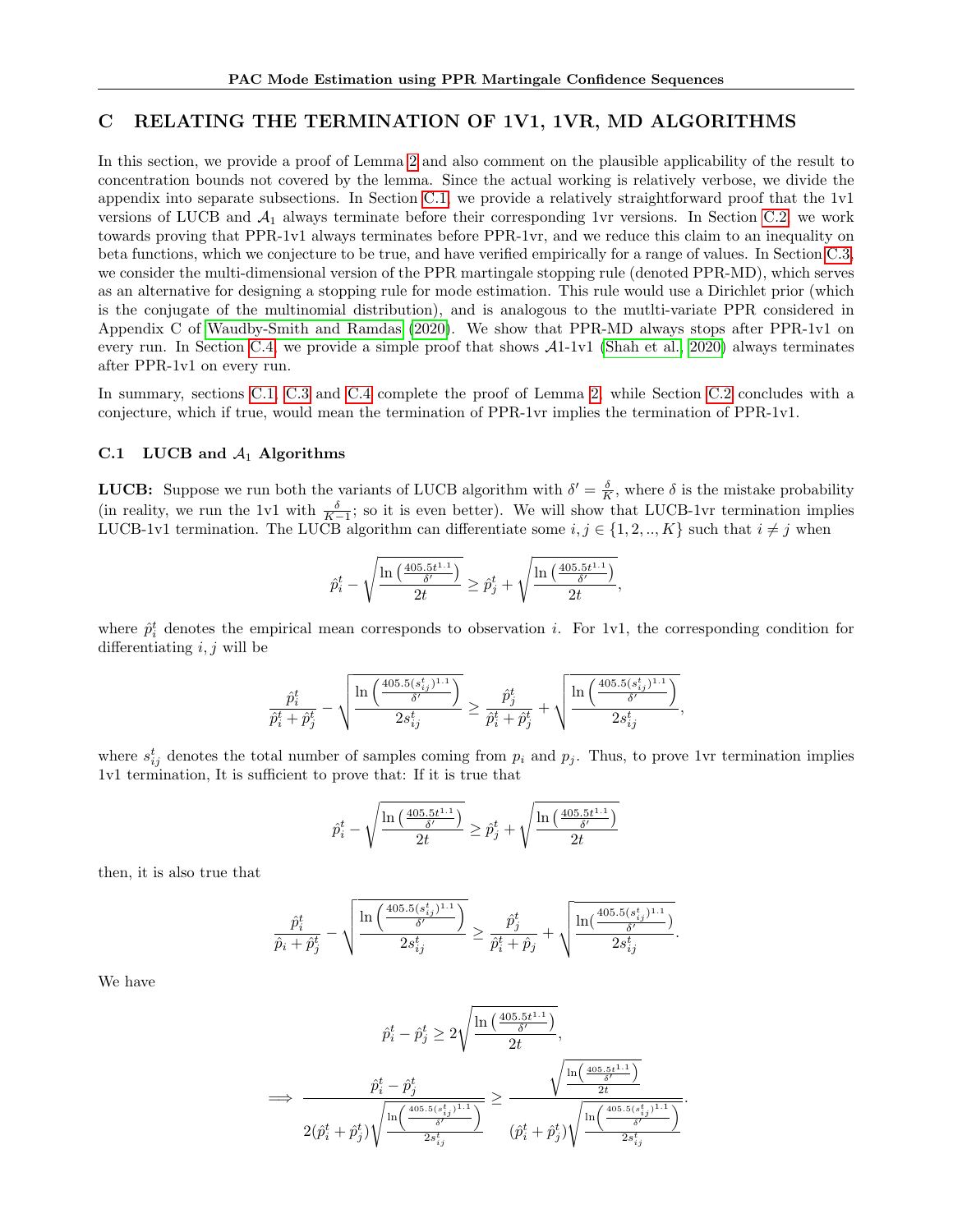Using the fact that  $\hat{p}_i^t + \hat{p}_j^t = \frac{s_{ij}^t}{t}$  and the above inequality, we get

$$
\frac{\hat{p}_i^t - \hat{p}_j^t}{2(\hat{p}_i^t + \hat{p}_j^t)\sqrt{\frac{\ln\left(\frac{405.5(t_i^t)^{1.1}}{\delta'}\right)}{2s_{ij}^t}}}\geq \frac{\sqrt{t\ln\left(\frac{405.5t^{1.1}}{\delta'}\right)}}{\sqrt{s_{ij}^t\ln\left(\frac{405.5(s_{ij}^t)^{1.1}}{\delta'}\right)}}.
$$

Since  $\sqrt{t \ln\left(\frac{405.5t^{1.1}}{\delta'}\right)}$  is an increasing function in t, and we know that  $s_{ij}^t \leq t$ , we have

$$
\frac{\hat{p}_i^t - \hat{p}_j^t}{2(\hat{p}_i^t + \hat{p}_j^t)\sqrt{\frac{\ln\left(\frac{405.5(s_{ij}^t)^{1.1}}{\delta'}\right)}{2s_{ij}^t}}}\geq \frac{\sqrt{t\ln\left(\frac{405.5(t_{ij}^{1.1})}{\delta'}\right)}}{\sqrt{s_{ij}^t\ln\left(\frac{405.5(s_{ij}^t)^{1.1}}{\delta'}\right)}}\geq 1,
$$
\n
$$
\implies \frac{\hat{p}_i^t}{\hat{p}_i^t + \hat{p}_j^t} - \sqrt{\frac{\ln\left(\frac{405.5(s_{ij}^t)^{1.1}}{\delta'}\right)}{2s_{ij}^t}}\geq \frac{\hat{p}_j^t}{\hat{p}_i^t + \hat{p}_j^t} + \sqrt{\frac{\ln\left(\frac{405.5(s_{ij}^t)^{1.1}}{\delta'}\right)}{2s_{ij}^t}}
$$

.

Hence, we showed that the 1v1 variant of LUCB algorithm always terminates before its 1vr variant.

 $\mathcal{A}_1$  **Algorithm:** Suppose we run both the variants of  $\mathcal{A}_1$  algorithm with  $\delta' = \frac{\delta}{K}$ , where  $\delta$  is the mistake probability (As above, we actually run 1v1 with  $\frac{\delta}{K-1}$ , so 1v1 will terminate even faster). The  $\mathcal{A}_1$  algorithm differentiates between  $i, j \in \{1, 2, ..., K\}$  such that  $i \neq j$  and i is the winner when

$$
\hat{p}_i^t - \sqrt{\frac{2V_t(Z^i)\ln\left(\frac{4t^2}{\delta'}\right)}{t}} - \frac{7\ln\left(\frac{4t^2}{\delta'}\right)}{3(t-1)} \ge \hat{p}_j^t + \sqrt{\frac{2V_t(Z^j)\ln\left(\frac{4t^2}{\delta'}\right)}{t}} + \frac{7\ln\left(\frac{4t^2}{\delta'}\right)}{3(t-1)},
$$

where

$$
V_t(Z^i) = \frac{s_i^t(t - s_i^t)}{t(t - 1)},
$$

in which  $s_i^t$  denotes the total number of samples coming from  $v_i$ . Similarly, the condition for there to be a winner between  $i, j$  in  $\mathcal{A}_1$  1v1 will be:

$$
\frac{\hat{p}_i^t}{\hat{p}_i^t + \hat{p}_j^t} - \sqrt{\frac{2V_{s_{ij}^t}(Z^i)\ln\left(\frac{4(s_{ij}^t)^2}{\delta'}\right)}{s_{ij}^t} - \frac{7\ln\left(\frac{4(s_{ij}^t)^2}{\delta'}\right)}{3(s_{ij}^t - 1)} } \geq \frac{\hat{p}_j^t}{\hat{p}_i^t + \hat{p}_j^t} + \sqrt{\frac{2V_{s_{ij}^t}(Z^j)\ln\left(\frac{4(s_{ij}^t)^2}{\delta'}\right)}{s_{ij}^t} + \frac{7\ln\left(\frac{4(s_{ij}^t)^2}{\delta'}\right)}{3(s_{ij}^t - 1)}},
$$

where  $s_{ij}^t = s_i^t + s_j^t$  denotes the total number of samples coming from  $v_i$  and  $v_j$ , and  $s_i^t$  denotes the number of samples coming from  $v_i$ .

To prove 1vr termination implies 1v1 termination, It is sufficient to prove that: If it is true that

$$
\hat{p}_i^t - \sqrt{\frac{2 V_t(Z^i) \ln\left(\frac{4 t^2}{\delta'}\right)}{t}} - \frac{7 \ln\left(\frac{4 t^2}{\delta'}\right)}{3 (t-1)} \geq \hat{p}_j^t + \sqrt{\frac{2 V_t(Z^j) \ln\left(\frac{4 t^2}{\delta'}\right)}{t}} + \frac{7 \ln\left(\frac{4 t^2}{\delta'}\right)}{3 (t-1)}
$$

then, it is also true that

$$
\frac{\hat{p}_i^t}{\hat{p}_i^t + \hat{p}_j^t} - \sqrt{\frac{2V_{s_{ij}^t}(Z^i)\ln\left(\frac{4(s_{ij}^t)^2}{\delta'}\right)}{s_{ij}^t} - \frac{7\ln\left(\frac{4(s_{ij}^t)^2}{\delta'}\right)}{3(s_{ij}^t - 1)} } \geq \frac{\hat{p}_j^t}{\hat{p}_i^t + \hat{p}_j^t} + \sqrt{\frac{2V_{s_{ij}^t}(Z^j)\ln\left(\frac{4(s_{ij}^t)^2}{\delta'}\right)}{s_{ij}^t} + \frac{7\ln\left(\frac{4(s_{ij}^t)^2}{\delta'}\right)}{3(s_{ij}^t - 1)}}
$$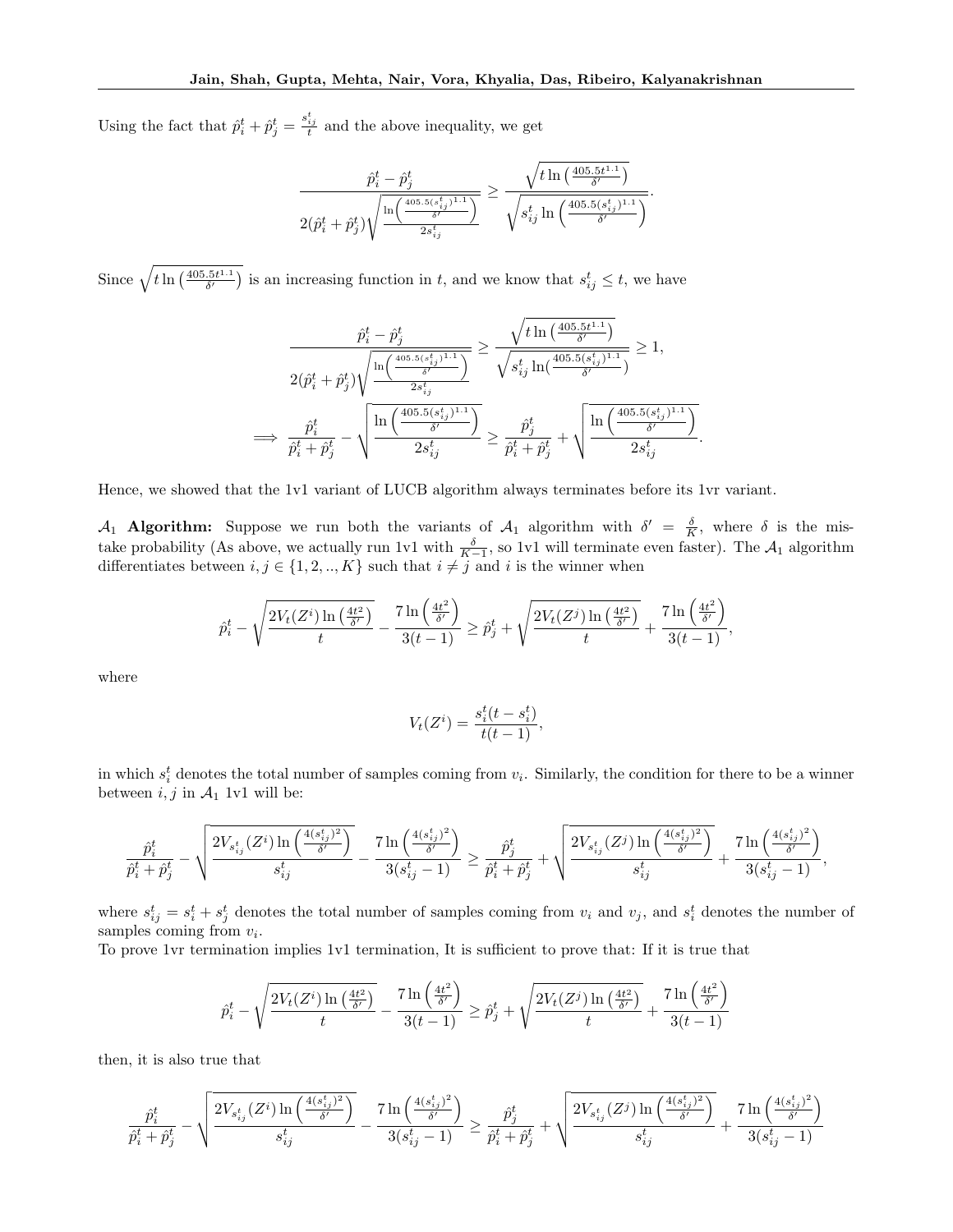Using the same steps as in LUCB, we get

$$
\frac{\hat{p}_i^t - \hat{p}_j^t}{2(\hat{p}_i^t + \hat{p}_j^t)\left(\sqrt{\frac{2V_{s_{ij}^t}(Z^i)\ln\left(\frac{4(s_{ij}^t)^2}{\delta'}\right)}{s_{ij}^t} + \sqrt{\frac{2V_{s_{ij}^t}(Z^j)\ln\left(\frac{4(s_{ij}^t)^2}{\delta'}\right)}{s_{ij}^t} + \frac{14\ln\left(\frac{4(s_{ij}^t)^2}{\delta'}\right)}{3(s_{ij}^t - 1)}}\right)}}{\left(\sqrt{2tV_t(Z^i)\ln\left(\frac{4t^2}{\delta'}\right)} + \sqrt{2tV_t(Z^j)\ln\left(\frac{4t^2}{\delta'}\right)} + \frac{14t\ln\left(\frac{4t^2}{\delta'}\right)}{3(s_{ij}^t) - 1}}\right)}}\right)}{\left(\sqrt{2s_{ij}^tV_{s_{ij}^t}(Z^i)\ln\left(\frac{4(s_{ij}^t)^2}{\delta'}\right)} + \sqrt{2s_{ij}^tV_{s_{ij}^t}(Z^j)\ln\left(\frac{4(s_{ij}^t)^2}{\delta'}\right)} + \frac{14t\ln\left(\frac{4t^2}{\delta'}\right)}{3(s_{ij}^t) - 1}}\right)}}\right)}.
$$

We need to prove that the above expression is  $\geq 1$ . We note that  $\sqrt{2tV_t(Z^i)\ln\left(\frac{4t^2}{\delta'}\right)}$ ,  $\sqrt{2tV_t(Z^j)\ln\left(\frac{4t^2}{\delta'}\right)}$  are increasing functions in t. Let  $f(t) =$  $14t\ln\left(\frac{4t^2}{\delta'}\right)$  $\frac{3\pi}{3(t-1)}$ . We write down the differential:

$$
f'(t) \propto 2(t-1) - \ln\left(\frac{4t^2}{\delta}\right).
$$

Thus, for t such that  $2(t-1) \geq \ln \left( \frac{4t^2}{\delta} \right)$  $\left(\frac{t^2}{\delta}\right)$ ,  $f(t)$  is an increasing function. We now look at the minimum value of  $s_i^t$  possible, and we show that  $s_i^t$  is always such that  $f(t)$  is an increasing function for  $t \geq s_i^t$ . We proceed to look at a scenario in which lowest possible value for  $s_i^t$  is observed. Consider the case in which we observe  $t\hat{p}_i^t$  samples with value  $v_i$  (thus, the empirical mode is  $\hat{p}_i^t$  for  $v_i$ ). Let's assume that  $\mathcal{A}_1$  1vr algorithm declares i as the mode after observing  $t\hat{p}_i^t$  samples of  $v_i$ . We assume that j has 0 samples, and then find the value of t that arises. Termination of  $A_1$  algorithm after t observations suggests (we ignore the empirical mean term, as it makes our lower bound on  $t$  only bigger):

$$
\hat{p}_i^t - \frac{7 \ln\left(\frac{4t^2}{\delta'}\right)}{3(t-1)} \ge 0 + \frac{7 \ln\left(\frac{4t^2}{\delta'}\right)}{3(t-1)}
$$
\n
$$
\implies \hat{p}_i^t \ge \frac{14 \ln\left(\frac{4t^2}{\delta'}\right)}{3(t-1)}.
$$

Using the fact that  $t\hat{p}_i^t = s_i^t$ , we arrive at:

$$
\frac{3\hat{p}_i^t(t-1)}{14} \ge \ln\left(\frac{4t^2}{\delta'}\right)
$$
  

$$
\implies \frac{3(s_i^t - \hat{p}_i^t)}{14} \ge \ln\left(\frac{4t^2}{\delta'}\right) \ge \ln\left(\frac{4(s_i^t)^2}{\delta'}\right).
$$

To show  $2(t_i-1) \geq \ln \left( \frac{4(s_i^t)^2}{\delta} \right)$  $\left(\frac{\delta_i^t j^2}{\delta}\right)$ , it is sufficient to show that  $2(s_i^t-1) \geq \frac{3}{14}(s_i^t - \hat{p}_i^t)$ . For proving this, we make a mild assumption that  $s_i^t \geq 2$  as practically  $\mathcal{A}_1$  algorithm would need more than 2 samples from  $v_i$  to declare  $v_i$ as the mode. Under this assumption, we get:

$$
2(s_i^t - 1) - \frac{3}{14}(s_i^t - \hat{p}_i^t) = \frac{25}{14}s_i^t - 2 + \frac{3}{14}\hat{p}_i^t \ge \frac{11}{7} + \frac{3}{14}\hat{p}_i^t > 0.
$$

Hence, we note that

$$
\frac{\left(\sqrt{2tV_t(Z^i)\ln\left(\frac{4t^2}{\delta'}\right)} + \sqrt{2tV_t(Z^j)\ln\left(\frac{4t^2}{\delta'}\right)} + \frac{14t\ln\left(\frac{4t^2}{\delta'}\right)}{3(t-1)}\right)}{\left(\sqrt{2s_{ij}^tV_{s_{ij}^t}(Z^i)\ln\left(\frac{4(s_{ij}^t)^2}{\delta'}\right)} + \sqrt{2s_{ij}^tV_{s_{ij}^t}(Z^j)\ln\left(\frac{4(s_{ij}^t)^2}{\delta'}\right)} + \frac{14s_{ij}^t\ln\left(\frac{4(s_{ij}^t)^2}{\delta'}\right)}{3(s_{ij}^t-1)}\right)} \ge 1
$$

<span id="page-15-0"></span>since all the 3 terms are increasing, and thus  $A_1$  1vr always stops after  $A_1$  1v1.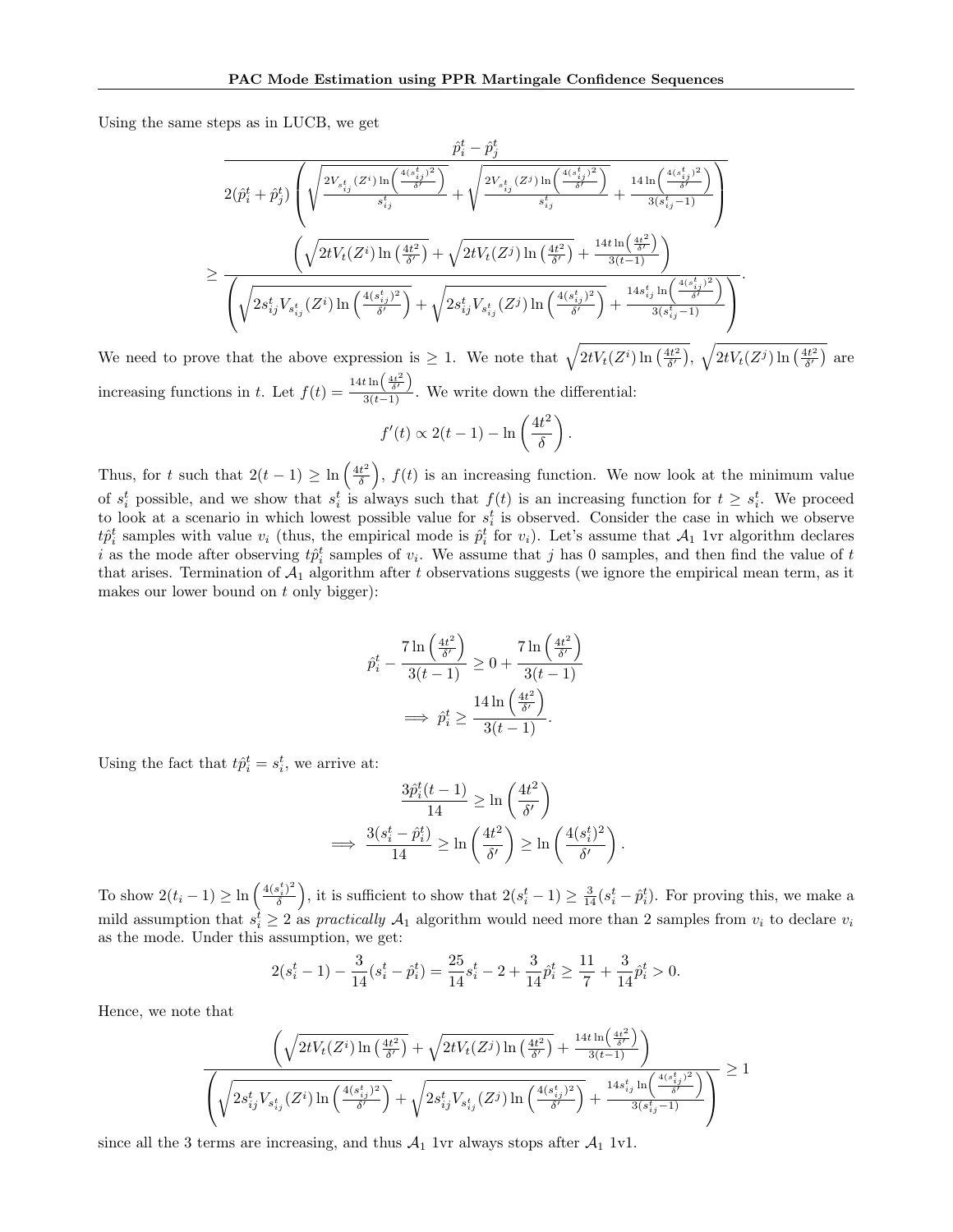### C.2 PPR

Suppose party  $i, j$  have confidence sequences which do not intersect at some time t. Let the number of samples from party *i* be  $s_i^t$ , and the number of samples from party *j* be  $s_j^t$ , and without loss of generality assume  $s_i^t > s_j^t$ . Let f be the number of samples from parties which are not i or j. Then, the condition for party  $i, j$  having confidence sequences which do not intersect can be written as

$$
\exists \theta \in \left[\frac{s_j^t}{t}, \frac{s_i^t}{t}\right] \text{ such that}
$$

$$
\frac{1}{\text{Beta}(\theta; s_i^t + 1, t - s_i^t + 1)} \ge \frac{K}{\delta}
$$

$$
\frac{1}{\text{Beta}(\theta; s_j^t + 1, t - s_j^t + 1)} \ge \frac{K}{\delta}
$$

,

.

Parties  $i, j$  have a winner between them in PPR-1v1 when

$$
\frac{1}{\text{Beta}\left(\frac{1}{2}; s_i^t + 1, s_j^t + 1\right)} \ge \frac{K - 1}{\delta}.
$$

We will attempt to show that party  $i, j$  having disjoint confidence sequences in PPR-1vr implies party  $i, j$  having a winner between them in PPR-1v1. This will imply that PPR-1v1 always terminates before PPR-1vr. Noting that

$$
\text{Beta}(\theta; s_i^t, s_j^t) = \frac{\theta^{s_i^t - 1} (1 - \theta)^{s_j^t - 1}}{B(s_i^t, s_j^t)}
$$
\n
$$
\text{where } B(s_i^t, s_j^t) = \frac{\Gamma(s_i^t) \Gamma(s_j^t)}{\Gamma(s_i^t + s_j^t)},
$$

we are given that

$$
\frac{\delta}{K} \ge \frac{\theta^{s_i^t}(1-\theta)^{t-s_i^t}}{B(s_i^t + 1, t - s_i^t + 1)},
$$
  

$$
\frac{\delta}{K} \ge \frac{\theta^{s_j^t}(1-\theta)^{t-s_j^t}}{B(s_j^t + 1, t - s_j^t + 1)}.
$$

And we wish to show that

$$
\frac{\delta}{K-1} \ge \frac{1}{2^{s^t_i + s^t_j} B(s^t_i + 1, s^t_j + 1)}.
$$

We denote

$$
\frac{\theta^{s_i^t}(1-\theta)^{t-s_i^t}}{B(s_i^t+1, t-s_i^t+1)} = L_1(\theta),
$$

$$
\frac{\theta^{s_j^t}(1-\theta)^{t-s_j^t}}{B(s_j^t+1, t-s_j^t+1)} = L_2(\theta).
$$

Thus, it is sufficient to show that,  $\forall \theta \in \left[\frac{s_j^t}{t}, \frac{s_i^t}{t}\right],$ 

$$
\max (L_1(\theta), L_2(\theta)) \ge \frac{K-1}{K2^{s_i^t+s_j^t}B(s_i^t+1, s_j^t+1)}.
$$

Consider

$$
L'_1(\theta) \propto s_i^t (1 - \theta) - (t - s_i^t)\theta,
$$
  

$$
L'_1(\theta) \propto s_i^t - t\theta
$$
  

$$
\implies L'_1(\theta) \ge 0 \,\forall \,\theta \le \frac{s_i^t}{t}.
$$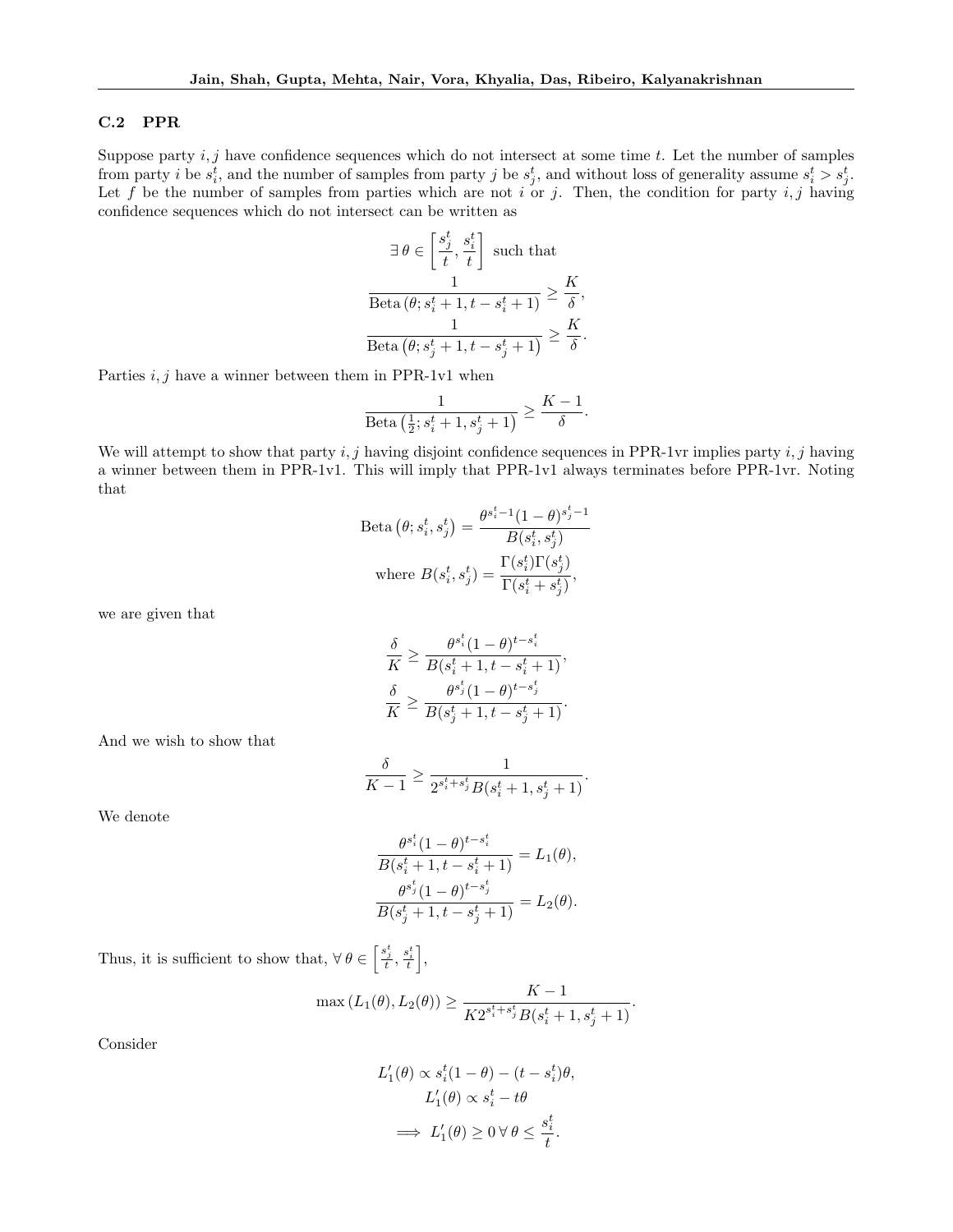Similarly, consider

$$
\begin{aligned} L_2'(\theta) &\propto s_j^t(1-\theta)-(t-s_j^t)\theta\\ L_2'(\theta) &\propto s_j^t-t\theta,\\ \implies L_2'(\theta) &\leq 0\ \forall\ \theta\geq \frac{s_j^t}{t}. \end{aligned}
$$

Thus, we note that in our range of  $\theta$ ,  $L_1(\theta)$  is increasing and  $L_2(\theta)$  is decreasing. Consider  $\theta^*$  such that  $L_1(\theta^*)$  =  $L_2(\theta^*)$ . We will prove that considering only the value  $\theta = \theta^*$  is sufficient to prove that

$$
\max (L_1(\theta), L_2(\theta)) \ge \frac{K-1}{K2^{s_i^t + s_j^t} B(s_i^t + 1, s_j^t + 1)}
$$

for the entire range of  $\theta \in \left[\frac{s_i^t}{t}, \frac{s_i^t}{t}\right]$ . First, we prove that  $\theta^*$  lies in this range itself. The equation  $L_1(\theta^*) = L_2(\theta^*)$ gives us the implicit equation

$$
\left(\frac{\theta^*}{1-\theta^*}\right) = \left[\frac{s_i^t!(t-s_i^t)!}{s_j^t!(t-s_j^t)!}\right]^{\frac{1}{s_i^t-s_j^t}}
$$

.

.

We first prove  $\theta^* \geq \frac{s_j^t}{t}$ . This is the same as showing that  $\frac{\theta^*}{1-t}$  $\frac{\theta^*}{1-\theta^*} \geq \frac{s_j^t}{t-s_j^t}$ . We show that

$$
\begin{aligned} \frac{s_j^t}{t-s_j^t} &\leq \left[\frac{s_i^t!(t-s_i^t)!}{s_j^t!(t-s_j^t)!}\right]^{\frac{1}{s_i^t-s_j^t}}\\ \Leftrightarrow \left(\frac{s_j^t}{t-s_j^t}\right)^{s_i^t-s_j^t} &\leq \left[\frac{(s_j^t+1)(s_j^t+2)...(t-s_i^t)}{(s_i^t+1)(s_i^t+2)...(t-s_j^t)}\right] \end{aligned}
$$

To prove the above inequality, first note that

$$
\frac{s_j^t}{t-s_j^t} \le \frac{s_j^t+1}{t-s_j^t}.
$$

Hence, it is sufficient now to show

$$
\left(\frac{s_j^t}{t-s_j^t}\right)^{s_i^t-s_j^t-1}\leq \left[\frac{(s_j^t+2)...(t-s_i^t)}{(s_i^t+1)(s_i^t+2)...(t-s_j^t-1)}\right].
$$

We know that  $s_j^t < s_i^t$ . Suppose that  $s_j^t = s_i^t - 1$ ; then the above equation has both LHS = 1 and RHS = 1, hence it is true. Otherwise, if  $s_j^t < s_i^t - 1$ , we have

$$
\frac{s_j^t}{t-s_j^t} \le \frac{s_j^t+2}{t-s_j^t-1}.
$$

And proceeding in a similar fashion, we can show inductively that

$$
\frac{s_j^t}{t-s_j^t} \leq \left[\frac{s_i^t!(t-s_i^t)!}{s_j^t!(t-s_j^t)!}\right]^{\frac{1}{s_i^t-s_j^t}}
$$

.

In the same way, we can also show that

$$
\frac{s_i^t}{t-s_i^t} \ge \left[\frac{s_i^t!(t-s_i^t)!}{s_j^t!(t-s_j^t)!}\right]^{\frac{1}{s_i^t-s_j^t}}.
$$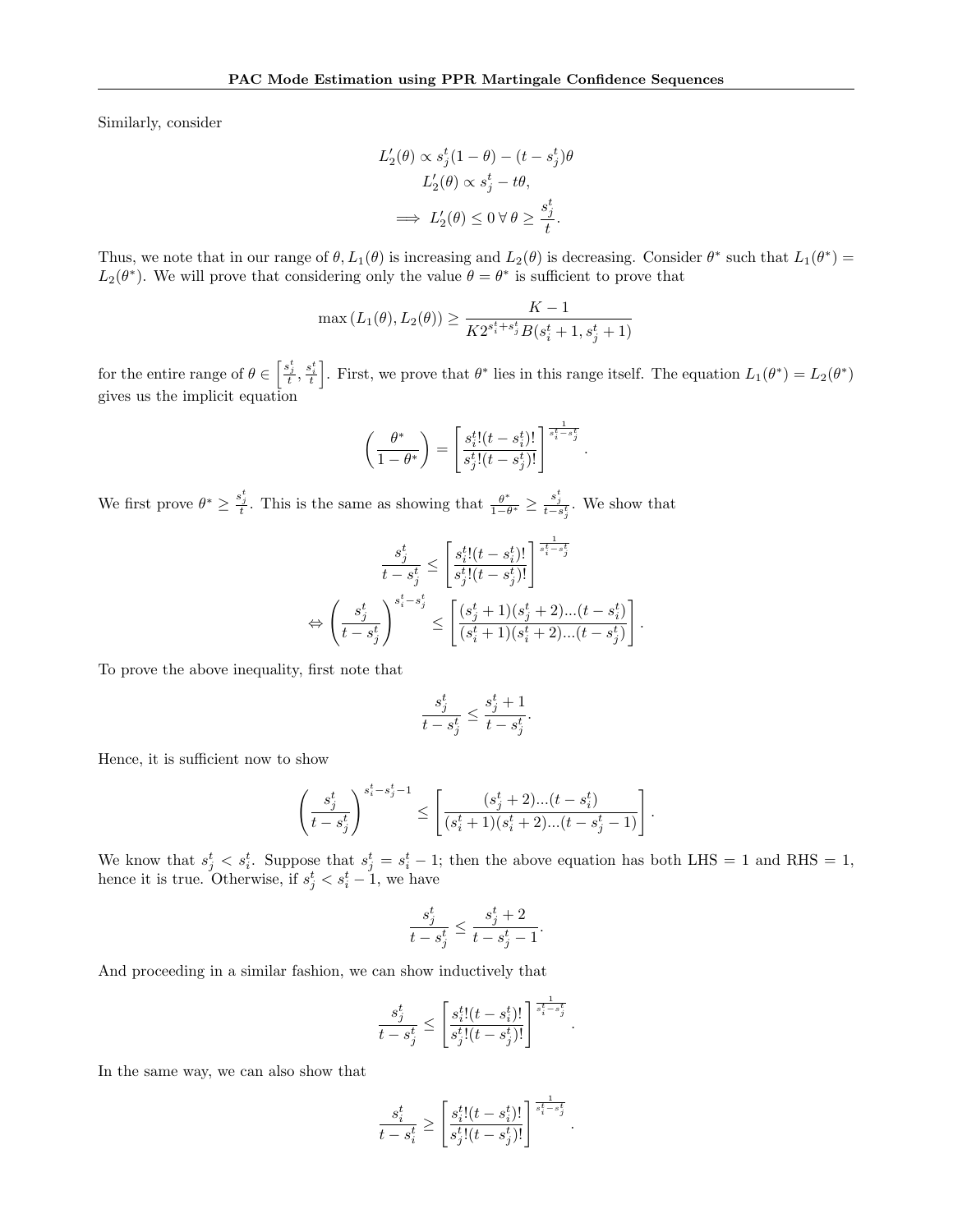This proves that  $\theta^* \in \left[\frac{s_j^*}{t}, \frac{s_i^*}{t}\right]$ . Moreover, since  $L_1(\theta)$  is increasing and  $L_2(\theta)$  is decreasing, we have that

$$
L_1(\theta^*) \le L_1(\theta), \theta \ge \theta^*,
$$
  

$$
L_2(\theta^*) \ge L_2(\theta), \theta \le \theta^*.
$$

Combining the above two equations and noting that  $L_1(\theta^*) = L_2(\theta^*)$ , we get that

$$
\max\left(L_1(\theta^*), L_2(\theta^*)\right) \leq \max\left(L_1(\theta), L_2(\theta)\right), \theta \in \left[\frac{s_j^t}{t}, \frac{s_i^t}{t}\right].
$$

Thus, if we show that

$$
\max(L_1(\theta^*), L_2(\theta^*)) \ge \frac{K-1}{K2^{s_i^t + s_j^t} B(s_i^t + 1, s_j^t + 1)}
$$

we are done. We need to show that

$$
\frac{\left(\theta^{*}\right)^{s_{i}^{t}}(1-\theta^{*})^{t-s_{i}^{t}}}{B(s_{i}^{t}+1, t-s_{i}^{t}+1)} \geq \frac{K-1}{K2^{s_{i}^{t}+s_{j}^{t}}B(s_{i}^{t}+1, s_{j}^{t}+1)},
$$
\n
$$
\text{where } \left(\frac{\theta^{*}}{1-\theta^{*}}\right) = \left[\frac{s_{i}^{t}!(t-s_{i}^{t})!}{s_{j}^{t}!(t-s_{j}^{t})!}\right]^{\frac{1}{s_{i}^{t}-s_{j}^{t}}}.
$$

We ran computer simulations to verify the correctness of the above equation exhaustively for all values of  $s_i^t, s_j^t, t_j^t$ in [1, 200]. Thus, we conjecture that the above equation is true for all  $s_i^t, s_j^t, t > 0$  such that  $s_i^t > s_j^t$ .

#### <span id="page-18-0"></span>C.3 Comparison with Multidimensional PPR (PPR-MD)

The Dirichlet distribution is the conjugate prior of the Multinomial distribution, and hence can be used to implement a PPR-based stopping rule, which is similar in principle to the multi-variate PPR given in Appendix C in [Waudby-Smith and Ramdas \(2020\)](#page-10-0). In specific, the PDF of the Dirichlet distribution is given as

$$
pdf(\bar{p}) = \frac{\prod_{i=1}^{K} \bar{p}_i^{\alpha_i - 1}}{B(\alpha)},
$$

$$
B(\alpha) = \frac{\prod_{i} \Gamma(\alpha_i)}{\Gamma(\sum_{i} \alpha_i)}.
$$

At each time-step t, we maintain a confidence set  $C^t$  with  $\bar{p} \in [0,1]^k$ , such that  $C^t \stackrel{\text{def}}{=} \{\bar{p}: R^t(\bar{p}) < \frac{1}{\delta}\}$ . We stop at time t when all the  $\bar{p} \in C^t$  have the same unique mode. We call this stopping rule PPR-MD (Multi-dimensional). We note that, with prior  $\alpha = [1, ..., 1]$ ,

$$
R^{t}(\bar{p}) = \frac{1}{(K-1)!} \times \frac{B(\alpha)}{\prod_{i=1}^{K} \bar{p}_{i}^{\alpha_{i}-1}}
$$

We will show that if the PPR-MD stopping rule stops at a point, then PPR-1v1 would also have stopped. In other words, PPR-MD stopping implies PPR-1v1 stopping on every run.

Let the number of observations from  $v_1, v_2, ..., v_K$  until timestep t be  $s_1^t, s_2^t, ..., s_K^t$ . Without loss of generality, order them such that  $s_1^t \geq s_2^t \geq ... \geq s_K^t$ . We denote the empirical means as  $\hat{p}_i^t = \frac{s_i^t}{t}$ . We note that, when PPR-MD stops,  $x_1 = \left(\frac{\hat{p}_1^t + \hat{p}_2^t}{2}, \frac{\hat{p}_1^t + \hat{p}_2^t}{2}, \hat{p}_3^t, ..., \hat{p}_K^t\right)$  must not lie in the confidence set. Explicitly,

$$
\frac{\left(\frac{\hat{p}^t_1+\hat{p}^t_2}{2}\right)^{s^t_1+s^t_2}(\hat{p}^t_3)^{s^t_3}...\hat{p}^{s^t_K}_{K}}{s^t_1!s^t_2!...s^t_K!}\leq \frac{\delta(s^t_1+s^t_2+\ldots+s^t_K+K-1)!}{(K-1)!}.
$$

We divide our proof into two parts. First, we show the implication for  $K = 3$ , and then we extend our proof to general  $K \geq 3$ .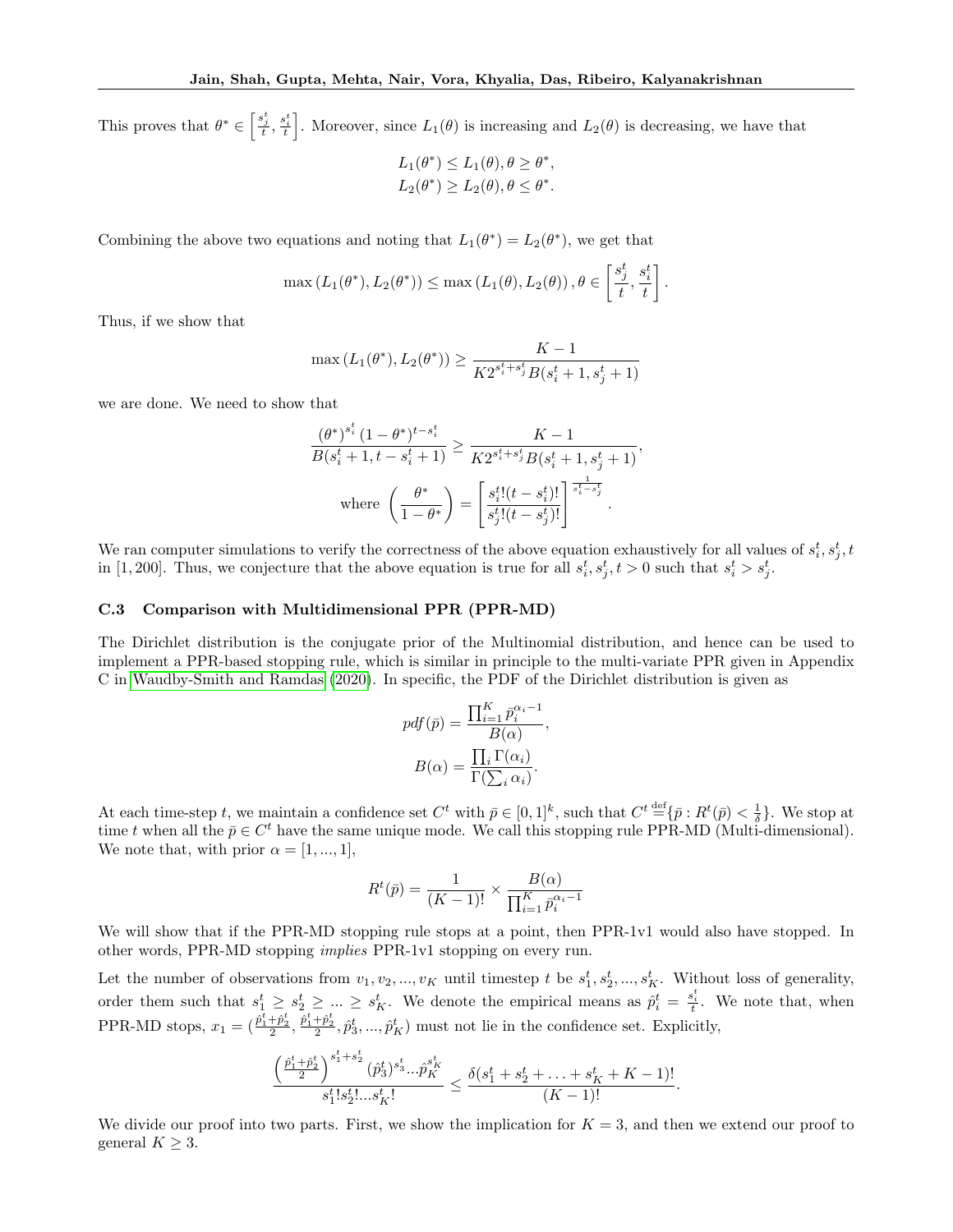### C.3.1 Proof for  $K = 3$

When  $K = 3$ , PPR-1v1 stops when

$$
\frac{\left(\frac{1}{2}\right)^{s^t_1+s^t_2}(s^t_1+s^t_2+1)!}{s^t_1!s^t_2!}\leq\frac{\delta}{2}
$$

and PPR-MD stopping implies that (using that  $K = 3$ )

$$
\frac{\left(\frac{\hat{p}_1^t+\hat{p}_2^t}{2}\right)^{s_1^t+s_2^t}(\hat{p}_3^t)^{s_3^t}(s_1^t+s_2^t+s_3^t+2)!}{s_1^t!s_2^t!s_3^t!}\leq \frac{\delta}{2}
$$

.

If we can show that

$$
\frac{\left(\frac{\hat{p}^t_1+\hat{p}^t_2}{2}\right)^{s^t_1+s^t_2}(\hat{p}^t_3)^{s^t_3}(s^t_1+s^t_2+s^t_3+2)!}{s^t_1!s^t_2!s^t_3!}\geq \frac{\left(\frac{1}{2}\right)^{s^t_1+s^t_2}(s^t_1+s^t_2+1)!}{s^t_1!s^t_2!},
$$

for all  $s_1^t, s_2^t, s_3^t$  such that  $s_1^t \geq s_2^t \geq s_3^t$ , then PPR-MD stopping will imply PPR-1v1 stopping for  $K = 3$ . We note that this is equivalent to showing

$$
(\hat{p}_1^t + \hat{p}_2^t)^{s_1^t + s_2^t} (\hat{p}_3^t)^{s_3^t} \ge \frac{s_3^t! (s_1^t + s_2^t + 1)!}{(s_1^t + s_2^t + s_3^t + 2)!}
$$
  
\n
$$
\Leftrightarrow \frac{(s_1^t + s_2^t)^{s_1^t + s_2^t} (s_3^t)^{s_3^t}}{(s_1^t + s_2^t + s_3^t)^{s_1^t + s_2^t + s_3^t} \ge \frac{s_3^t! (s_1^t + s_2^t + 1)!}{(s_1^t + s_2^t + s_3^t + 2)!}
$$
  
\n
$$
\Leftrightarrow \frac{x^x y^y}{(x + y)^{x + y}} \ge \frac{(x + 1)! y!}{(x + y + 2)!}, \text{ where } x = s_1^t + s_2^t, y = s_3^t
$$

for all  $x, y$ , such that  $y \ge 0, x \ge 2y$ . Note that, when  $y = 0$ , the  $y<sup>y</sup>$  term tends to 1; hence, the above statement is true. Subsequently, we will consider  $y > 0$ . Let

$$
f(x,y) = \frac{x^xy^y(x+2)\dots(x+y+2)}{y!(x+y)^{x+y}}
$$

We want to show that

$$
f(x, y) \ge 1
$$
 when  $y > 0, x \ge 2y$ .

We show this in two steps. First, we show that  $f(x, y)$  is an increasing function of x when y is fixed. Since  $f(x, y)$ is increasing in x, we then choose the minimum value of x with fixed y (i.e,  $x = 2y$ ) and prove that  $f(2y, y) \ge 1$ for all  $y > 0$ , which implies that  $f(x, y) \ge 1$  for all  $y > 0, x \ge 2y$ .

### Showing that  $f(x, y)$  is Increasing in x

Recapping, we need to show that

$$
f(x,y) = \frac{y^{y}(x+2)...(x+y+2)}{y!(x+y)^{y}(1+\frac{y}{x})^{x}}
$$

is increasing with respect to x while keeping y fixed. We write down the partial derivative of  $\ln(f(x, y))$  with respect to  $x$  as follows:

$$
\frac{\partial \ln(f(x,y))}{\partial x} = \sum_{j=2}^{y} \frac{1}{x+j} - \frac{y}{x+y} + \frac{1}{x+y+2} + \frac{1}{x+y+1} + 1 - \frac{x}{x+y} - \ln\left(\frac{x+y}{x}\right)
$$

$$
\implies \frac{\partial \ln(f(x,y))}{\partial x} = \sum_{j=2}^{y} \frac{1}{x+j} + \frac{1}{x+y+2} + \frac{1}{x+y+1} - \ln\left(\frac{x+y}{x}\right).
$$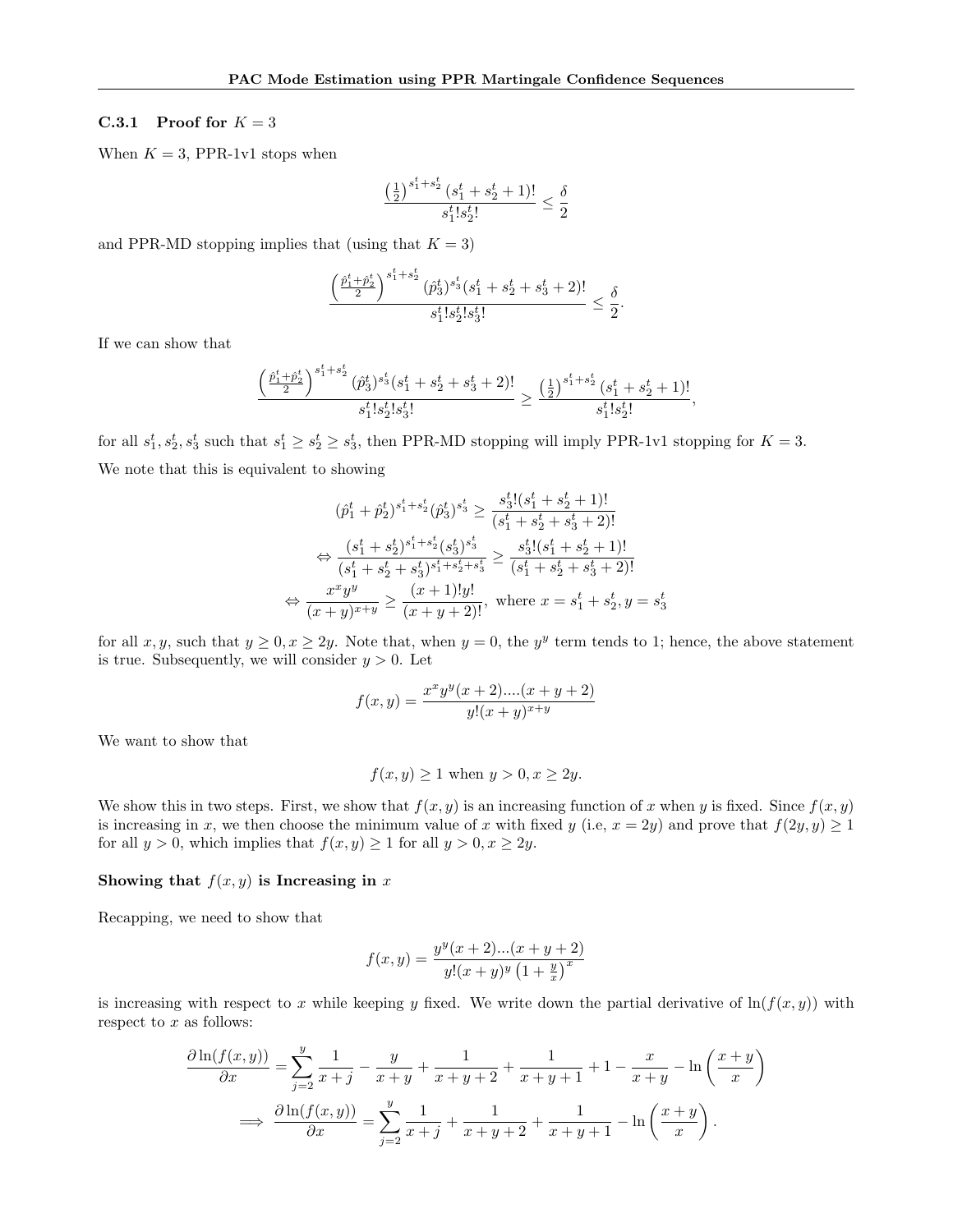We note that

$$
\frac{1}{x+j} \ge \int_{w=j}^{w=j+1} \frac{1}{x+w} dw = \ln\left(\frac{x+j+1}{x+j}\right)
$$

$$
\implies \sum_{j=2}^{y} \frac{1}{x+j} \ge \ln\left(\frac{x+y+1}{x+2}\right).
$$

Thus, if we show that

$$
g(x,y) = \ln\left(\frac{x+y+1}{x+2}\right) + \frac{1}{x+y+2} + \frac{1}{x+y+1} - \ln\left(\frac{x+y}{x}\right) \ge 0 \text{ when } y > 0, x \ge 2y
$$

this is sufficient to show that  $\frac{\partial \ln(f(x,y))}{\partial x} \geq 0$  when  $y \geq 0, x \geq 2y$ . We combine terms to get

$$
g(x,y) = \frac{1}{x+y+2} + \frac{1}{x+y+1} - \ln\left(\frac{(x+y)(x+2)}{(x+y+1)x}\right)
$$

We will now show that keeping x fixed,  $g(x, y)$  is a decreasing function of y. Hence, it will be sufficient to consider the maximum possible value of y to show that  $g(x, y) \geq 0$ . We see that

$$
\frac{\partial g(x,y)}{\partial y} = -\left(\frac{3x^3 + x^2(9y + 11) + x(9y^2 + 22y + 13) + 3y^3 + 11y^2 + 13y + 4}{(x + y)(x + y + 1)^2(x + y + 2)^2}\right)
$$

$$
\implies \frac{\partial g(x,y)}{\partial y} \le 0, y > 0, x \ge 2y.
$$

Hence,  $g(x, y)$  is decreasing in y. Thus, it is enough to consider the maximal possible value of y for a fixed x to show that  $g(x, y) \geq 0$ . For a fixed x, the maximum possible y is  $\frac{x}{2}$ . Hence, we have that

$$
h(x) = g(x, x/2) = \frac{2}{3x + 4} + \frac{2}{3x + 2} - \ln\left(\frac{3(x + 2)}{(3x + 2)}\right),
$$

and we need to show that  $h(x) \geq 0$  when  $x > 0$ . We have

$$
h'(x) = -\left(\frac{8(9x^2 + 21x + 14)}{(x+2)(3x+2)^2(3x+4)^2}\right)
$$
  

$$
\implies h'(x) \le 0 \text{ when } x > 0.
$$

Thus,  $h(x)$  is a decreasing function of x. We see that, as  $x \to \infty$ ,  $h(x) \to 0$ . Thus,  $h(x) \ge 0$  when  $x > 0$ . This means that  $g(x, x/2) \ge 0 \implies g(x, y) \ge 0 \implies \frac{\partial f(x, y)}{\partial x} \ge 0$  which implies that  $f(x, y)$  is an increasing function of x.

### Showing that  $f(x, y) \geq 1$

Since  $f(x, y)$  is an increasing function of x when y is fixed, it is sufficient to show that  $f(x, y) \ge 1$  for the minimum possible value of x. We note that the minimum possible value of x is  $x = 2y$ . We have

$$
f(2y, y) - 1 = \frac{y^{y}(2y + 2)...(3y + 2) - y!(3y)^{y} (\frac{3}{2})^{2y}}{y!(3y)^{y} (\frac{3}{2})^{2y}}.
$$

The denominator is positive. We show that the numerator is positive for all  $y > 0$ .

$$
h(2y, y) = y^{y}(2y + 2)...(3y + 2) - y!(3y)^{y} \left(\frac{3}{2}\right)^{2y}
$$
  
\n
$$
\implies h(2y, y) = y^{y} \left( (2y + 2)...(3y + 2) - y! \left(\frac{27}{4}\right)^{y} \right).
$$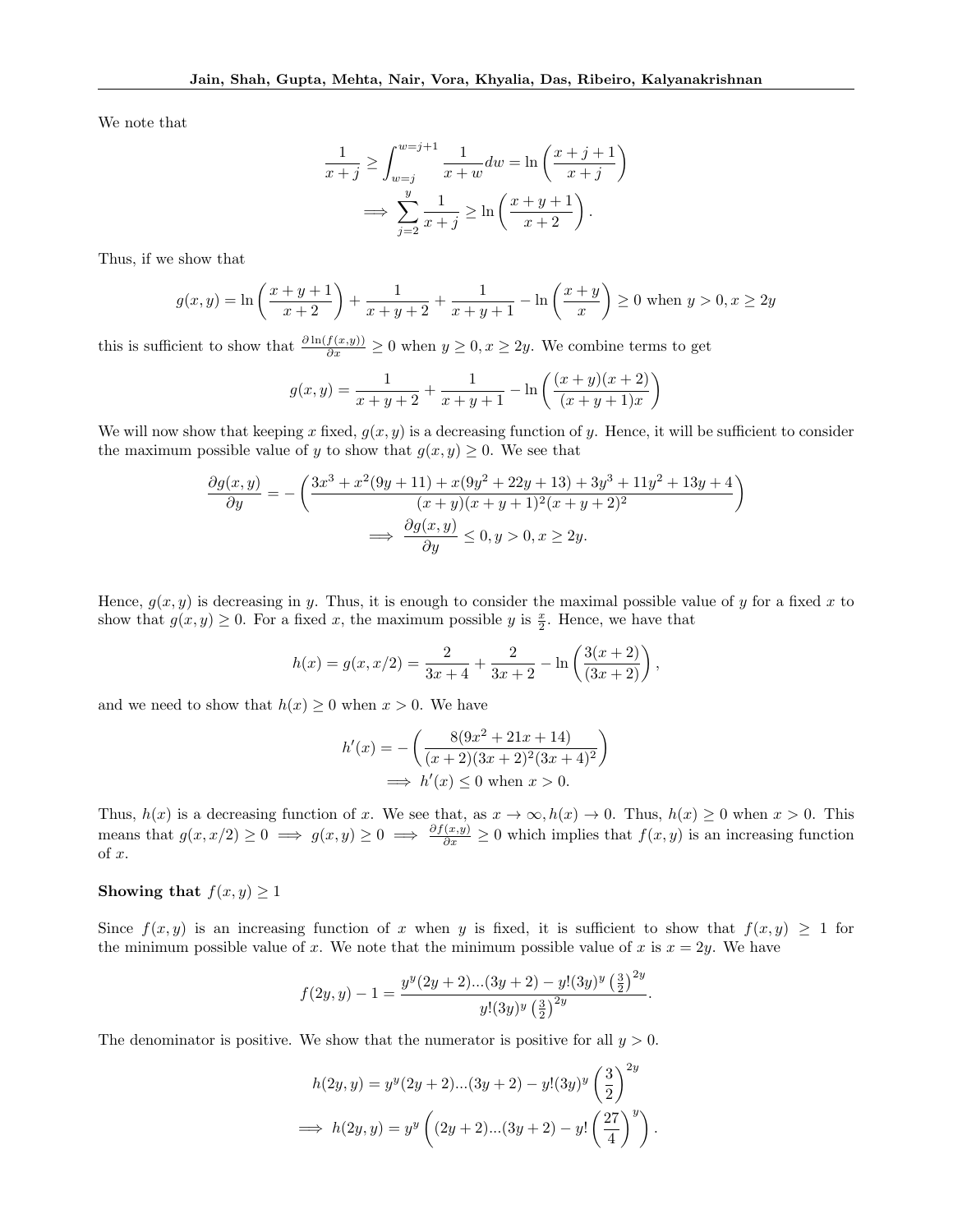Let

$$
c(y) = (2y + 2)...(3y + 2) - y! \left(\frac{27}{4}\right)^y.
$$

We will show that  $c(y) > 0$  when  $y > 0$ . First, We note that  $c(1) > 0$ . We now use induction; assume that  $c(y) > 0$  for some y. We will show that  $c(y + 1) > 0$ . We have that

$$
c(y) = (2y + 2)...(3y + 2) - y! \left(\frac{27}{4}\right)^y > 0
$$
  

$$
\implies d(y) = \frac{(2y + 2)...(3y + 2)}{y! \left(\frac{27}{4}\right)^y} > 1.
$$

We want to show that

$$
c(y+1) = (2y+4)...(3y+5) - (y+1)! \left(\frac{27}{4}\right)^{y+1} > 0
$$
  

$$
\Leftrightarrow d(y+1) = \frac{(2y+4)...(3y+5)}{(y+1)! \left(\frac{27}{4}\right)^{y+1}} > 1.
$$

We will show that

$$
\frac{d(y+1)}{d(y)} = \frac{(3y+3)(3y+4)(3y+5)}{(2y+2)(2y+3)(y+1)\frac{27}{4}} > 1
$$
  
\n
$$
\Leftrightarrow (3y+3)(3y+4)(3y+5) - (2y+2)(2y+3)(y+1)\frac{27}{4} > 0.
$$

We note that the last expression turns out to be a quadratic in y which is always positive when  $y > 0$ . Hence,  $\frac{d(y+1)}{d(y)} > 1$  when  $y > 0$ . Thus, since by our induction hypothesis we have that  $d(y) > 1, y > 0$  and by our proof above we have that  $\frac{d(y+1)}{d(y)} > 1, y > 0$ , we note that this implies  $d(y+1) = d(y)\frac{d(y+1)}{d(y)} > 1$ , which is what we wanted to show in our induction step. Hence, proved.

#### C.3.2 Extending to General K

For a general  $K$ , PPR-1v1 stops when

$$
\frac{\left(\frac{1}{2}\right)^{s_1^t + s_2^t} (s_1^t + s_2^t + 1)!}{s_1^t! s_2^t!} \le \frac{\delta}{K - 1}
$$

and when PPR-MD stops, it is true that (by choosing  $x = \left(\frac{\hat{p}_1^t + \hat{p}_2^t}{2}, \frac{\hat{p}_1^t + \hat{p}_2^t}{2}, \hat{p}_3^t, ...\hat{p}_K^t\right)$ 

$$
\frac{\left(\frac{\hat{p}^t_1+\hat{p}^t_2}{2}\right)^{s^t_1+s^t_2}(\hat{p}^t_3)^{s^t_3}(\hat{p}^t_4)^{s^t_4}...(\hat{p}^t_K)^{s^t_K}(s^t_1+s^t_2+s^t_3+s^t_4+...+s^t_K+K-1)!}{s^t_1!s^t_2!s^t_3!s^t_4!...s^t_K!}\leq \frac{\delta}{(K-1)!}.
$$

If we show that

$$
\frac{(K-2)!\left(\frac{\hat{p}^t_1+\hat{p}^t_2}{2}\right)^{s^t_1+s^t_2}(\hat{p}^t_3)^{s^t_3}(\hat{p}^t_4)^{s^t_4}..(\hat{p}^t_K)^{s^t_K}(s^t_1+s^t_2+s^t_3+s^t_4+...+s^t_K+K-1)!}{s^t_1!s^t_2!s^t_3!s^t_4!...s^t_K!\\\frac{\left(\frac{1}{2}\right)^{s^t_1+s^t_2}(s^t_1+s^t_2+1)!}{s^t_1!s^t_2!},
$$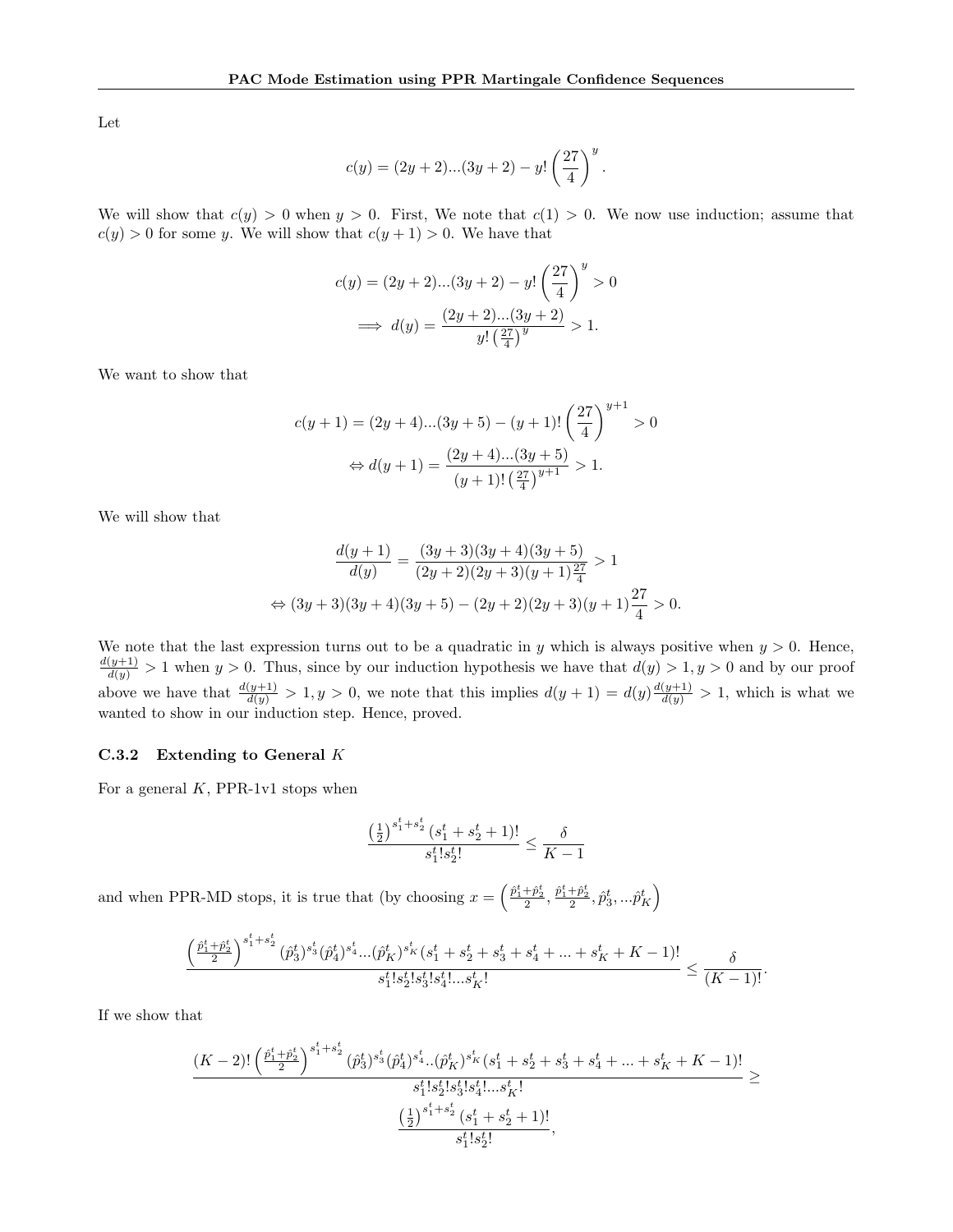then PPR-MD stopping will imply PPR-1v1 stopping. We will show this by using a sequence of inequalities as follows;

$$
\frac{(K-2)!\left(\frac{\hat{p}^t_1+\hat{p}^t_2}{2}\right)^{s^t_1+s^t_2}(\hat{p}^t_3)^{s^t_3}(\hat{p}^t_4)^{s^t_4}..(\hat{p}^t_K)^{s^t_K}(s^t_1+s^t_2+s^t_3+s^t_4+...+s^t_K+K-1)!}{s^t_1!s^t_2!s^t_3!s^t_4!...s^t_K!}\geq\\ \frac{(K-3)!\left(\frac{\hat{p}^t_1+\hat{p}^t_2}{2}\right)^{s^t_1+s^t_2}(\hat{p}^t_3)^{s^t_3}...( \hat{p}^t_{K-1})^{s^t_{K-1}}(s^t_1+s^t_2+s^t_3+...+s^t_{K-1}+K-2)!}{s^t_1!s^t_2!s^t_3!...s^t_{K-1}!}\geq...\geq\\ \frac{\left(\frac{1}{2}\right)^{s^t_1+s^t_2}(s^t_1+s^t_2+1)!}{s^t_1!s^t_2!}.
$$

We will show the first inequality, and the rest follow the same structure except the last (for  $K = 3$ ), which was already shown in the subsection above. Note that the last inequality does not follow the same structure due to the lack of  $\frac{\hat{p}_1^t + \hat{p}_2^t}{2}$  term in the RHS, since this does not show up in the PPR-1v1 expression. Showing the first inequality is equivalent to showing

$$
(K-2)(\hat{p}_{K}^{t})^{s_{K}^{t}} \geq \frac{(s_{1}^{t} + s_{2}^{t} + \ldots + s_{K-1}^{t} + K - 2)!s_{K}^{t}}{(s_{1}^{t} + s_{2}^{t} + \ldots + s_{K}^{t} + K - 1)!}
$$

$$
\Leftrightarrow (K-2)\frac{(s_{K}^{t})^{s_{K}^{t}}}{(s_{1}^{t} + s_{2}^{t} + \ldots + s_{K}^{t})^{s_{K}^{t}} \geq \frac{(s_{1}^{t} + s_{2}^{t} + \ldots + s_{K-1}^{t} + K - 2)!s_{K}^{t}}{(s_{1}^{t} + s_{2}^{t} + \ldots + s_{K}^{t} + K - 1)!}
$$

$$
\Leftrightarrow (K-2)\frac{y^{y}}{(x+y)^{y}} \geq \frac{(x+K-2)!y!}{(x+y+K-1)!}, x \geq (K-1)y, \text{ where } x = s_{1}^{t} + s_{2}^{t} + \ldots + s_{K-1}^{t}, y = s_{K}^{t}.
$$

We already know that

$$
\frac{x^xy^y}{(x+y)^{x+y}} \ge \frac{(x+1)!y!}{(x+y+2)!}
$$
, where  $x \ge 2y, y > 0$ 

from our proof for  $K = 3$ . In this equation, mutitiplying the LHS by  $\frac{(K-2)(x+y)^x}{x^x}$  which is a factor greater than 1, and multiplying the RHS by  $\frac{(x+2)...(x+K-2)}{(x+y+3)...(x+y+K-1)}$ , which is a factor lesser than 1, we have the inequality that

$$
\frac{x^x}{(x+y)^y} \ge \frac{(x+K-2)!y!}{(x+y+K-1)!}, x \ge 2y
$$

which directly implies what we wanted to show. Hence, even in the case of  $K$  parties, PPR-MD stopping implies PPR-1v1 stopping.

#### <span id="page-22-0"></span>C.4 PPR-1v1 and  $A_1$ -1v1

Both PPR-1v1 and  $A_1$ -1v1 reduce to a single application of PPR-Bernoulli and  $A_1$ , respectively, between  $v_{\text{first}(t)}$ and  $v_{\text{second}(t)}$ . Thus it suffices to prove  $\mathcal{G}(\text{PPR-Bernoulli}, \mathcal{A}_1, X, \delta)$ , assuming X is generated by distribution  $\mathcal P$ over two values.

After any arbitrary t timesteps, without loss of generality, assume first(t) = 1 and  $\hat{p}_1^t = \frac{s_1^t}{t}$ . We prove the following:

$$
\neg TERM_{PPR}^t \implies \neg TERM_{A1}^t, \text{ where}
$$
  
\n
$$
TERM_{PPR}^t \iff \text{Beta}(0.5; s_1^t + 1, t - s_1^t + 1) \le \delta, \text{ and}
$$
  
\n
$$
TERM_{A1}^t \iff \hat{p}_1^t - \beta(t, \delta) > 0.5, \qquad \beta(t, \delta) = \sqrt{\frac{2V^t \ln(4t^2/\delta)}{t}} + \frac{7\ln(4t^2/\delta)}{3(t-1)}.
$$

From Lemma [6](#page-26-0) (see Appendix [D\)](#page-24-0),  $\neg$ *TERM*<sup>*t*</sup><sub>*PPR*</sub> implies,

$$
tKL\left(\hat{p}_1^t||0.5\right) < \ln\left(\frac{t+1}{\delta}\right).
$$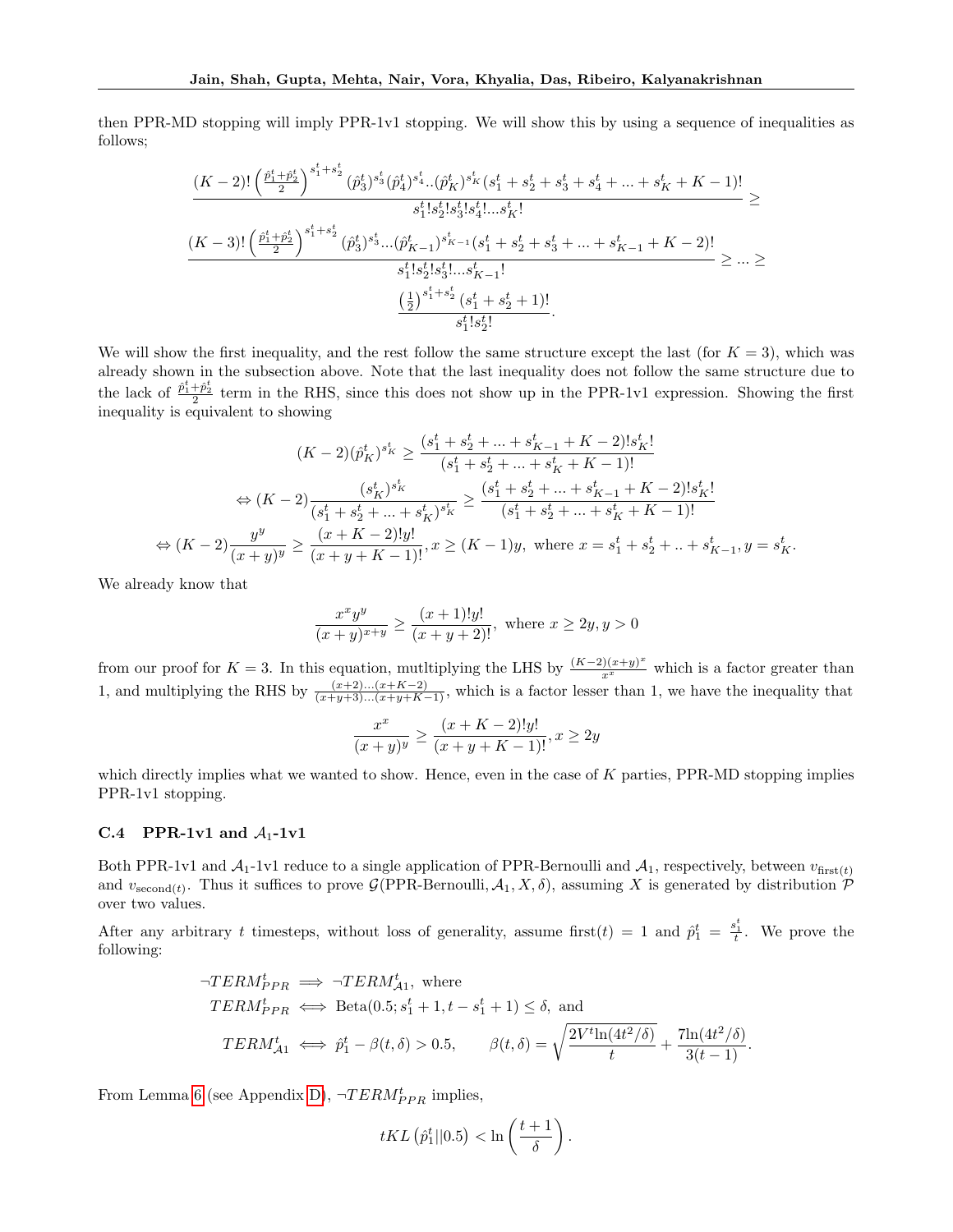Applying Pinsker's inequality, we get,

<span id="page-23-0"></span>
$$
t\frac{(2(\hat{p}_1^t - 0.5))^2}{2\ln(2)} < \ln\left(\frac{t+1}{\delta}\right). \tag{2}
$$

**Case 1:**  $0.50 \le \hat{p}_1^t \le 0.77$ Rearranging equation [2](#page-23-0) gives us,

$$
\hat{p}_1^t < 0.5 + \sqrt{\frac{\ln(2)}{2t} \ln\left(\frac{t+1}{\delta}\right)}
$$
\n
$$
\implies \hat{p}_1^t < 0.5 + \sqrt{\frac{2\hat{p}_1^t (1 - \hat{p}_1^t) \ln(4t^2/\delta)}{(t-1)}}
$$
\n
$$
\implies \hat{p}_1^t < 0.5 + \left(\sqrt{\frac{2\hat{p}_1^t (1 - \hat{p}_1^t) \ln(4t^2/\delta)}{(t-1)}} + \frac{7\ln(4t^2/\delta)}{3(t-1)}\right)
$$
\n
$$
\implies \hat{p}_1^t < 0.5 + \beta(t, \delta)
$$
\n
$$
\implies \neg TERM_{\mathcal{A}_1}^t.
$$

**Case 2:**  $0.77 < \hat{p}_1^t \le 1$ The lower confidence bound given by the  $A_1$  algorithm is

$$
\hat{p}_1^t - \beta(t,\delta) = \hat{p}_1^t - \left(\sqrt{\frac{2V^t \ln(4t^2/\delta)}{t}} + \frac{7\ln(4t^2/\delta)}{3(t-1)}\right)
$$
\n
$$
\implies \hat{p}_1^t - \beta(t,\delta) \le \hat{p}_1^t - \frac{7}{3}\ln\left(\frac{t+1}{\delta}\right)
$$
\n
$$
\implies \hat{p}_1^t - \beta(t,\delta) \le \hat{p}_1^t - \frac{14(0.5 - \hat{p}_1^t)^2}{3\ln(2)} \quad \text{(using equation 2)}.
$$

Since  $f(\hat{p}_1^t) = \hat{p}_1^t - \frac{14(0.5 - \hat{p}_1^t)^2}{3 \ln 2}$  is a decreasing function for  $\hat{p}_1^t \ge 0.77$ , and  $f(0.77) = 0.28$ , we have  $\neg$ *TERM*<sup>*t*</sup><sub>*PPR*</sub> implies

$$
\hat{p}_1^t - \beta(t, \delta) \le 0.5
$$
  

$$
\implies \neg TERM_{\mathcal{A}1}^t.
$$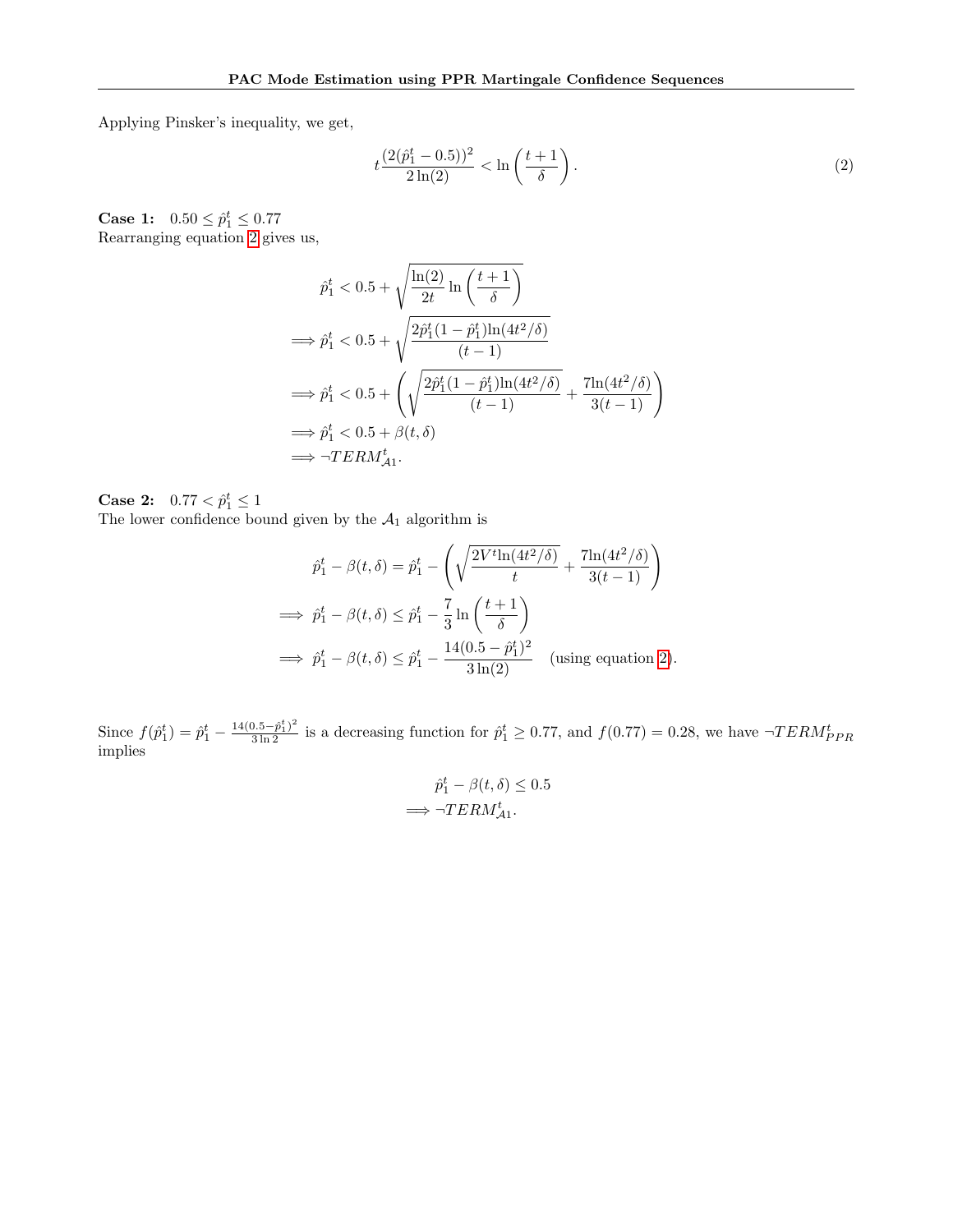# <span id="page-24-0"></span>D PROOF OF ASYMPTOTIC OPTIMALITY OF PPR-1v1

We present a full proof of Theorem [3.](#page-5-3) Consider a categorical distribution  $\mathcal{P}(p, v, K)$  having parameters  $p_1 >$  $p_2 \ldots \geq p_K$  for  $K \geq 2$ . We show that PPR-1v1 asymptotically matches the lower bound given in Theorem [1](#page-0-0) when  $\mathcal{P}'$  is defined as follows:  $p'_1 = p'_2 = \frac{p_1 + p_2}{2}$  and  $\forall i > 2, p'_i = p_i$ . Observe that although  $\mathcal{P}'$  itself does not have  $v_2$  as its mode, it yields the supremum defined in  $LB(\mathcal{P}, \delta)$  among distributions that do have  $v_2$  as mode. Hence it is a sufficient choice for our proof, which proceeds in two major steps.

- 1. In subsection [D.1](#page-24-1) we fix arbitrary  $\epsilon > 0$  as input, and define  $T^*$  such that  $\lim_{\delta \to 0}$  $\frac{T^*}{\ln(1/\delta)} = \frac{(1+\epsilon)}{KL(\mathcal{P}||\mathcal{P}')}$ . Then assuming we have  $T^*$  samples in total, we lower bound the number of samples obtained for each of the 1v1 tests involving  $v_1$ .
- 2. In subsection [D.2,](#page-25-0) we show that the number of samples obtained for each test is sufficient for PPR-Bernoulli to terminate and declare  $v_1$  as the winner. The arguments in this subsection are along the lines of those used by [Garivier and Kaufmann \(2016\)](#page-9-1).

#### <span id="page-24-1"></span>D.1 Lower Bounding the Number of Samples Obtained for each 1v1 Test

Given arbitrary  $\epsilon > 0$  and  $\alpha > 0$ , let us introduce  $T^*$ :

$$
T^* \stackrel{\text{def}}{=} \frac{1+\epsilon}{KL(\mathcal{P}||\mathcal{P}')} \left( \ln \left( \frac{K-1}{\delta} \right) + \max_{j \in \{2,3...K\}} H_j \right) + \frac{K}{1-K\xi} N(\mathcal{P}, \xi, \epsilon, \alpha) + \frac{K}{1-K\xi} T_0(\gamma).
$$

We start by defining the notation used:

- $\xi(\mathcal{P}, \epsilon): 0 < \xi < \min |p_1 p_2|/4$  is small enough so that  $\left(1 \frac{\xi}{p_1 + p_K}\right)(1 + \frac{\epsilon}{2}) > 1$ .
- $\gamma(\epsilon)$ :  $\gamma > 0$  is small enough so that  $(1 + \gamma)(1 + \frac{\epsilon}{2}) < (1 + \epsilon)$ .
- $T_0(\gamma)$ :  $T_0$  is large enough such that  $\forall t \geq T_0(\gamma)$ ,  $t^{1+\gamma} > t+1$ .

• 
$$
H_j = \ln\left(e\left(\frac{(1+\epsilon/2)(1-\xi/(p_1+p_j))}{KL(p_1/(p_1+p_j)||0.5)}\right)^{1+\gamma}\right) + \ln\left(\ln\left(\frac{K-1}{\delta}\left(\frac{(1+\epsilon/2)(1-\xi/(p_1+p_j))}{KL(p_1/(p_1+p_j)||0.5)}\right)^{1+\gamma}\right)\right).
$$

- $\xi'(\mathcal{P}, \xi, \epsilon)$ :  $\xi'$  is such that  $|\hat{p}_i^t p_i| < \xi' \implies D\left(\frac{\hat{p}_1^t}{\hat{p}_1^t + \hat{p}_i^t} ||0.5\right) \ge \frac{D(p_1/(p_1+p_i)||0.5)}{(1-\xi/(p_1+p_K))(1+\epsilon/2)}$  for  $i \in \{2, 3, ..., K\}$
- $N(\mathcal{P}, \xi, \epsilon, \alpha)$ : First, we introduce  $\sigma = \max \left\{ t \in N^* : |\hat{p}_i^t p_i| \ge \min(\frac{\xi}{2}, \xi') \right\}$ . By the law of large numbers, for every  $\alpha \in (0,1)$ , there exists  $N(\mathcal{P}, \xi, \epsilon, \alpha)$ , such that  $\mathbb{P}(\sigma \leq N(\mathcal{P}, \xi, \epsilon, \alpha)) > 1 - \alpha$ .
- $E_{\alpha}$ : We define the event  $E_{\alpha} = \left\{ \forall t \ge N(\mathcal{P}, \xi, \epsilon, \alpha), \forall i \in \{1, 2 \dots K\} \mid |\hat{p}_i^t p_i| < \min(\frac{\xi}{2}, \xi') = \xi'' \right\}$ . From the definition of N,  $\mathbb{P}(E_{\alpha}) > 1 - \alpha$ .

At time step  $t > 0$  let  $s_i^t$  denote the number of samples of  $v_i$ , and  $\hat{p}_i^t = \frac{s_i^t}{t}$  denote the empirical mean for value  $v_i$ . For convenience we use  $KL(q_1||q_2)$  to denote  $KL(\text{Bernoulli}(q_1)||\text{Bernoulli}(q_2))$ . We will now show that conditioned on  $E_{\alpha}$ , we have enough samples to separate each class  $i \in \{2, 3, ..., K\}$  from the mode 1, i.e.  $s_1^t + s_i^t$ is sufficiently large.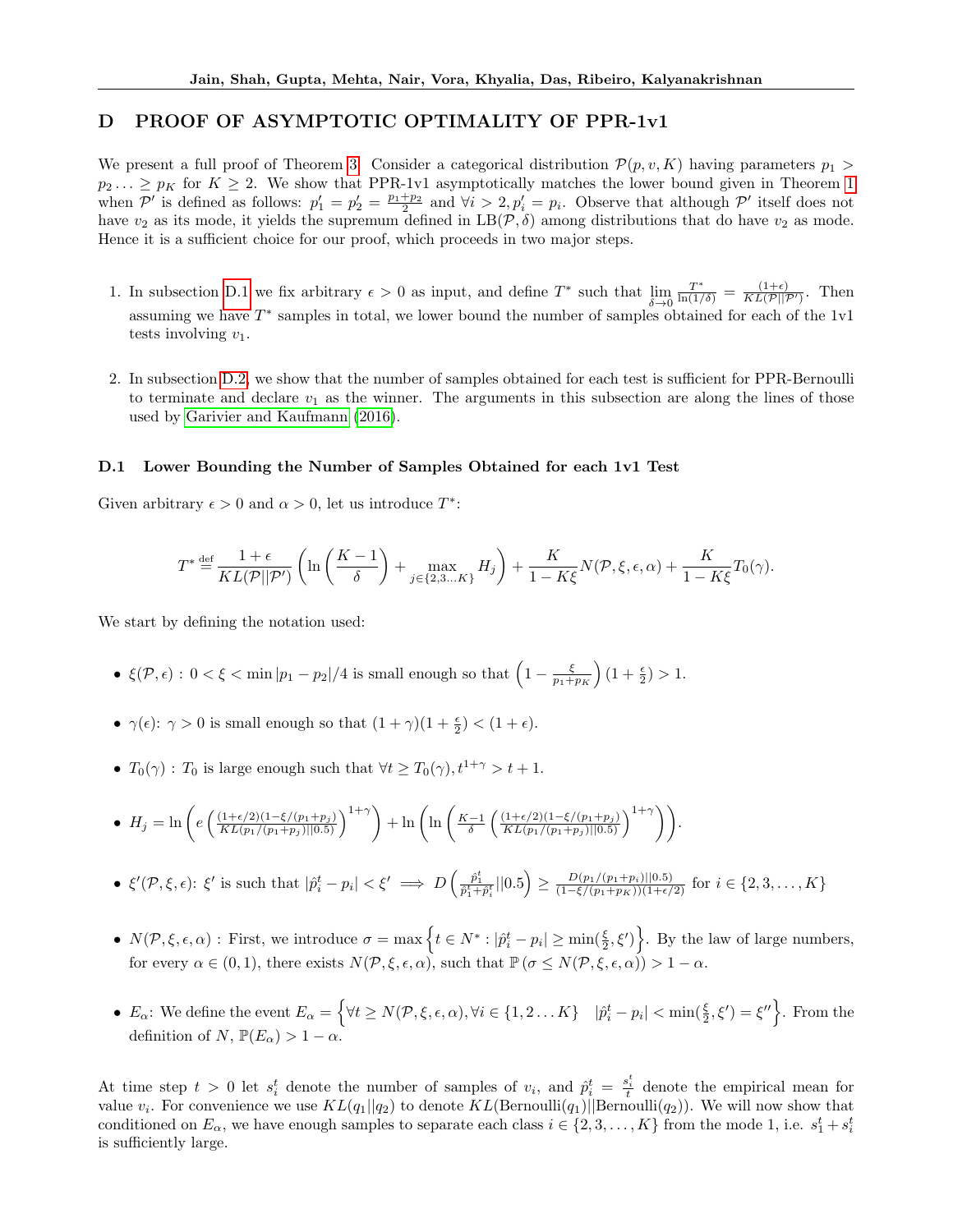$$
s_1^{T^*} + s_i^{T^*} = (\hat{p}_1^{T^*} + \hat{p}_i^{T^*})T^*
$$
  
\n
$$
\ge (p_1 + p_i - \xi)T^*
$$
  
\n
$$
= \frac{(p_1 + p_i)(1 - \xi/(p_1 + p_i)) (1 + \epsilon)}{KL(\mathcal{P}||\mathcal{P}')
$$
  
\n
$$
+ K(p_1 + p_i) \left(\frac{1 - \xi/(p_1 + p_i)}{1 - K\xi}\right) (N(\mathcal{P}, \xi, \epsilon, \alpha) + T_0(\gamma))
$$
  
\n
$$
\ge \frac{(1 - \xi/(p_1 + p_i)) (1 + \epsilon)}{KL(p_1/(p_1 + p_i)) (0.5)} \left(\ln\left(\frac{K - 1}{\delta}\right) + H_i\right) + N(\mathcal{P}, \xi, \epsilon, \alpha) + T_0(\gamma)
$$
  
\n
$$
\ge \frac{(1 - \xi/(p_1 + p_i)) (1 + \epsilon/2)(1 + \gamma)}{KL(p_1/(p_1 + p_i)) (0.5)} \left(\ln\left(\frac{K - 1}{\delta}\right) + H_i\right) + N(\mathcal{P}, \xi, \epsilon, \alpha) + T_0(\gamma)
$$

<span id="page-25-0"></span>where the second inequality follows from Lemma [4.](#page-26-1)

### D.2 Termination of the 1v1 Tests

We have shown that conditional on the event  $E_{\alpha}$ ,

$$
s_1^{T^*} + s_i^{T^*} \ge \frac{(1 - \xi/(p_1 + p_i)) (1 + \epsilon/2)(1 + \gamma)}{KL(p_1/(p_1 + p_i) || 0.5)} \left( \ln \left( \frac{K - 1}{\delta} \right) + H_i \right) + N(\mathcal{P}, \xi, \epsilon, \alpha) + T_0(\gamma).
$$

Consider  $c_1 = \frac{KL(p_1/(p_1+p_i)||0.5)}{(1-\xi/(p_1+p_i))(1+\epsilon/2)}$ ,  $c_2 = \frac{K-1}{\delta}$ ,  $\alpha = 1 + \gamma$ . Since for  $p \in (0.5, 1]$ ,  $KL(p||0.5) \leq \ln(2) < 1$  we have  $c_1^{\alpha} \leq \ln(2)$ . If  $\delta \leq 0.5$ , we can see that  $\frac{c_2}{c_1^{\alpha}} \geq \frac{2}{\ln(2)} > e$ . This allows us to use Lemma [5](#page-26-2) and state the following for  $\delta \leq 0.5$ ,

$$
(s_1^{T^*} + s_i^{T^*}) \frac{KL(p_1/(p_1 + p_i) || 0.5)}{(1 - \xi/(p_1 + p_i))(1 + \epsilon/2)} \ge \ln\left(\frac{(K - 1)(s_1^{T^*} + s_i^{T^*})^{1 + \gamma}}{\delta}\right)
$$
  
 
$$
\ge \ln\left(\frac{(K - 1)(s_1^{T^*} + s_i^{T^*} + 1)}{\delta}\right)
$$

.

By the definition of  $N(\mathcal{P}, \xi, \epsilon, \alpha)$ , for  $\delta \leq 0.5$  we know that,

$$
(s_1^{T_i^*} + s_i^{T^*})KL(\hat{p}_1^{T^*}/(\hat{p}_1^{T^*} + \hat{p}_i^{T^*})||0.5) \ge \ln\left(\frac{(K-1)(s_1^{T^*} + s_i^{T^*} + 1)}{\delta}\right)
$$
  

$$
\implies \text{Beta}(0.5; s_1^{T^*} + 1, s_i^{T^*} + 1) \le \frac{\delta}{K-1}
$$

where the last implication follows from Lemma [6.](#page-26-0) At this stage the PPR-Bernoulli Stopping Rule declares that  $p_1^{T^*} > p_i^{T^*}.$ 

The above proof tells us that under the event  $E_{\alpha}$ , after T<sup>\*</sup> samples, PPR-Bernoulli decides that for  $i \in$  $\{2, 3, \ldots, K\}, p_1 > p_i$ , i.e.  $v_1$  is the mode of the distribution. Therefore, if  $\tau$  denotes the stopping time of PPR-1v1, we have the following bound.

$$
\mathbb{P}(\tau \leq T^*) > 1 - \alpha \implies \mathbb{P}\left(\lim_{\delta \to 0} \frac{\tau}{\ln(1/\delta)} \leq \frac{1+\epsilon}{KL\left(\mathcal{P}||\mathcal{P}'\right)}\right) > 1 - \alpha.
$$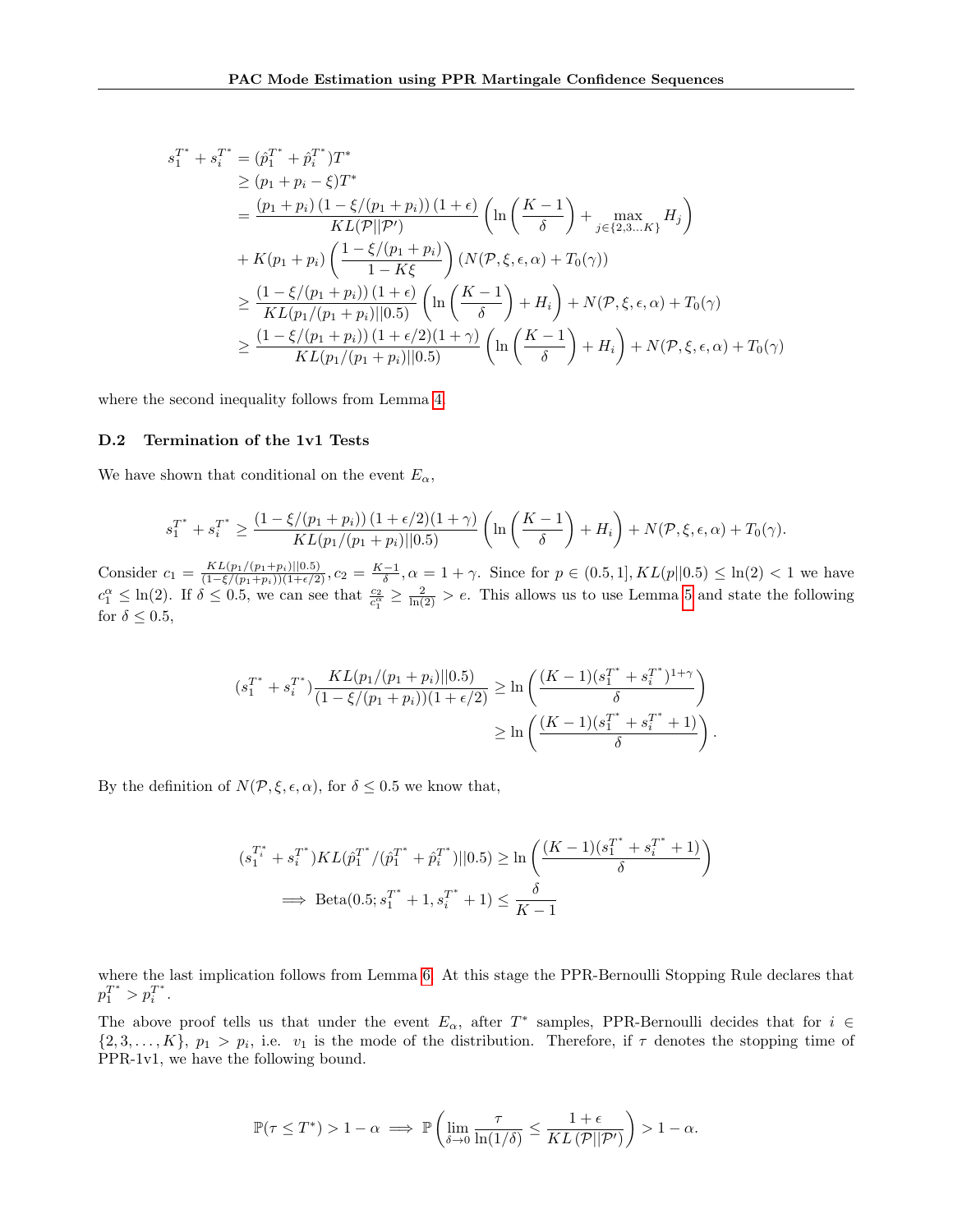To show that the lower bound of [Shah et al. \(2020\)](#page-9-0) is matched, we upper bound the expected stopping time, using a commonly-known<sup>[5](#page-26-3)</sup> result to bound the tail probability for a binomial random variable.

$$
\mathbb{P}(\tau > T^*) \leq \mathbb{P}(E_{\alpha}^{\complement}).
$$
  
\n
$$
\mathbb{E}(\tau) \leq T^* + \sum_{i=1}^K \sum_{t=N(\mathcal{P}, \xi, \epsilon, \alpha)}^{\infty} \mathcal{P}(|\hat{p}_i^t - p_i| > \xi'')
$$
  
\n
$$
\leq T^* + \sum_{i=1}^K \sum_{t=N(\mathcal{P}, \xi, \epsilon, \alpha)}^{\infty} \exp(-2tKL(p_i - \xi' || \xi))
$$
  
\n
$$
\leq T^* + \sum_{i=1}^K \sum_{t=0}^{\infty} \exp(-2tKL(p_i - \xi'' || \xi))
$$
  
\n
$$
\leq T^* + \sum_{i=1}^K \frac{1}{1 - \exp(2KL(p_i - \xi'' || p_i)}.
$$

Hence, we have

$$
\lim_{\delta \to 0} \frac{\mathbb{E}_{\mathcal{P}}(\tau)}{\ln(1/\delta)} \le \frac{1+\epsilon}{KL(\mathcal{P}||\mathcal{P}'),}
$$

which completes our proof.

<span id="page-26-1"></span>We now furnish proofs of the lemmas that were used in the proofs above. **Lemma 4.** For  $x \in [0, p_2]$ ,

$$
(p_1+x)KL\left(\frac{p_1}{p_1+x}||0.5\right) \geq KL(\mathcal{P}||\mathcal{P}').
$$

Proof. By definition,

$$
(p_1 + x)KL\left(\frac{p_1}{p_1 + x}||0.5\right) = p_1 \ln\left(\frac{p_1}{(p_1 + x)/2}\right) + x \ln\left(\frac{x}{(p_1 + x)/2}\right)
$$

$$
\geq p_1 \ln\left(\frac{p_1}{(p_1 + p_2)/2}\right) + p_2 \ln\left(\frac{p_2}{(p_1 + p_2)/2}\right)
$$

$$
= KL(\mathcal{P}||\mathcal{P}').
$$

The second line follows from from the fact that  $p_2 \geq x$  and that  $F(x) = p_1 \ln\left(\frac{p_1}{(p_1+x)/2}\right) + p \ln\left(\frac{x}{(p_1+x)/2}\right)$ ,  $x \in$ [0,  $p_2$ ] is a decreasing function  $(F'(x) = \ln\left(\frac{2x}{p_1+x}\right) < 0$ .  $\Box$ 

<span id="page-26-2"></span>**Lemma 5.** For  $\alpha \in [1, e/2]$  for any two constants  $c_1$  and  $c_2$  such that  $\frac{c_2}{c_1^{\alpha}} \geq e$ , we have

$$
c_1 x \geq \ln(c_2 x^{\alpha}), \forall x \geq T_0(c_1, c_2, \alpha) \text{ where } T_0(c_1, c_2, \alpha) = \frac{\alpha}{c_1} \left[ \ln \left( \frac{c_2 e}{c_1^{\alpha}} \right) + \ln \ln \left( \frac{c_2}{c_1^{\alpha}} \right) \right].
$$

*Proof.* Consider  $F(x) = c_1 x - \ln(c_2 x^{\alpha})$ . We have  $F'(x) = c_1 - \frac{\alpha}{x}$  which means that  $F(x)$  is increasing for  $x > \frac{\alpha}{c_1}$ . Using Lemma 18 by [Garivier and Kaufmann \(2016\)](#page-9-1) we know that for  $x = T_0(c_1, c_2, \alpha), c_1 x \ge c_2 x^{\alpha}$ , and  $\frac{c_2}{c_1^{\alpha}} \ge c_1$  $e \implies T_0(c_1, c_2, \alpha) \ge \frac{\alpha}{c_1}[\ln(e^2) + \ln \ln(e)] = 2\frac{\alpha}{c_1}$ . The fact that  $F(x)$  is increasing at this value of x completes our proof.  $\Box$ 

<span id="page-26-0"></span>Lemma 6. For  $i \in \{2, 3, ..., K\}$ ,

$$
(s_1^t + s_i^t)KL(\hat{p}_1^t / (\hat{p}_1^t + \hat{p}_i^t) || 0.5) \ge \ln\left(\frac{s_1^t + s_i^t + 1}{\delta}\right) \implies Beta(0.5; s_1^t + 1, s_i^t + 1) \le \delta.
$$

<span id="page-26-3"></span> ${}^{5}$ See Theorem 2.1 by [Mulzer](#page-9-19) [\(2018\)](#page-9-19).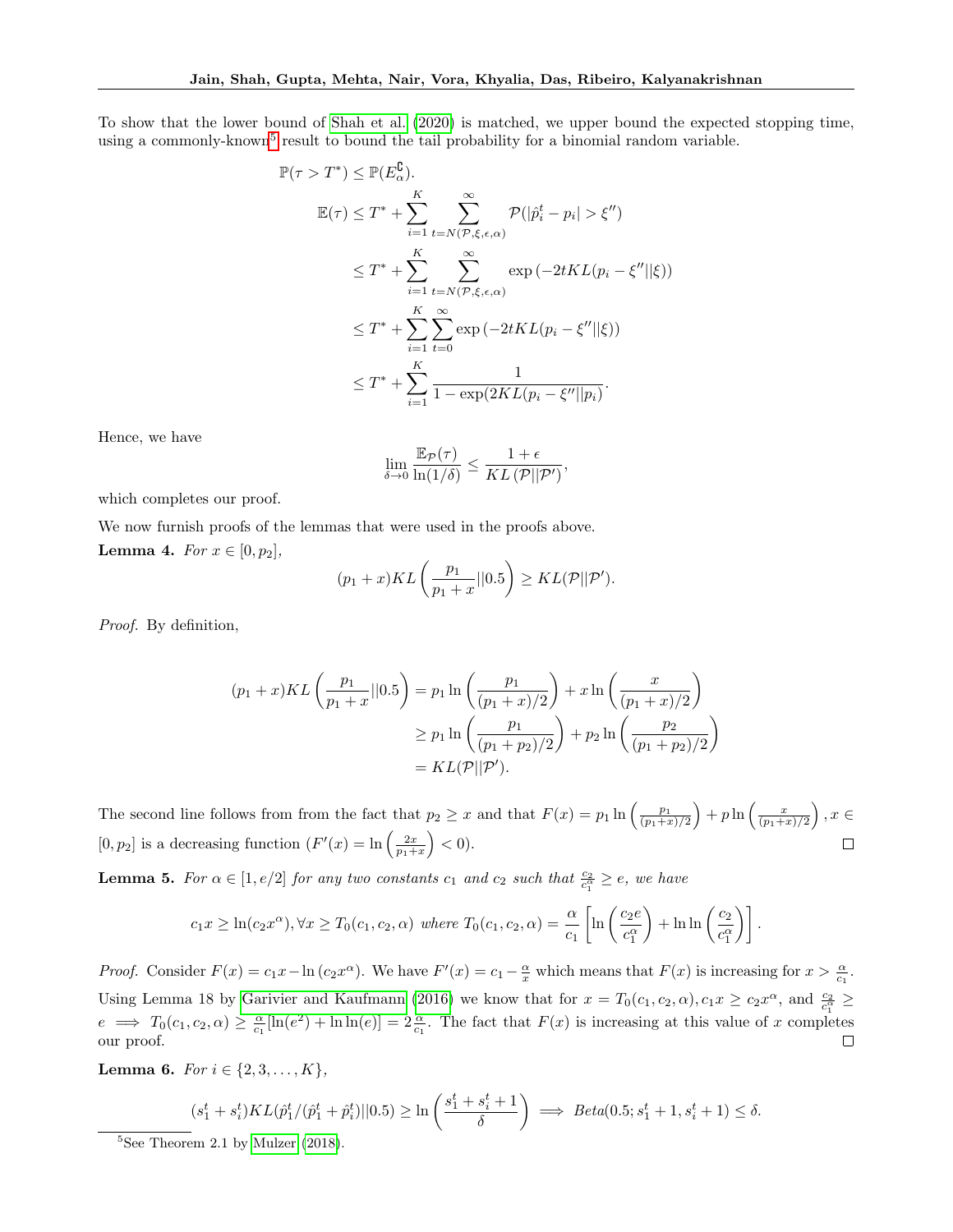Proof.

$$
(s_1^t + s_i^t)KL(\hat{p}_1^t/(\hat{p}_1^t + \hat{p}_i^t)||0.5) \ge \ln\left(\frac{s_1^t + s_i^t + 1}{\delta}\right)
$$
  
\n
$$
\implies (s_1^t + s_i^t)\frac{\hat{p}_1^t}{\hat{p}_1^t + \hat{p}_i^t}\ln\left(\frac{\hat{p}_1^t}{\hat{p}_1^t + \hat{p}_i^t}\right) + (s_1^t + s_i^t)\frac{\hat{p}_i^t}{\hat{p}_1^t + \hat{p}_i^t}\ln\left(\frac{\hat{p}_i^t}{\hat{p}_1^t + \hat{p}_i^t}\right) - (s_1^t + s_i^t)\ln(0.5) \ge \ln\left(\frac{s_1^t + s_i^t + 1}{\delta}\right)
$$
  
\n
$$
\implies (s_1^t + s_i^t)H_b\left(\frac{\hat{p}_i^t}{\hat{p}_1^t + \hat{p}_i^t}\right) + (s_1^t + s_i^t)\log_2(0.5) \le \log_2\left(\frac{\delta}{s_1^t + s_i^t + 1}\right).
$$

The last step follows from the definition of binary entropy function  $H_b$  for  $p \in [0, 1]$ :

$$
H_b(p) = \begin{cases} 0 & p \in \{0, 1\}, \\ -p \log_2 p - (1 - p) \log_2 (1 - p) & \text{otherwise.} \end{cases}
$$

Writing the condition in this form allows us to use the following well known<sup>[6](#page-27-0)</sup> inequality, with  $\alpha = \frac{\hat{p}_i^t}{\hat{p}_1^t + \hat{p}_i^t}$  ( $\alpha < \frac{1}{2}$ ) as  $s_1^t > s_i^t$  and  $t = s_1^t + s_i^t$ .

$$
\begin{pmatrix} t \\ \alpha t \end{pmatrix} \le 2^{tH_b(\alpha)} \text{ where } t \in \mathbb{N} \text{ and } \alpha \in \left[0, \frac{1}{2}\right].
$$

So we have

$$
(s_1^t + s_i^t)H_b\left(\frac{\hat{p}_1^t}{\hat{p}_1^t + \hat{p}_i^t}\right) + (s_1^t + s_i^t)\log_2(0.5) \le \log_2\left(\frac{\delta}{s_1^t + s_i^t + 1}\right)
$$
  
\n
$$
\implies \log_2\left(\binom{s_1^t + s_i^t}{s_1^t}\right) + (s_1^t + s_i^t)\log_2(0.5) + \log_2(s_1^t + s_i^t + 1) \le \log_2(\delta)
$$
  
\n
$$
\implies \log_2\left(\frac{(s_1^t + s_i^t + 1)!(0.5)^{s_1^t}(0.5)^{s_1^t}}{(s_1^t)!(s_i^t)!}\right) \le \log_2(\delta)
$$
  
\n
$$
\implies \text{Beta}(0.5; s_1^t + 1, s_i^t + 1) \le \delta.
$$

<span id="page-27-0"></span> ${}^{6}$ See, for example, [Galvin](#page-9-20) [\(2014\)](#page-9-20).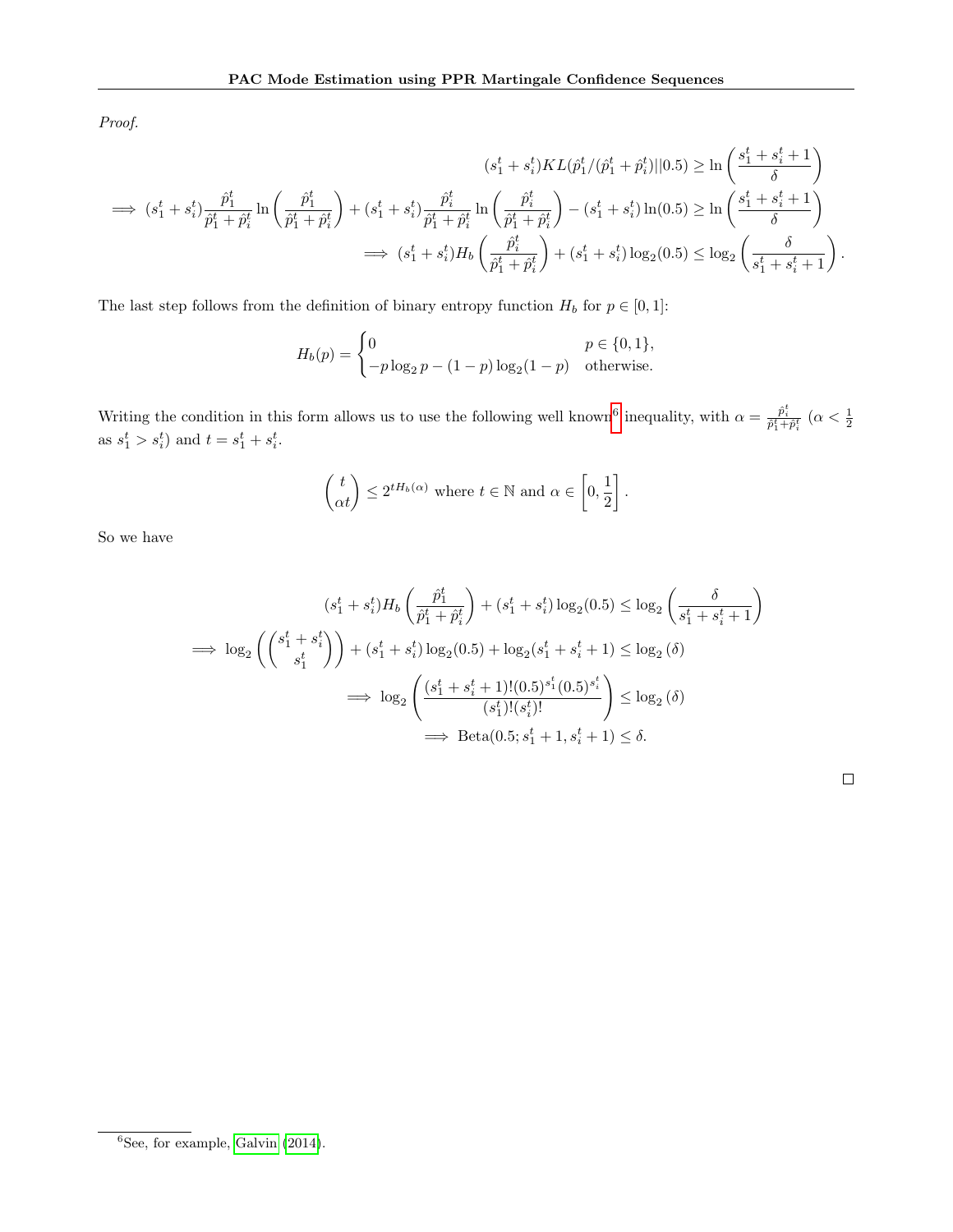### <span id="page-28-0"></span>E NON-ASYMPTOTIC UPPER BOUND FOR PPR-1v1

In Appendix [D](#page-24-0) we showed that the PPR-1v1 stopping rule is asymptotically optimal, in the regime that  $\delta \to 0$ . In this section, we show a non-asymptotic upper bound on its sample complexity: in other words, a result that holds for all  $\delta \in (0,1)$ . To the best of our knowledge, the tightest such upper bound given yet for the PAC mode estimation problem is the recent result of [Shah et al. \(2020\)](#page-9-0), which we reproduce below.

**Theorem 7** ( $\mathcal{A}_1$  upper bound [Shah et al. \(2020\)](#page-9-0)). Fix  $\delta \in (0,1)$ ,  $K \geq 2$ , and problem instance  $\mathcal{P} = (p, v, K)$ . When  $A_1$  is run on P, with probability  $1 - \delta$ , the number of samples it observes is at most

$$
\frac{592}{3} \frac{p_1}{(p_1 - p_2)^2} \ln \left( \frac{592}{3} \sqrt{\frac{K}{\delta}} \frac{p_1}{(p_1 - p_2)^2} \right)
$$

.

It is easy to show that the leading  $\frac{p_1}{(p_1-p_2)^2}$  factor is within a constant factor of  $LB(\mathcal{P},\delta)$  [\(Shah et al., 2020\)](#page-9-0). In this appendix, we derive a similar upper bound for PPR-1v1, albeit one that is tighter by a small constant factor. Our first step is to show an upper bound for the special case of  $K = 2$  (wherein PPR-1v1 reduces to PPR-Bernoulli) in Appendix [E.1.](#page-28-1) In turn, this result is used to generalise to  $K \geq 2$  in Appendix [E.2.](#page-34-0) The final upper bound, is given in Theorem [9.](#page-34-1)

### <span id="page-28-1"></span>E.1 An Upper Bound for  $K = 2$

<span id="page-28-3"></span>**Lemma 8** (PPR-Bernoulli upper bound). Fix  $\delta \in (0,1)$  and problem instance  $\mathcal{P} = (p, v, 2)$ . When PPR-Bernoulli is run on  $\mathcal{P}$ , with probability  $1 - \delta$ , the number of samples it observes is at most

$$
\frac{20.775p_1}{(p_1-\frac{1}{2})^2}\ln\left(\frac{2.49}{(p_1-\frac{1}{2})^2\delta}\right).
$$

*Proof.* For a problem instance  $\mathcal{P} = (p, v, 2)$ , our parameters are  $p_1$  and  $p_2 = 1 - p_1$ , with  $p_1 > 0.5$ . It suffices to maintain a confidence sequence on  $p_1$ ; termination is achieved when this confidence sequence no longer contains  $\frac{1}{2}$ . To upper-bound the number of samples needed for termination, we proceed in three steps.

- 1. At time t, there are  $2<sup>t</sup>$  possible 0-1 sequences that the Bernoulli variable can produce in t steps. Let  $X<sup>t</sup>$  be a random variable denoting this *t*-length 0-1 sequence. Let  $s_1^t$  denote the number of times  $v_1$  occurs in  $X^t$ . In Subsection [E.1.1,](#page-28-2) we find the range of  $s_1^t$  for which  $\mathbb{1}\left\{R^t(\frac{1}{2}) \geq \frac{1}{\delta}\right\}$ .
- 2. Next, in Appendix [E.1.2,](#page-30-0) we use the range of k derived in Appendix [E.1.1](#page-28-2) to derive a sufficient condition for t to be the sample complexity.
- 3. In Appendix [E.1.3,](#page-31-0) we use the sufficient condition derived in Subsection [E.1.2](#page-30-0) to obtain a closed-form sample complexity upper bound. We separately take up two cases,  $p_1 \leq 0.6$ , and  $p_1 > 0.6$ , so as to tighten the constants in the upper bound.

# <span id="page-28-2"></span>**E.1.1** Finding a Range of k for which  $\mathbb{1} \left\{ R^t(\frac{1}{2}) \geq \frac{1}{\delta} \right\}$

The stopping rule does not terminate at t so long as  $R^t\left(\frac{1}{2}\right) < \frac{1}{\delta}$ .

$$
\mathbb{P}\left(R^t\left(\frac{1}{2}\right) \geq \frac{1}{\delta}\right) = \sum_{X^t} \mathbb{1}\left\{R^t\left(\frac{1}{2}\right) \geq \frac{1}{\delta}\right\} P_{p_1}(X^t).
$$

The expression inside the indicator random variable can be simplified to obtain the following:

$$
\mathbb{1}\left\{R^t\left(\frac{1}{2}\right)\geq \frac{1}{\delta}\right\}=\mathbb{1}\left\{\frac{1}{\pi_t(1/2)}\geq \frac{1}{\delta}\right\}=\mathbb{1}\left\{\frac{\int_{\eta=0}^1P_\eta(X^t)d\eta}{P_{1/2}(X^t)}\geq \frac{1}{\delta}\right\}.
$$

The sum inside the indicator function is independent of the position of 0-1 outcomes within the sequence  $X<sup>t</sup>$  and only depends on the number of zeros and ones in the instance. Suppose we consider the instances which contain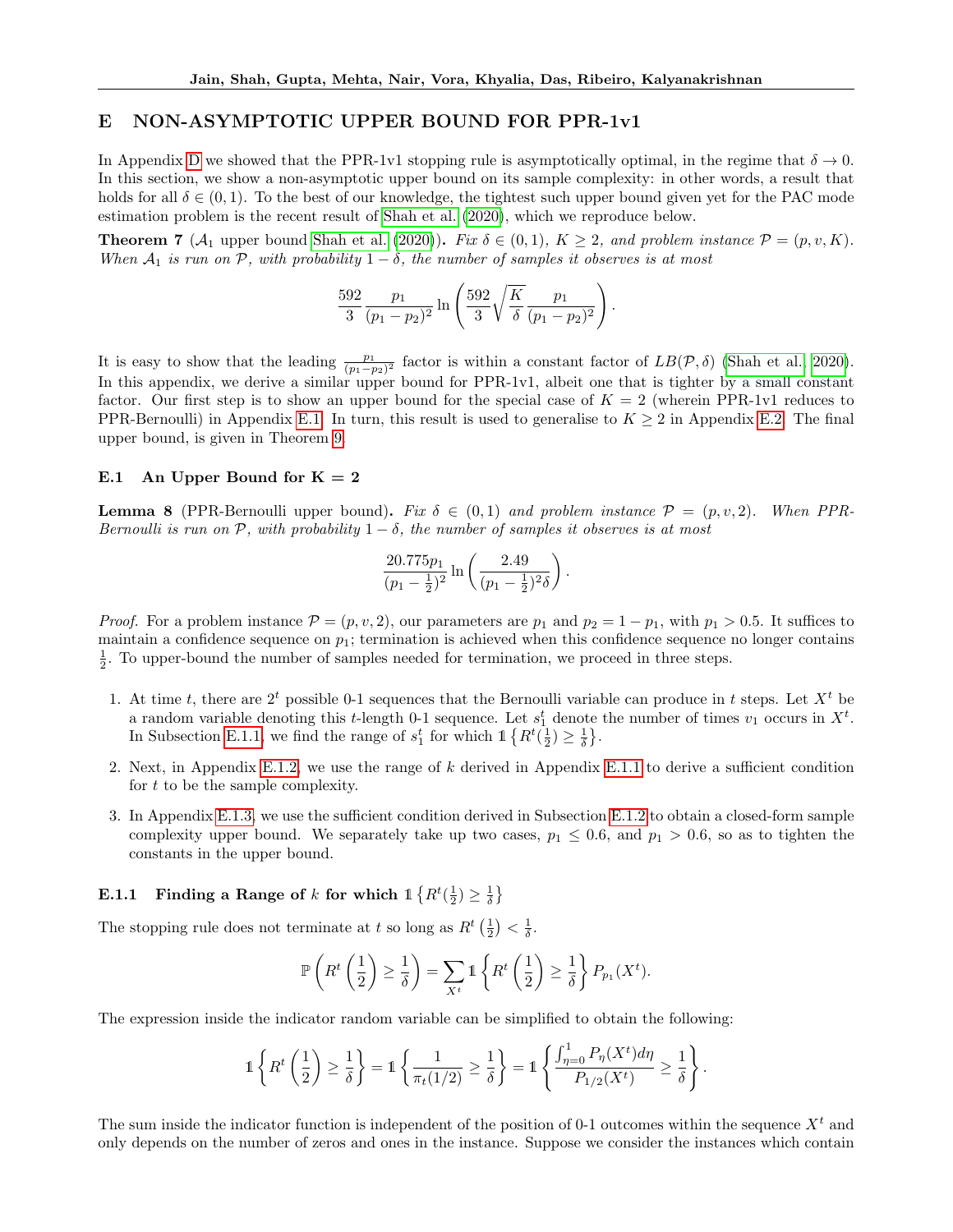$s_1^t$  ones; then, we have

$$
\mathbb{1}\left\{R^t\left(\frac{1}{2}\right)\geq \frac{1}{\delta}\right\}=\mathbb{1}\left\{\delta\geq \frac{(t+1)!}{s_1^t!(t-s_1^t)!}\left(\frac{1}{2}\right)^{s_1^t}\left(\frac{1}{2}\right)^{t-s_1^t}\right\}.
$$

From the above equations, we derive the exact expression for  $\mathbb{P}(R^t(\frac{1}{2}) \geq \frac{1}{\delta})$ :

$$
\mathbb{P}\left(R^t\left(\frac{1}{2}\right) \geq \frac{1}{\delta}\right) = \sum_{s_1^t=0}^t \binom{t}{s_1^t} p_1^{s_1^t} (1-p_1)^{t-s_1^t} 1 \left\{\delta \geq \frac{(t+1)!}{s_1^t!(t-s_1^t)!} 2^{-t}\right\}.
$$

We now break the expression into two parts.

$$
\mathbb{P}\left(R^{t}\left(\frac{1}{2}\right) \geq \frac{1}{\delta}\right) = \sum_{s_{1}^{t}=0}^{t} {t \choose s_{1}^{t}} p_{1}^{s_{1}^{t}} (1-p_{1})^{t-s_{1}^{t}} \mathbb{1} \left\{\delta \geq \frac{(t+1)!}{s_{1}^{t}!(t-s_{1}^{t})!} 2^{-t}\right\}
$$
\n
$$
= \sum_{s_{1}^{t}=0}^{\lfloor \frac{t}{2} \rfloor} {t \choose s_{1}^{t}} p_{1}^{s_{1}^{t}} (1-p_{1})^{t-s_{1}^{t}} \mathbb{1} \left\{\frac{\delta}{t+1} \geq {t \choose s_{1}^{t}} 2^{-t}\right\} + \sum_{s_{1}^{t}=\lfloor \frac{t}{2} \rfloor+1}^{t} {t \choose s_{1}^{t}} p_{1}^{s_{1}^{t}} (1-p_{1})^{t-s_{1}^{t}} \mathbb{1} \left\{\frac{\delta}{t+1} \geq {t \choose t-s_{1}^{t}} 2^{-t}\right\}.
$$

We have split the summation in this manner as it allows to use the following commonly-known<sup>[7](#page-29-0)</sup> inequality for the binomial coefficients inside the indicator function.

$$
\begin{pmatrix} t \\ \alpha t \end{pmatrix} \le 2^{tH_b(\alpha)} \text{ where } t \in \mathbb{N} \text{ and } \alpha \in \left[0, \frac{1}{2}\right].
$$

The definition of binary entropy function  $H_b$  for  $p \in [0, 1]$  is:

$$
H_b(p) = \begin{cases} 0 & p \in \{0, 1\}, \\ -p \log_2 p - (1 - p) \log_2 (1 - p) & \text{otherwise.} \end{cases}
$$

Invoking this inequality in the probability expression, we arrive at the lower bound:

$$
\mathbb{P}\left(R^t\left(\frac{1}{2}\right) \geq \frac{1}{\delta}\right) \geq \sum_{s_1^t=0}^{\left\lfloor \frac{t}{2} \right\rfloor} {t \choose s_1^t} p_1^{s_1^t} (1-p_1)^{t-s_1^t} 1 \left\{ \frac{1}{t} \log_2\left(\frac{\delta}{t+1}\right) + 1 \geq H_b\left(\frac{s_1^t}{t}\right) \right\} + \sum_{s_1^t=\left\lfloor \frac{t}{2} \right\rfloor+1} {t \choose s_1^t} p_1^{s_1^t} (1-p_1)^{t-s_1^t} 1 \left\{ \frac{1}{t} \log_2\left(\frac{\delta}{t+1}\right) + 1 \geq H_b\left(\frac{t-s_1^t}{t}\right) \right\}.
$$

Using the fact that

$$
H_b(p) \le 2\sqrt{p(1-p)} \text{ if } p \le \frac{1}{2},
$$

the summation is further lower-bounded:

$$
\mathbb{P}\left(R^t\left(\frac{1}{2}\right) \geq \frac{1}{\delta}\right) \geq \sum_{s_1^t=0}^t \binom{t}{s_1^t} p_1^{s_1^t} (1-p_1)^{t-s_1^t} \mathbb{1}\left\{\frac{1}{2}\left[\log_2\left(\frac{\delta}{t+1}\right)+t\right] \geq \sqrt{s_1^t(t-s_1^t)}\right\}.
$$

We will later see that for the t we find as the bound,  $\log_2\left(\frac{\delta}{t+1}\right) + t \geq 0$ . Hence, we can take the square of both sides. By using that fact and solving the quadratic, the range of  $s_1^t$  which satisfies the condition inside the indicator function is:

$$
s_1^t \in \left[0, \frac{t - \sqrt{t^2 - 4\beta^2}}{2}\right] \bigcup \left[\frac{t + \sqrt{t^2 - 4\beta^2}}{2}, t\right] \text{ where } \beta = \frac{1}{2} \left[\log_2\left(\frac{\delta}{t+1}\right) + t\right].
$$

<span id="page-29-0"></span><sup>7</sup>See, for example, [Galvin](#page-9-20) [\(2014\)](#page-9-20).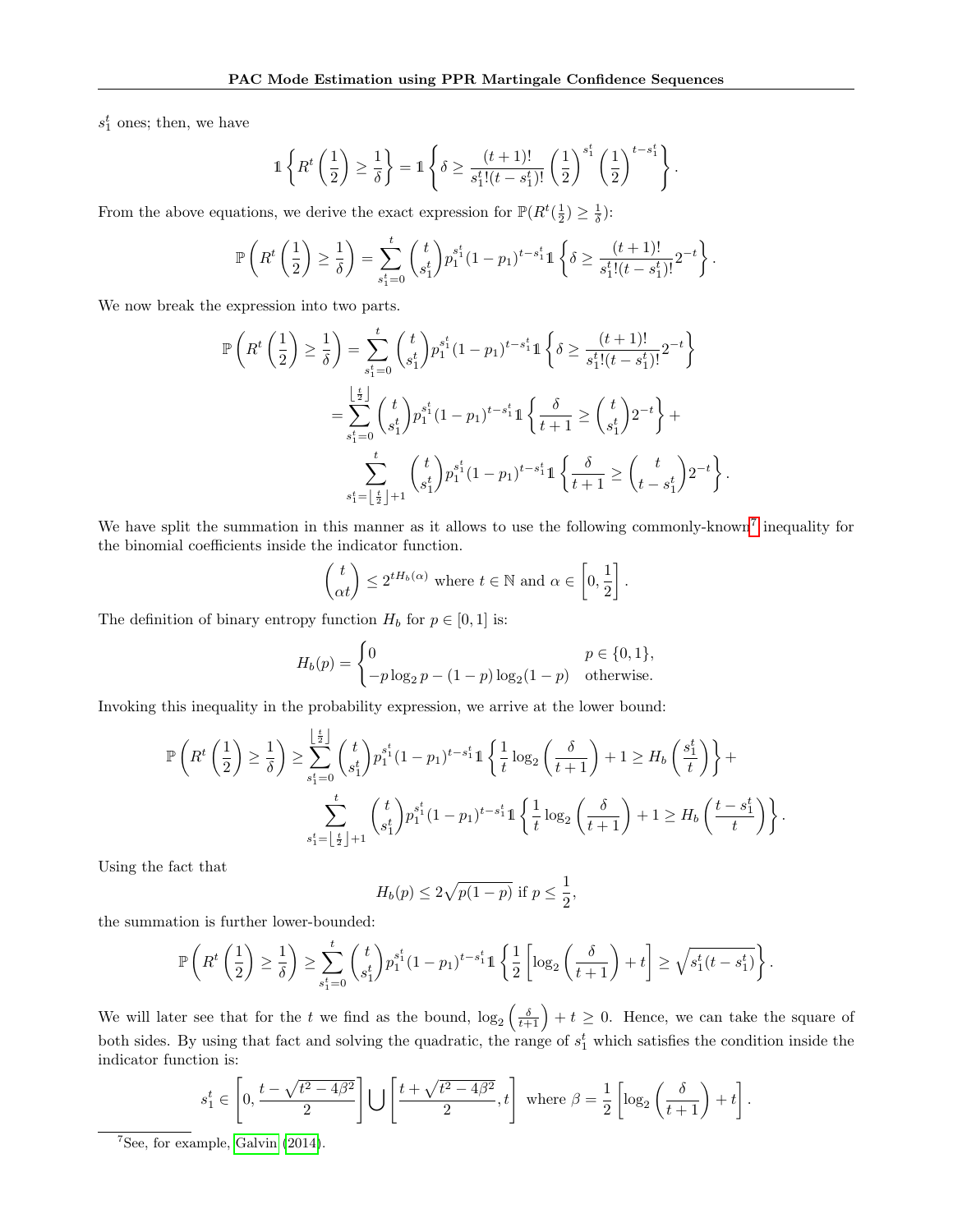Slightly loosening this bound, we get

$$
s_1^t \in \left[0, \frac{t - \sqrt{2t \log_2\left(\frac{t+1}{\delta}\right)}}{2}\right] \bigcup \left[\frac{t + \sqrt{2t \log_2\left(\frac{t+1}{\delta}\right)}}{2}, t\right].
$$

<span id="page-30-0"></span>In short, if  $s_1^t$  lies in the range above, then it must satisfy  $\mathbb{1}\left\{R^t(\frac{1}{2}) \geq \frac{1}{\delta}\right\}$ . Call this range R.

# E.1.2 Finding a Sufficient Condition for  $t$  to be the Sample Complexity

We will lower bound the probability of  $\sum_{s_1^t \in R} p_1^{s_1^t} (1-p_1)^{t-s_1^t}$  by  $1-\delta$ , and thus find the values of t satisfying this equation. To that end, we use another commonly-known <sup>[8](#page-30-1)</sup> result to bound the tail probability for a binomial random variable: for  $\epsilon > 0$ ,

$$
\mathbb{P}(H(t) \le (p_1 - \epsilon)t) \le e^{-D_{KL}(p_1 - \epsilon||p_1)t}.
$$

Using this in our working, considering  $H(t)$  as a binomial random variable, we get

$$
\sum_{s_1^t = (p_1 - \epsilon)t}^t {t \choose s_1^t} p_1^{s_1^t} (1 - p_1)^{t - s_1^t} = \mathbb{P}((p_1 - \epsilon) t \le H(t))
$$
\n
$$
\ge 1 - e^{-D_{KL}(p_1 - \epsilon || p_1)t}
$$
\n
$$
\implies \mathbb{P}\left(R^t \left(\frac{1}{2}\right) \le \frac{1}{\delta}\right) \le e^{-D_{KL}(p_1 - \epsilon || p_1)t}.
$$

We want  $\mathbb{P}\left(R^t\left(\frac{1}{2}\right) > \frac{1}{\delta}\right) \geq 1 - \delta$ . A sufficient condition for the above to hold is

$$
e^{-D_{KL}(p_1-\epsilon||p_1)t} \le \delta
$$
  
\n
$$
\implies t \times D_{KL}(p_1-\epsilon||p_1) \ge \ln\left(\frac{1}{\delta}\right)
$$

And  $\epsilon$  is given by,

$$
\epsilon = p_1 - \frac{1}{2} \left( 1 + \sqrt{\frac{2 \log_2 \left( \frac{t+1}{\delta} \right)}{t}} \right), \epsilon \ge 0.
$$

We will note that  $\epsilon \geq 0$  holds later. For now, we try to find stronger sufficient conditions on t. To that end, we use that

$$
D_{KL}(x||y) \ge \frac{(x-y)^2}{2y}, x \le y
$$
  
\n
$$
\implies D_{KL}(p_1 - \epsilon || p_1) \ge \frac{\epsilon^2}{2p_1}.
$$

So, a sufficient condition for

$$
t \times D_{KL}(p_1 - \epsilon || p_1) \ge \ln\left(\frac{1}{\delta}\right)
$$

is given as

$$
\frac{t\epsilon^2}{2p_1} \ge \ln\left(\frac{1}{\delta}\right)
$$

$$
\implies t \ge \frac{2p_1}{\epsilon^2} \ln\left(\frac{1}{\delta}\right).
$$

<span id="page-30-1"></span> ${}^{8}$ See Theorem 2.1 in [Mulzer](#page-9-19) [\(2018\)](#page-9-19).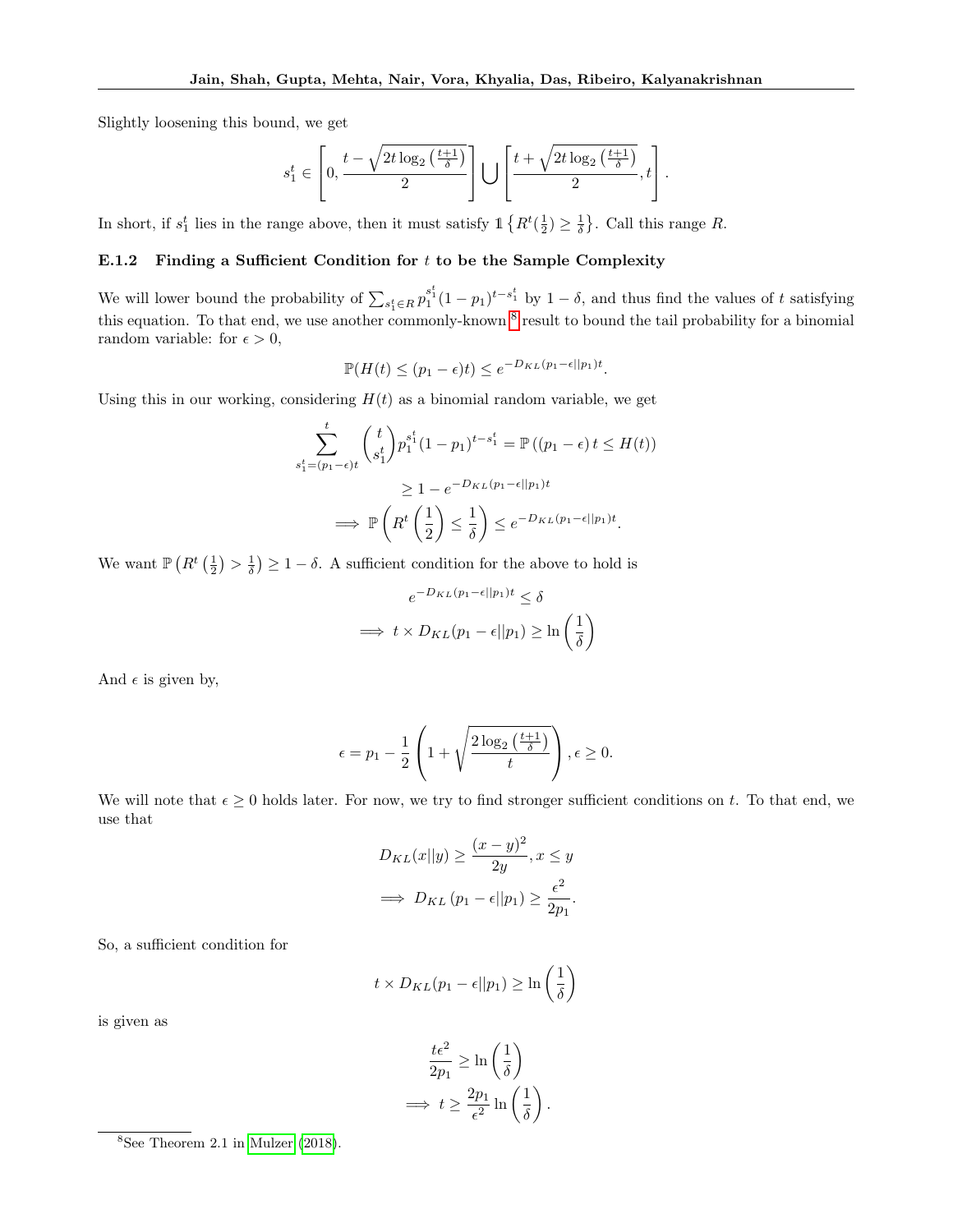To find a sufficient condition for t to satisfy the above, we can find a lower bound on  $\epsilon^2$  and use it in the expression above. We have

$$
\epsilon^2 = \left( \left( p_1 - \frac{1}{2} \right) - \sqrt{\frac{\log_2\left(\frac{t+1}{\delta}\right)}{2t}} \right)^2
$$

$$
= \left( p_1 - \frac{1}{2} \right)^2 + \frac{\log_2\left(\frac{t+1}{\delta}\right)}{2t} - 2\left( p_1 - \frac{1}{2} \right) \sqrt{\frac{\log_2\left(\frac{t+1}{\delta}\right)}{2t}}
$$

$$
\implies \epsilon^2 \ge \left( p_1 - \frac{1}{2} \right)^2 - 2\left( p_1 - \frac{1}{2} \right) \sqrt{\frac{\log_2\left(\frac{t+1}{\delta}\right)}{2t}}.
$$

### <span id="page-31-0"></span>E.1.3 Constant Factor Tightening

To obtain our final bound, we consider two cases:  $p_1 \leq 0.6, p_1 > 0.6$ .

**Case 1:**  $p_1 \leq 0.6$  We will find a sufficient condition on t for the fact that

<span id="page-31-1"></span>
$$
\frac{t}{C_1} \left(p_1 - \frac{1}{2}\right)^2 \ge \log_2\left(\frac{t+1}{\delta}\right) \tag{3}
$$

where  $C_1 = 2.4488.$ 

Earlier in the proof, we have used the fact that  $\log_2\left(\frac{\delta}{t+1}\right) + t \geq 0$ . We first prove this fact. For  $p_1 \in (\frac{1}{2}, 1]$ ,  $(p_1-\frac{1}{2})^2$  $\frac{-\frac{1}{2}}{C_1} \leq 1$ . So, from [\(3\)](#page-31-1), we can easily see that  $\log_2\left(\frac{\delta}{t+1}\right) + t \geq 0$ . We find a sufficient  $t$  such that

$$
\frac{t}{C_1} \left( p_1 - \frac{1}{2} \right)^2 \ge \log_2 \left( \frac{t+1}{\delta} \right)
$$
  
\n
$$
\implies t \ge \frac{C_1}{(p_1 - \frac{1}{2})^2} \log_2 \left( \frac{t+1}{\delta} \right).
$$

We let  $t$  be of the form

$$
t = \frac{C_1 C_2}{(p_1 - \frac{1}{2})^2} \log_2 \left( \frac{C_1}{(p_1 - \frac{1}{2})^2 \delta} \right),
$$

where  $C_2$  is a constant. Note that, for this choice of t, (We will show later that  $t \ge 4000$  is also true for the first line below to hold),

$$
t + 1 \le 1.00025t.
$$

$$
\frac{C_1}{(p_1 - \frac{1}{2})^2} \log_2 \left(\frac{t+1}{\delta}\right) \le \frac{C_1}{(p_1 - \frac{1}{2})^2} \log_2 \left(\frac{1.00025t}{\delta}\right).
$$

$$
\frac{C_1}{(p_1 - \frac{1}{2})^2} \log_2 \left(\frac{t+1}{\delta}\right) \le \frac{C_1}{(p_1 - \frac{1}{2})^2} \log_2 (1.00025C_2) + 0.3839 \frac{C_1}{(p_1 - \frac{1}{2})^2} \log_2 \left(\frac{C_1}{(\theta - \frac{1}{2})^2 \delta}\right) + \frac{C_1}{(p_1 - \frac{1}{2})^2} \log_2 \left(\frac{C_1}{(p_1 - \frac{1}{2})^2 \delta}\right),
$$

where the last step is true because

$$
\log_2\left(\log_2\left(\frac{C_1}{(p_1 - \frac{1}{2})^2 \delta}\right)\right) \le 0.3839 \log_2\left(\frac{C_1}{(p_1 - \frac{1}{2})^2 \delta}\right)
$$

using that, for  $x \ge 200$ ,

$$
\log_2 (\log_2 (x)) \le 0.3839 \log_2 (x).
$$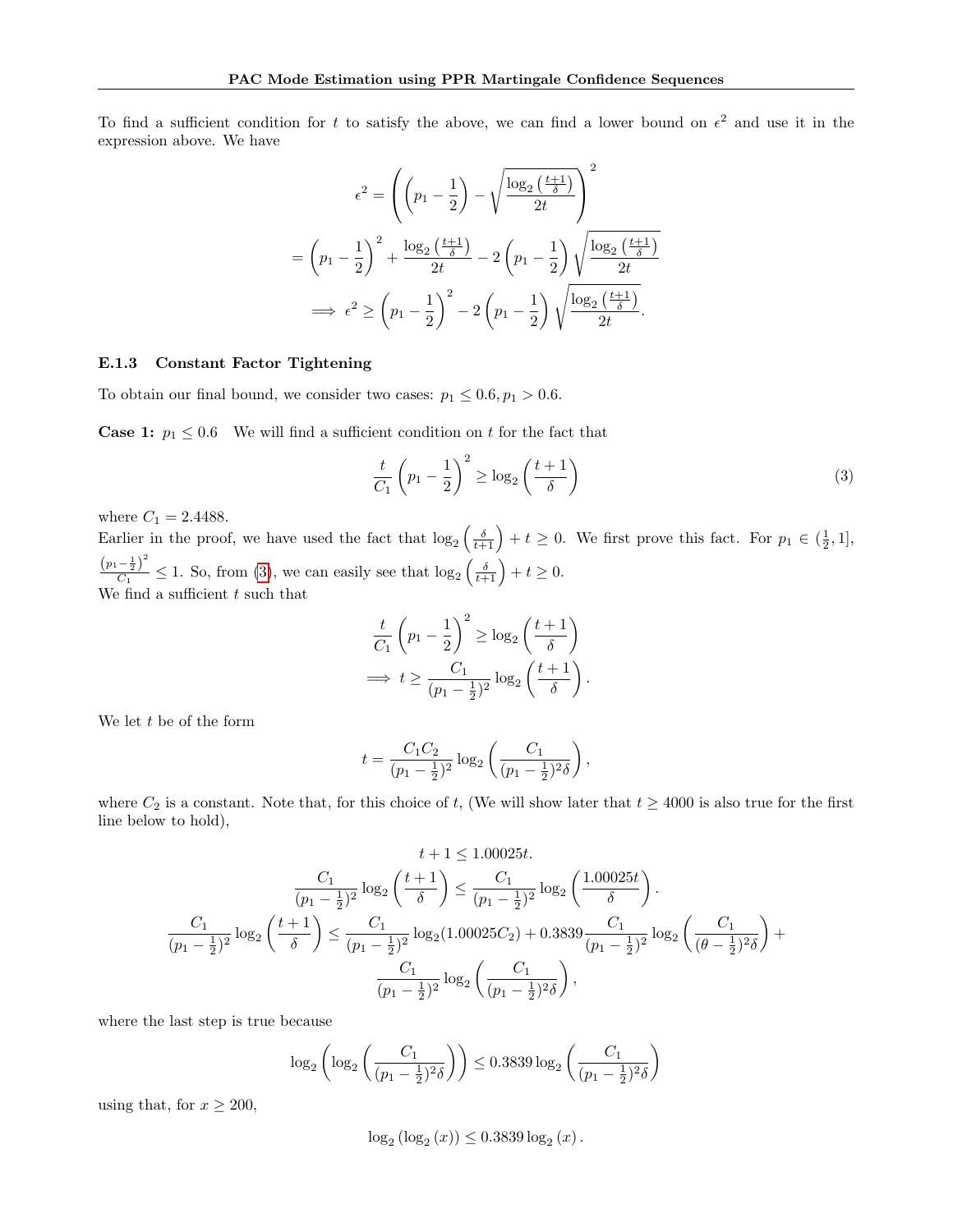Thus, we get

$$
\frac{C_1}{(p_1 - \frac{1}{2})^2} \log_2 \left(\frac{t+1}{\delta}\right) \le \frac{C_1}{(p_1 - \frac{1}{2})^2} \log_2 \left(\frac{C_1}{(p_1 - \frac{1}{2})^2 \delta}\right) (1.3839 + \log_2 (1.00025C_2))
$$

$$
\le \frac{C_1}{(p_1 - \frac{1}{2})^2} \log_2 \left(\frac{C_1}{(p_1 - \frac{1}{2})^2 \delta}\right) C_2
$$

where the last step is true when  $C_2 = 2.9402$ . Thus,

$$
t = \frac{2C_1C_2p_1}{(p_1 - \frac{1}{2})^2} \log_2 \left( \frac{C_1}{(p_1 - \frac{1}{2})^2 \delta} \right) \implies t = \frac{C_3p_1}{(p_1 - \frac{1}{2})^2} \ln \left( \frac{C_1}{(p_1 - \frac{1}{2})^2 \delta} \right),
$$

where  $C_3 = 20.775 \geq 2C_1C_2 \log_2(e)$  satisfies the above inequality.

So now, if the condition on  $t$  is satisfied, we have

$$
\epsilon^{2} \ge \left(p_{1} - \frac{1}{2}\right)^{2} - 2\left(p_{1} - \frac{1}{2}\right)\sqrt{\frac{\log_{2}\left(\frac{t+1}{\delta}\right)}{2t}} \ge \left(p_{1} - \frac{1}{2}\right)^{2} - 2\left(p_{1} - \frac{1}{2}\right)\frac{\left(p_{1} - \frac{1}{2}\right)}{2.21305}
$$

$$
\implies \epsilon^{2} \ge C_{4}\left(p_{1} - \frac{1}{2}\right)^{2},
$$

where  $C_4 = 0.09627$ .

Previously, we had remarked that it was sufficient to have

$$
t \ge \frac{2p_1}{\epsilon^2} \ln\left(\frac{1}{\delta}\right).
$$

We can loosen this by using the lower bound on  $\epsilon$  to: it is sufficient to satisfy

$$
t \geq \frac{C_5 p_1}{\left(p_1 - \frac{1}{2}\right)^2} \ln\left(\frac{1}{\delta}\right),\,
$$

where  $C_5 = 20.775$ .

To make both the lower bound on  $\epsilon$  and the above equation valid, we note that the following choice of t works:

$$
t = \frac{C_5 p_1}{(p_1 - \frac{1}{2})^2} \max \left( \left( \ln \left( \frac{C_1}{(p_1 - \frac{1}{2})^2 \delta} \right), \ln \left( \frac{1}{\delta} \right) \right) \right)
$$

We note that this leaves us with the following choice of  $t$ :

$$
t = \frac{20.775p_1}{(p_1 - \frac{1}{2})^2} \left( \ln \left( \frac{2.45}{(p_1 - \frac{1}{2})^2 \delta} \right) \right)
$$

Note that  $t \ge 4000$ , since  $p_1 \le 0.6$ .

**Case 2:**  $p_1 > 0.6$  We will find a sufficient condition on t for the fact that

$$
\frac{t}{C_1} \left(p_1 - \frac{1}{2}\right)^2 \ge \log_2\left(\frac{t+1}{\delta}\right)
$$

where  $C_1 = 2.4877$ .

Using the same argument as in case 1, here also we can prove that  $\log_2\left(\frac{\delta}{t+1}\right) + t \geq 0$ . We find a sufficient  $t$  such that

$$
\frac{t}{C_1} \left( p_1 - \frac{1}{2} \right)^2 \ge \log_2 \left( \frac{t+1}{\delta} \right)
$$
  
\n
$$
\implies t \ge \frac{C_1}{(p_1 - \frac{1}{2})^2} \log_2 \left( \frac{t+1}{\delta} \right).
$$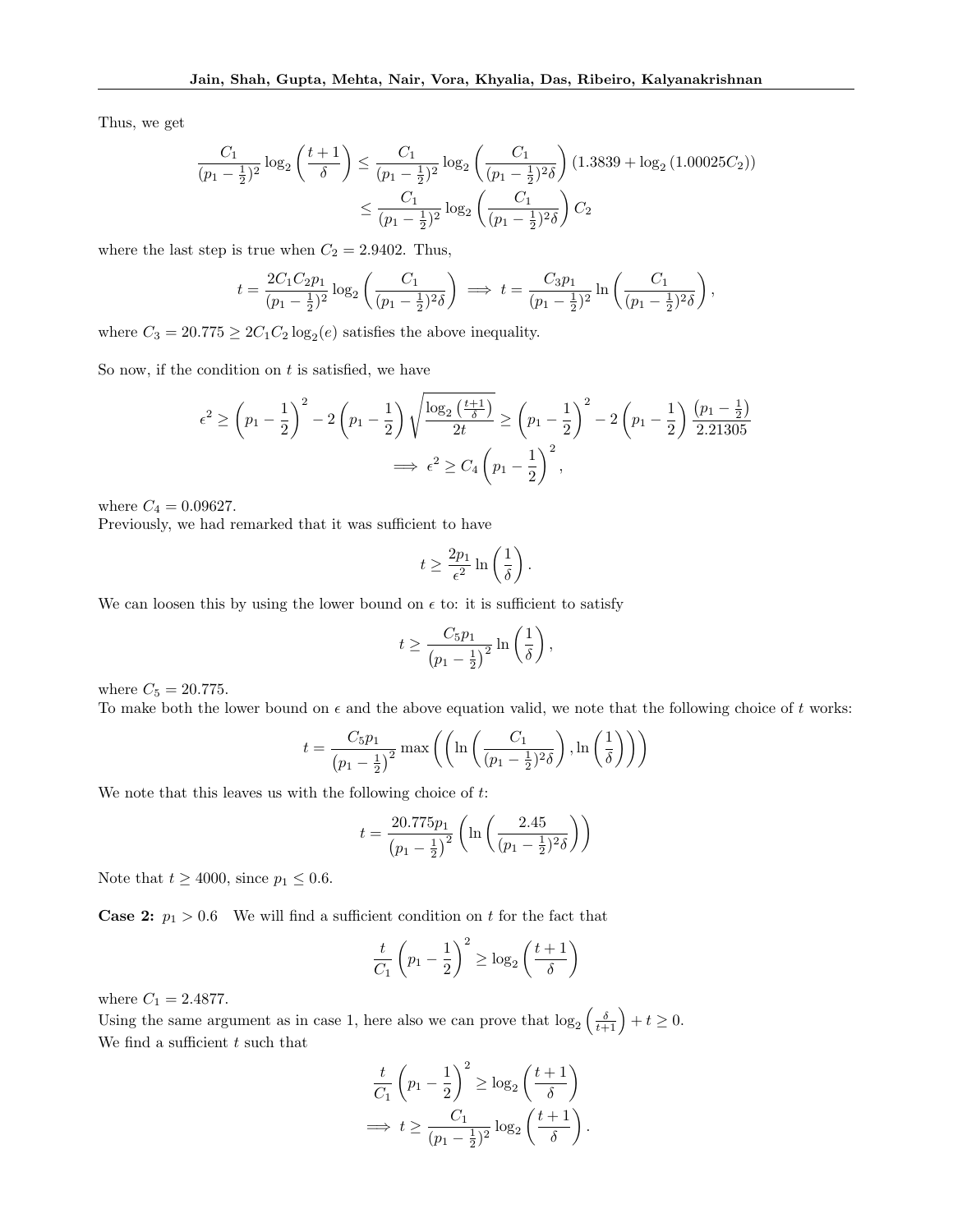We let  $t$  be of the form

$$
t = \frac{C_1 C_2}{(p_1 - \frac{1}{2})^2} \log_2 \left( \frac{C_1}{(p_1 - \frac{1}{2})^2 \delta} \right),
$$

where  $C_2$  is a constant.

Note that, for this choice of t, (We will show later that  $t \ge 100$  is also true for the first line to hold)

$$
t + 1 \le 1.01t.
$$

$$
\frac{C_1}{(p_1 - \frac{1}{2})^2} \log_2 \left(\frac{t+1}{\delta}\right) \le \frac{C_1}{(p_1 - \frac{1}{2})^2} \log_2 \left(\frac{1.01t}{\delta}\right).
$$

$$
\frac{C_1}{(p_1 - \frac{1}{2})^2} \log_2 \left(\frac{t+1}{\delta}\right) \le \frac{C_1}{(p_1 - \frac{1}{2})^2} \log_2 (1.01C_2) + 0.5228 \frac{C_1}{(p_1 - \frac{1}{2})^2} \log_2 \left(\frac{C_1}{(\theta - \frac{1}{2})^2 \delta}\right) + \frac{C_1}{(\rho_1 - \frac{1}{2})^2} \log_2 \left(\frac{C_1}{(\rho_1 - \frac{1}{2})^2 \delta}\right),
$$

where the last step is true because

$$
\log_2\left(\log_2\left(\frac{C_1}{(p_1 - \frac{1}{2})^2 \delta}\right)\right) \le 0.5228 \log_2\left(\frac{C_1}{(p_1 - \frac{1}{2})^2 \delta}\right)
$$

using that, for  $x \geq 9.64$ ,

$$
\log_2\left(\log_2\left(\left(x\right)\right) \le 0.5228\log_2\left(x\right)\right)
$$

Thus, we get

$$
\frac{C_1}{(p_1 - \frac{1}{2})^2} \log_2 \left(\frac{t+1}{\delta}\right) \le \frac{C_1}{(p_1 - \frac{1}{2})^2} \log_2 \left(\frac{C_1}{(p_1 - \frac{1}{2})^2 \delta}\right) (1.5228 + \log_2(1.01C_2))
$$

$$
\le \frac{C_1}{(p_1 - \frac{1}{2})^2} \log_2 \left(\frac{C_1}{(p_1 - \frac{1}{2})^2 \delta}\right) C_2,
$$

where the last step is true when  $C_2 = 3.228$ . Thus, using that  $p_1 > 0.6$  by writing that  $\frac{p_1}{0.6} \ge 1$ , we have that

$$
t = \frac{1.67C_1C_2p_1}{(p_1 - \frac{1}{2})^2} \log_2\left(\frac{C_1}{(p_1 - \frac{1}{2})^2 \delta}\right) \implies t = \frac{C_3p_1}{(p_1 - \frac{1}{2})^2} \ln\left(\frac{C_1}{(p_1 - \frac{1}{2})^2 \delta}\right),
$$

where  $C_3 = 19.35 \ge 1.67 C_1 C_2 \log_2(e)$  satisfies the above inequality.

So now, if the condition on  $t$  is satisfied, we have

$$
\epsilon^{2} \ge \left(p_{1} - \frac{1}{2}\right)^{2} - 2\left(p_{1} - \frac{1}{2}\right)\sqrt{\frac{\log_{2}\left(\frac{t+1}{\delta}\right)}{2t}} \ge \left(p_{1} - \frac{1}{2}\right)^{2} - 2\left(p_{1} - \frac{1}{2}\right)\frac{\left(p_{1} - \frac{1}{2}\right)}{2.2305}
$$

$$
\implies \epsilon^{2} \ge C_{4}\left(p_{1} - \frac{1}{2}\right)^{2},
$$

where  $C_4 = 0.1033$ .

Previously, we had remarked that it was sufficient to have

$$
t \ge \frac{2p_1}{\epsilon^2} \ln\left(\frac{1}{\delta}\right).
$$

We can loosen this by using the lower bound on  $\epsilon$  to: it is sufficient to satisfy

$$
t \ge \frac{C_5 p_1}{\left(p_1 - \frac{1}{2}\right)^2} \ln\left(\frac{1}{\delta}\right),\,
$$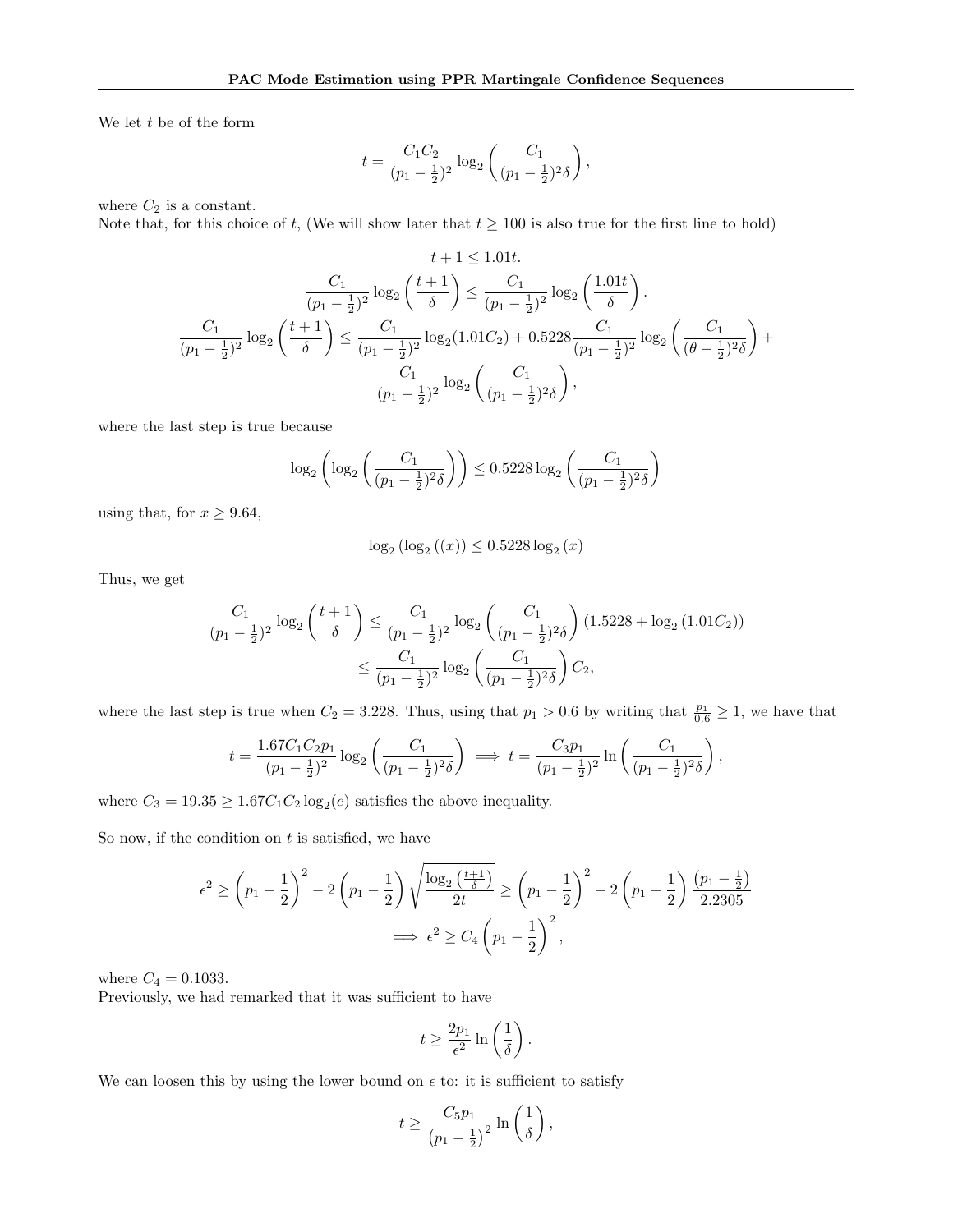where  $C_5 = 19.36$ .

To make both the lower bound on  $\epsilon$  and the above equation valid, we note that the following choice of t works:

$$
t = \frac{C_5 p_1}{(p_1 - \frac{1}{2})^2} \max \left( \left( \ln \left( \frac{C_1}{(p_1 - \frac{1}{2})^2 \delta} \right), \ln \left( \frac{1}{\delta} \right) \right) \right).
$$

We note that this leaves us with the following choice of  $t$ :

$$
t = \frac{19.36p_1}{(p_1 - \frac{1}{2})^2} \left( \ln \left( \frac{2.49}{(p_1 - \frac{1}{2})^2 \delta} \right) \right)
$$

Note that  $t \geq 106$ .

Combining both the above bounds, we have that

$$
t = \frac{19.36p_1}{(p_1 - \frac{1}{2})^2} \left( \ln \left( \frac{2.49}{(p_1 - \frac{1}{2})^2 \delta} \right) \right)
$$

is sufficient.

Looking over both cases, we note

$$
t = \frac{20.775p_1}{(p_1 - \frac{1}{2})^2} \left( \ln \left( \frac{2.49}{(p_1 - \frac{1}{2})^2 \delta} \right) \right)
$$

is sufficient. We denote  $C_6 = 20.775, C_7 = 2.49$  to get

$$
t = \frac{C_6 p_1}{(p_1 - \frac{1}{2})^2} \left( \ln \left( \frac{C_7}{(p_1 - \frac{1}{2})^2 \delta} \right) \right)
$$

as an upper bound on the sample complexity of PPR-Bernoulli with probability at least  $1 - \delta$ .

#### <span id="page-34-0"></span>E.2 An Upper Bound for General K

<span id="page-34-1"></span>**Theorem 9** (PPR-1v1 upper bound). Fix  $\delta \in (0,1)$ ,  $K \geq 2$ , and problem instance  $\mathcal{P} = (p, v, K)$ . When PPR-1v1 is run on P, with probability  $1 - \delta$ , the number of samples it observes is at most

$$
t^* = \frac{194.07p_1}{(p_1 - p_2)^2} \ln\left(\sqrt{\frac{79.68(K-1)}{\delta}} \frac{p_1}{(p_1 - p_2)}\right)
$$

.

 $\Box$ 

*Proof.* Fix arbitrary  $t > t^*$  and  $j \geq 2$ . Our strategy is to show that with sufficiently high probability,  $v_1$  and  $v_j$  will have separated before t pulls. First, let  $s_{ij}^t$  denote the sum of the number of occurrences of  $v_1$  and  $v_j$ in the first t samples: that is,  $s_{ij}^t = s_1^t + s_j^t$ . Clearly  $s_{ij}^t$  is a binomial random variable with parameters t and

 $(p_1+p_j)$ , We argue that  $s_{ij}^t$  cannot fall too far below its mean. Concretely, take  $\delta'=\frac{\delta}{2(K-1)}$  and  $l=$  $\sqrt{\frac{2\ln(\frac{1}{\delta'})}{(p_1+p_2)t}}$ . A Chernoff bound yields

$$
\mathbb{P}\{s_{ij}^t \le (1-l)(p_1+p_j)t\} \le \exp\left(-\frac{l^2(p_1+p_j)t}{2}\right) \le \delta'
$$

for our choice of l. Thus, with probability at least  $1-\delta'$ ,  $v_1$  and  $v_j$  together have more than  $(1-l)(p_1+p_j)t$  samples. Now, the test to separate  $v_1$  and  $v_j$  is PPR-Bernoulli on a Bernoulli variable with parameter  $q_1 = \frac{p_1}{p_1 + p_j} > \frac{1}{2}$ . Although PPR-1v1 runs this test with mistake probability  $\frac{\delta}{K-1}$ , imagine running it with mistake probability  $\delta' = \frac{\delta}{2(K-1)}$ . The latter test would necessarily incur equal or more samples on *every* run. Yet, from Lemma [8,](#page-28-3) we know that with probability at least  $1 - \delta'$ , the latter will terminate after at most  $u = \frac{20.775q_1}{(q_1 - \frac{1}{2})^2} \ln \left( \frac{2.49}{(q_1 - \frac{1}{2})^2 \delta'} \right)$ samples. It can be verified that for  $t > t^*$ ,  $u < (1 - l)(p_1 + p_j)t$  (calculation shown in Appendix [E.2.1\)](#page-34-2). In other words, the probability that  $v_1$  and  $v_j$  have not separated before t pulls is at most  $2\delta'$ .

<span id="page-34-2"></span>Since the argument above holds for arbitrary  $j \geq 2$ , a union bound establishes that with probability at least  $1 - \delta$ ,  $v_1$  must have separated from all other values—implying termination—before t pulls.  $\Box$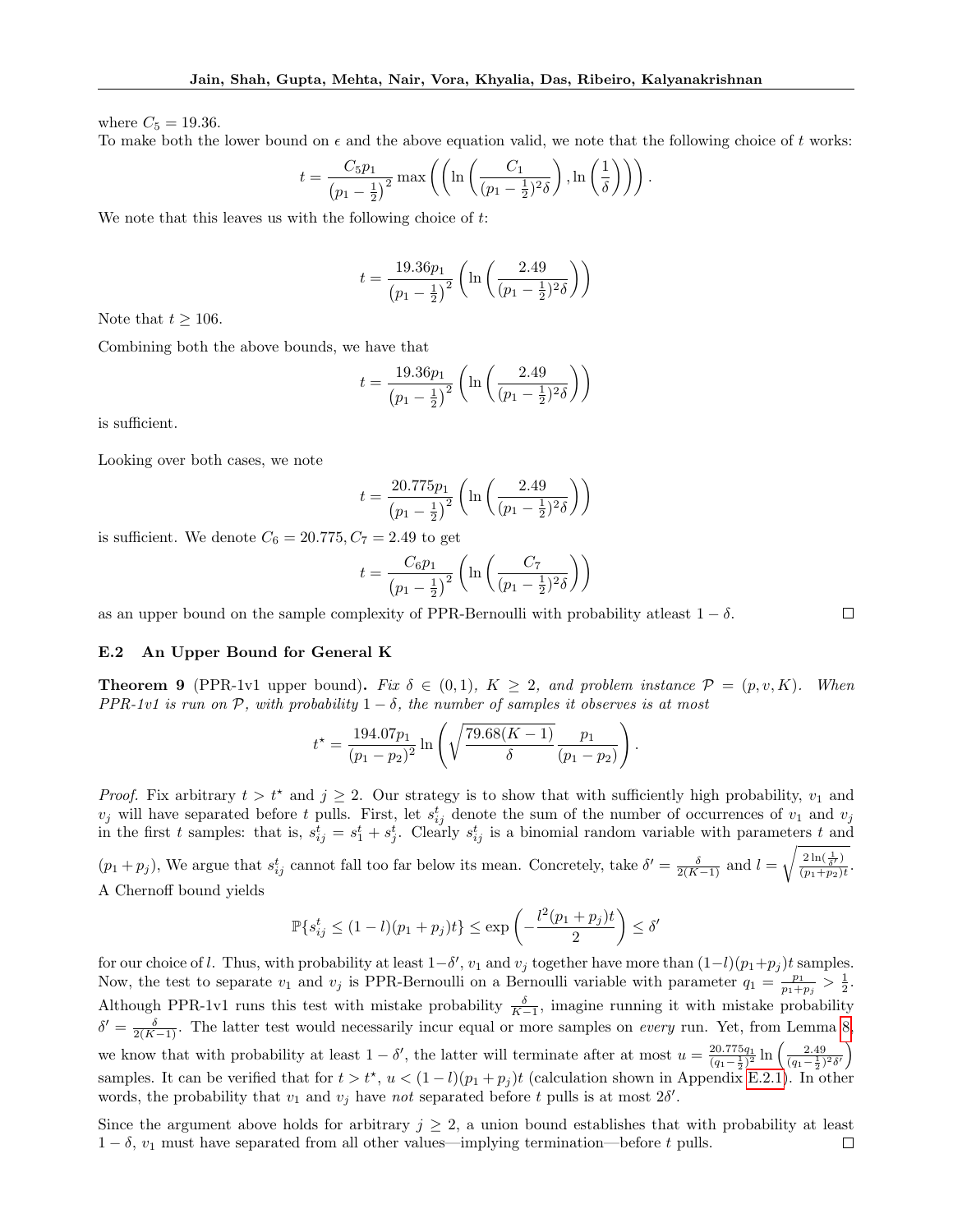## E.2.1 Calculation in Proof of Theorem [9](#page-34-1)

We have to show  $u < (1 - l)(p_1 + p_j)t$  for  $t > t^*$ , where

$$
u = \frac{20.775q_1}{(q_1 - \frac{1}{2})^2} \ln\left(\frac{2.49}{(q_1 - \frac{1}{2})^2 \delta'}\right),
$$
  
\n
$$
q_1 = \frac{p_1}{p_1 + p_j},
$$
  
\n
$$
l = \sqrt{\frac{2\ln(1/\delta')}{(p_1 + p_j)t}}, \text{ and}
$$
  
\n
$$
t^* = \frac{194.07p_1}{(p_1 - p_2)^2} \ln\left(\sqrt{\frac{79.68(k - 1)}{\delta}} \frac{p_1}{(p_1 - p_2)}\right)
$$

First, observe that

$$
u = \frac{83.1p_1(p_1 + p_j)}{(p_1 - p_j)^2} \ln\left(\frac{9.96(p_1 + p_j)^2}{(p_1 - p_j)^2 \delta'}\right) \le \frac{83.1p_1(p_1 + p_j)}{(p_1 - p_2)^2} \ln\left(\frac{39.84p_1^2}{(p_1 - p_2)^2 \delta'}\right).
$$

.

Thus, we have

$$
\frac{u}{(p_1+p_j)t^*} < 0.85640 \frac{\ln\left(\frac{39.84p_1^2}{(p_1-p_2)^2\delta'}\right)}{\ln\left(\frac{79.68(k-1)}{\delta}\frac{p_1^2}{(p_1-p_2)^2}\right)} = 0.85640.
$$

It suffices to show that  $l\leq 0.1436,$  which is established by the steps below.

$$
l^{2} \leq \frac{2 \ln(1/\delta') (p_{1} - p_{2})^{2}}{(p_{1} + p_{j}) 97.035 p_{1} \ln\left(\frac{79.68(k-1)p_{1}^{2}}{\delta(p_{1} - p_{2})^{2}}\right)} \leq \frac{2(p_{1} - p_{2})^{2}}{(p_{1} + p_{j}) 97.035 p_{1}} \leq \frac{2}{97.035}
$$
  

$$
\implies l \leq \frac{1}{\sqrt{97.035/2}} < 0.1436.
$$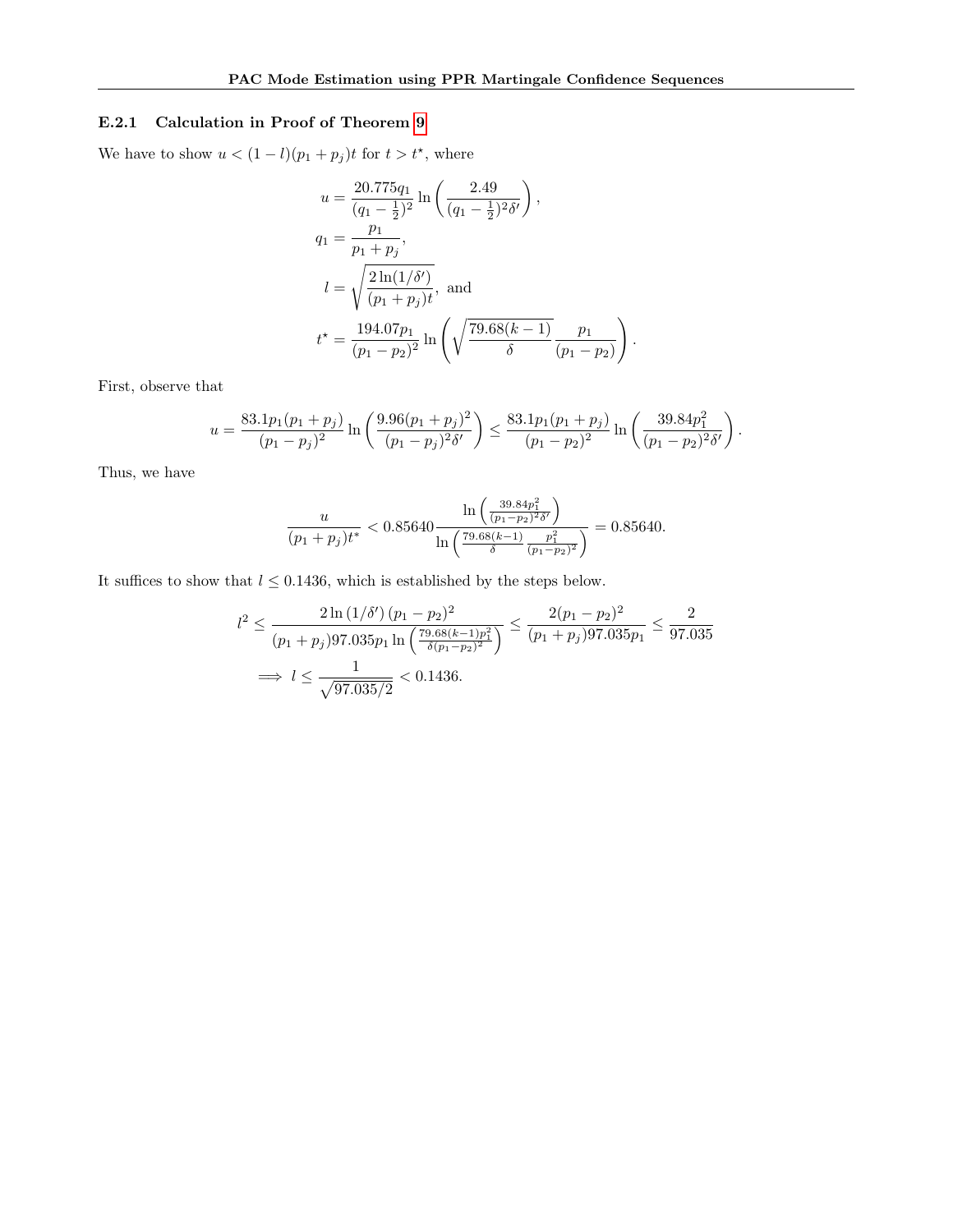# <span id="page-36-0"></span>F DCB ALGORITHM

We describe the DCB ("Difference in Confidence Bounds") algorithm for sampling constituencies in the indirect election winner-forecasting problem from Section [5.1.](#page-6-2)

Suppose we have C constituencies. For ease of explanation, we assume that all the constituencies have the same set of  $K \geq 2$  parties (in reality we maintain a separate list for each constituency). Although constituencies have finite populations, these are usually large enough to ignore the benefit of without-replacement samples; we simply view each response as a sample from a discrete distribution.

After  $t \geq 1$  samples have been obtained from the population, let  $LCB^{t}(c, i)$  and  $UCB^{t}(c, i)$  denote (1vr) lower and upper confidence bounds, respectively, on the the (true) fraction of votes to be cast for party  $i \in \{1, 2, \ldots, K\}$ in constituency  $c \in \{1, 2, \ldots, C\}$ . If applying a 1v1 procedure for mode estimation, we have separate confidence bounds  $\text{LCB}^{t}(c, i, j)$  and  $\text{UCB}^{t}(c, i, j)$  for each pair of parties  $i, j \in \{1, 2, ..., K\}, i \neq j$ . The permitted mistake probability  $\delta$  is divided equally among the constituencies.

The key idea in the DCB algorithm is to keep lower and upper confidence bounds on the wins of each party (across constituencies), and to use this information to guide sampling. For party  $i \in \{1, 2, ..., K\}$ , the current number of wins (wins<sup>t</sup><sub>i</sub>) and losses (losses<sup>t</sup><sub>i</sub>) can be obtained by verifying whether its confidence bounds within each constituency have separated accordingly from other parties. We also use leads<sup>t</sup> to denote the number of constituencies in which i has polled the most votes yet, but has not yet won. Thus, we have  $LCB_i^t =$ wins<sup>t</sup><sub>i</sub>, and  $\mathrm{UCB}_{i}^{t} = C - \mathrm{losses}_{i}^{t}$ .

Observe that the overall winner can be declared as soon as one party's LCB exceeds the UCB of all the other parties. On the other hand, when the winner is yet to be identified, one would ideally like to focus on "potential" winners, rather than query a constituency whose result does not seem relevant to the big picture. Taking cue from the LUCB algorithm for bandits [Kalyanakrishnan et al. \(2012\)](#page-9-6), the first step under DCB is to identify two contenders for the top position: party  $a^t = \arg \max_{i \in \{1,2,\ldots,K\}} (\text{wins}_i^t + \text{leads}_i^t)$ , and party  $b^t = \operatorname{argmax}_{i \in \{1, 2, ..., K\} \setminus \{a^t\}} \text{UCB}_i^t$ . Optimistic that sampling can reveal a win for  $a^t$  and a loss for  $b^t$ —which would take us closer to termination—DCB picks one "promising" constituency each for  $a^t$  and  $b^t$ . These constituencies, denoted  $c_1^t$  and  $c_2^t$ , are defined below for use with both 1v1 and 1vr confidence bounds. The idea is the same:  $c_1^t$  is the constituency in which  $a^t$  appears poised to win by a large margin, and  $c_2^t$  is the constituency in which  $b<sup>t</sup>$  appears poised to lose by a large margin.

$$
c_1^t = \begin{cases} \operatorname{argmax}_c \min_{j \in \{1, 2, ..., K\}} (\mathrm{UCB}(c, a^t, j) - \mathrm{LCB}(c, a^t, j)) & (\text{1v1}), \\ \operatorname{argmax}_c \min_{j \in \{1, 2, ..., K\}} (\mathrm{UCB}(c, a^t) - \mathrm{LCB}(c, j)) & (\text{1vr}), \\ c_2^t = \begin{cases} \operatorname{argmax}_c \max_{j \in \{1, 2, ..., K\}} (\mathrm{UCB}(c, j, b^t) - \mathrm{LCB}(c, j, b^t)) & (\text{1v1}), \\ \operatorname{argmax}_c \max_{j \in \{1, 2, ..., K\}} (\mathrm{UCB}(c, j) - \mathrm{LCB}(c, b^t)) & (\text{1vr}). \end{cases}
$$

The outer "argmax" in all the definitions above is over all constituencies where the concerned party  $(a^t$  or  $b^t)$  is still in contention: that is, it has not yet won or lost the constituency. The DCB algorithm queries  $c_1^t$  and  $c_2^t$  at each time step t, and terminates once an overall winner has been identified.